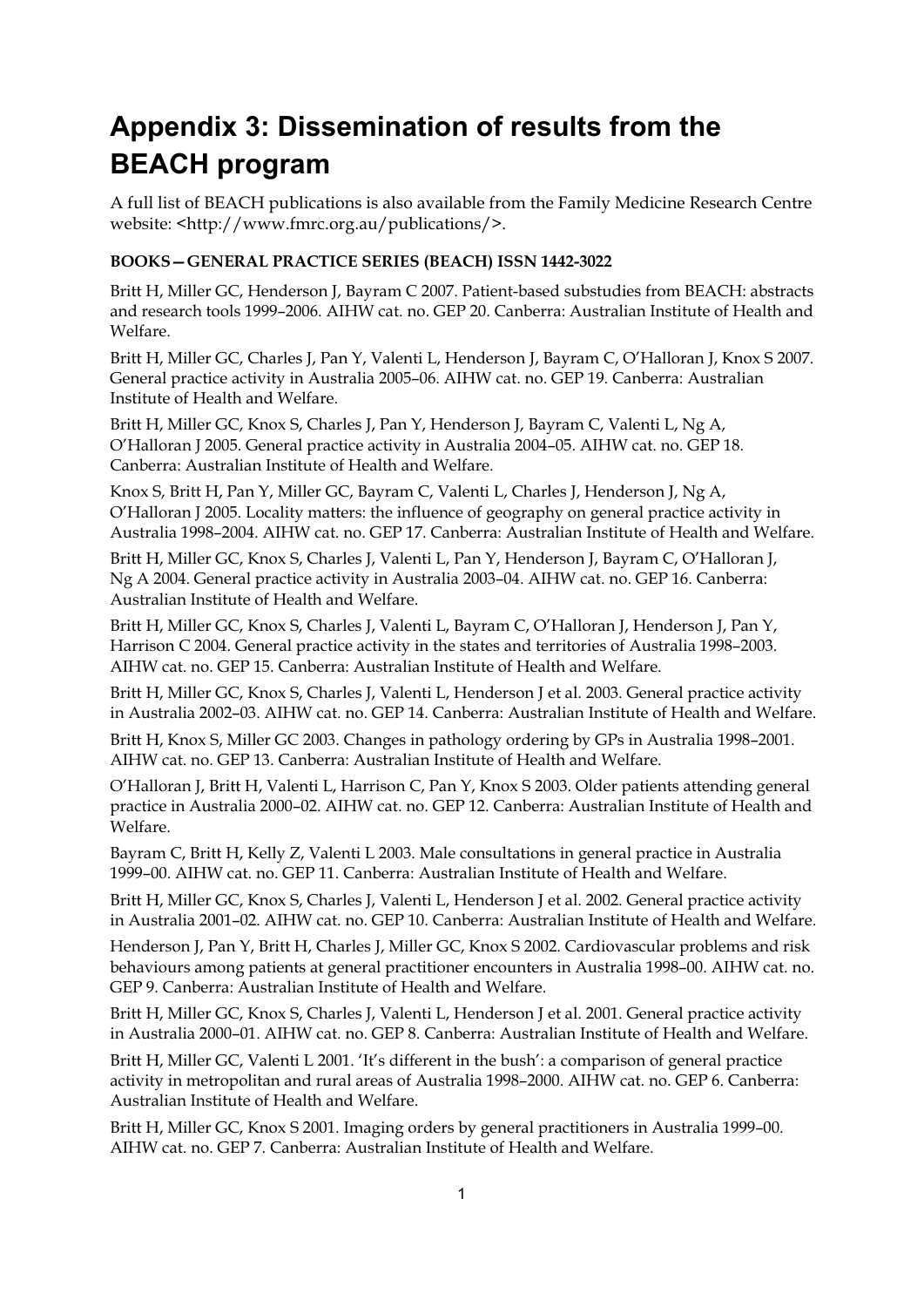Britt H, Miller GC, Charles J, Knox S, Sayer GP, Valenti L et al. 2000. General practice activity in Australia 1999–2000. AIHW cat. no. GEP 5. Canberra: Australian Institute of Health and Welfare.

Sayer GP, Britt H, Horn F, Bhasale A, McGeechan K, Charles J et al. 2000. Measures of health and health care delivery in general practice in Australia. AIHW cat. no. GEP 3. Canberra: Australian Institute of Health and Welfare.

Britt H, Miller GC, McGeechan K, Sayer GP 1999. Pathology ordering by general practitioners in Australia 1998. AIHW cat. no. GEP 4. Canberra: Department of Health and Aged Care.

Britt H, Sayer GP, Miller GC, Charles J, Scahill S, Horn F et al. 1999. General practice activity in Australia 1998–99. AIHW cat. no. GEP 2. Canberra: Australian Institute of Health and Welfare.

Britt H, Sayer GP, Miller GC, Charles J, Scahill S, Horn F et al. 1999. BEACH Bettering the Evaluation and Care of Health: a study of general practice activity, six-month interim report. AIHW cat. no. GEP 1. Canberra: Australian Institute of Health and Welfare.

### **OTHER BOOKS**

Senes S, Britt H 2001. A general practice view of cardiovascular disease and diabetes in Australia. Cardiovascular disease series no. 18. AIHW cat. no. CVD 17. Canberra: AIHW.

### **CONTRIBUTIONS TO BOOKS**

Australian Institute of Health and Welfare 2006. Australia's health 2006: the tenth biennial health report of the Australian Institute of Health and Welfare. Britt H, contributor. Canberra: AIHW.

Australian Government Department of Health and Ageing 2005. General practice in Australia: 2004. Britt H, contributor. Canberra: DoHA.

Australian Institute of Health and Welfare 2004. Australia's health 2004: the ninth biennial health report of the Australian Institute of Health and Welfare. Britt H, contributor. Canberra: AIHW.

Australian Institute of Health and Welfare 2002. Australia's health 2002: the eighth biennial health report of the Australian Institute of Health and Welfare. Britt H, contributor. Canberra: AIHW.

Australian Institute of Health and Welfare 2000. Australia's health 2000: the seventh biennial health report of the Australian Institute of Health and Welfare. Britt H, contributor. Canberra: AIHW.

Commonwealth Department of Health and Aged Care 2000. General practice in Australia: 2000. Britt H, contributor. Canberra: DHAC.

Australian Institute of Health and Welfare 1998. Australia's health 1998: the sixth biennial health report of the Australian Institute of Health and Welfare. Britt H, contributor. Canberra: AIHW.

#### **REFEREED ARTICLES IN RECOGNISED JOURNALS**

Bayram C, Knox S, Miller G, Ng A, Britt H 2007. Clinical activity of overseas-trained doctors practising in general practice in Australia. Aust Health Rev 31(3):440–8.

Stark RJ, Valenti L, Miller GC 2007. Management of migraine in Australian general practice. Med J Aust 187(3):142–6.

O'Halloran J, Britt H, Valenti L 2007. General practitioner consultations at residential aged-care facilities. Med J Aust 187(2):88–91.

Bindman AB, Forrest CB, Britt H, Crampton P, Majeed A 2007. Diagnostic scope of and exposure to primary care physicians in Australia, New Zealand, and the United States: cross sectional analysis of results from three national surveys. BMJ 334(7606):1261–6.

Gunasekera H, Knox S, Morris P, Britt H, McIntyre PB, Craig JC 2007. The spectrum and management of otitis media in Australian Indigenous and non-Indigenous children: a national study. Pediatr Infect Dis J 26:689–92.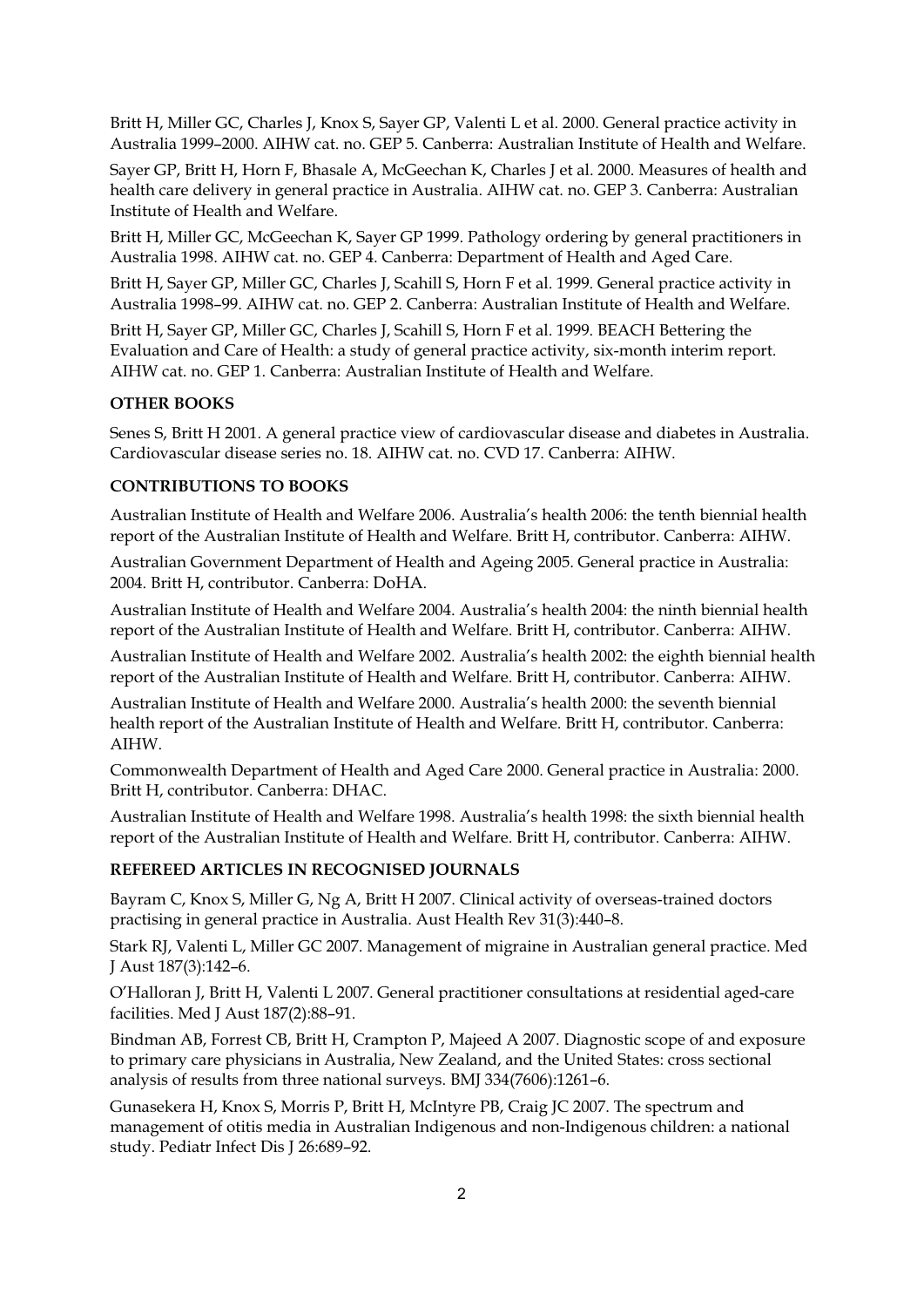Britt H, Miller G, Bayram C 2007. The quality of data on general practice—A discussion of BEACH reliability and validity. Aust Fam Physician 36(1–2):36–40.

Charles J, Britt H, Knox S 2006. Patient perception of their weight, attempts to lose weight and their diabetes status. Aust Fam Physician 35(11):925–8.

Henderson J, Britt H, Miller G 2006. Extent and utilisation of computerisation in Australian general practice. Med J Aust 185(2):84–87.

Charles J, Britt H, Valenti L 2006. The independent effect of age of general practitioner on clinical practice. Med J Aust 185(2):105–9.

Miller GC, Britt HC, Valenti L, Knox S 2006. Adverse drug events: counting is not enough, action is needed [letter]. Med J Aust 184(12):646.

Miller GC, Britt HC, Valenti L 2006. Adverse drug events in general practice patients in Australia. Med J Aust 184(7):321.

Proude EM, Britt H, Valenti L, Conigrave KM 2006. The relationship between self-reported alcohol intake and the morbidities managed by GPs in Australia. BMC Fam Pract 7(1):17.

Pan Y, Henderson J, Britt H 2006. Antibiotic prescribing in Australian general practice: How has it changed from 1990–91 to 2002–03? Respir Med 100(11):2004–11.

Chen MY, Pan Y, Britt H, Donovan B 2006. Trends in clinical encounters for pelvic inflammatory disease and epididymitis in a national sample of Australian general practices. Int J STD AIDS 17(6):384.

Doran CM, Valenti L, Robinson M, Britt H, Mattick RP 2006. Smoking status of Australian general practice patients and their attempts to quit. Addict Behav 31(5):758.

Freedman E, Britt H, Harrison CM, Mindel A 2006. Sexual health problems managed in Australian general practice: a national, cross sectional survey. Sex Transm Infect 82(1):61–6.

Rae K, Britt H, Orchard J, Finch C 2005. Classifying sports medicine diagnoses: a comparison of the International classification of diseases 10—Australian modification (ICD-10-AM) and the Orchard sports injury classification system (OSICS-8). Br J Sports Med 39(12):907–11.

Degenhardt L, Knox S, Barker B, Britt H, Shakeshaft A 2005. The management of alcohol, tobacco and illicit drug use problems by general practitioners in Australia. Drug Alcohol Rev 24(6):499– 506.

Britt HC, Valenti L, Miller GC 2005. Determinants of consultation length in Australian general practice. Med J Aust 183(2):68–71.

Valenti L, Charles J, Britt H 2005. Passive smoke in Australian homes: 1999 to 2004 [letter]. Aust N Z J Public Health 29(4):387–8.

Harrison CM, Britt HC 2005. Antidepressant use in children: a less depressing story [letter]. Med J Aust 182(2):92.

Harris MF, Furler J, Valenti L, Harris E, Britt H 2004. Matching care to need in general practice: A secondary analysis of Bettering the Evaluation and Care of Health (BEACH) data. Australian Journal of Primary Health 10(3):151–5.

Knox SA, Chondros P 2004. Observed intra-cluster correlation coefficients in a cluster survey sample of patient encounters in general practice in Australia. BMC Med Res Methodol 4(1):30.

O'Halloran J, Britt H, Valenti L, Harrison C, Pan Y, Knox S et al. 2004. Encounters with older patients in Australian general practice. Aust Fam Physician 33(10):776.

Gruen RL, Knox S, Carson P, O'Rourke IC, Britt H, Bailie RS 2004. The demand for surgery: an analysis of referrals from Australian general practitioners. ANZ J Surg 74(10):863–8.

Harrison CM, Britt H 2004. The rates and management of psychological problems in Australian general practice. Aust N Z J Psychiatry 38(10):781–8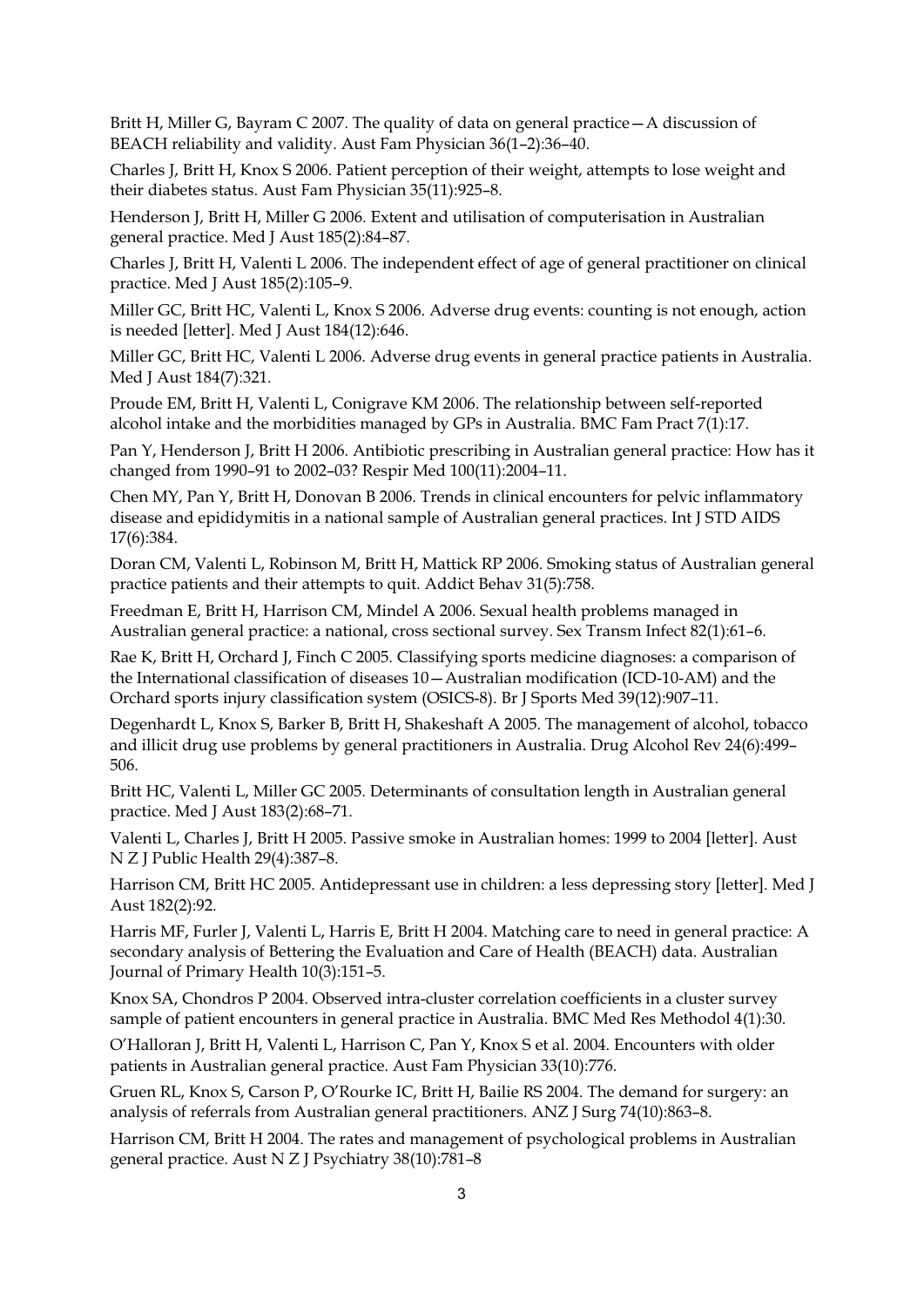Caldwell TM, Jorm AF, Knox S, Braddock D, Dear KB, Britt H 2004. General practice encounters for psychological problems in rural, remote and metropolitan areas in Australia. Aust N Z J Psychiatry 38(10):774–80.

Miller G, Britt H, Pan Y, Knox S 2004. Relationship between general practitioner certification and characteristics of care. Med Care (Aug)42(8):770–8.

O'Halloran J, Britt H 2004. General practice encounters with older Australians. Australas J Ageing 23(1):7–12.

Pegram RW, Valenti L 2004. Factors influencing billing status in general practice (letter). Med J Aust 181(2):115.

Johnston VJ, Britt H, Pan Y, Mindel A 2004. The management of sexually transmitted infections by Australian general practitioners. Sex Transm Infect (Jun)80(3):212–15.

Gruen RL, Knox S, Britt H, Bailie RS 2004. The Surgical Nosology In Primary-care Settings (SNIPS): a simple bridging classification for the interface between primary and specialist care. BMC Health Serv Res (May)4(1):8.

O'Halloran J, Miller GC, Britt H 2004. Defining chronic conditions for primary care with ICPC-2. Fam Pract (Aug)21(4):381–6.

Britt H, Valenti L, Miller GC, Farmer J 2004. Determinants of GP billing in Australia: content and time. Med J Aust (Jul)181(2):100-4.

Charles J, Britt H, Valenti L 2004. The evolution of the general practice workforce in Australia, 1991–2003. Med J Aust (Jul)181(2):85–90.

Charles J, Pan Y, Britt H 2004. Trends in childhood illness and treatment in Australian general practice, 1971–2001. Med J Aust (Mar)180(5):216–19.

Henderson J, Knox S, Pan Y, Britt H 2004. Changes in asthma management in Australian general practice. Primary Care Respiratory Journal (Sep)13(3):138–43.

Knox SA, Britt H 2004. The contribution of demographic and morbidity factors to self-reported visit frequency of patients: a cross-sectional study of general practice patients in Australia. BMC Fam Pract (Aug)5(1):17.

Charles J, Valenti L, Britt H 2003. GP visits by health care card holders. A secondary analysis of data from Bettering the Evaluation and Care of Health (BEACH), a national study of general practice activity in Australia. Aust Fam Physician 32(1–2):85–8, 94.

Bridges-Webb C, Wolk J, Britt H, Pond D 2003. The management of dementia in general practice. A field test of guidelines. Aust Fam Physician 32(4):283–5.

Harrison CM, Britt HC 2003. Prescriptions for antipsychotics in general practice (letter). Med J Aust 178(9):468–9.

McManus P, Mant A, Mitchell P, Britt H, Dudley J 2003. Use of antidepressants by general practitioners and psychiatrists in Australia. Aust N Z J Psychiatry 37(2):184–9.

Britt H, Valenti L, Miller G 2002. Time for care. Length of general practice consultations in Australia. Aust Fam Physician 31(9):876–80.

Gruen RL, Knox S, Britt H 2002. Where there is no surgeon: the effect of specialist proximity on general practitioners' referral rates. Med J Aust 177(2):111–15.

Knox SA, Britt H 2002. A comparison of general practice encounters with patients from Englishspeaking and non-English-speaking backgrounds. Med J Aust 177(2):98–101.

Britt HC, Miller GC 2000. The BEACH study of general practice. Med J Aust 173(2):63–4.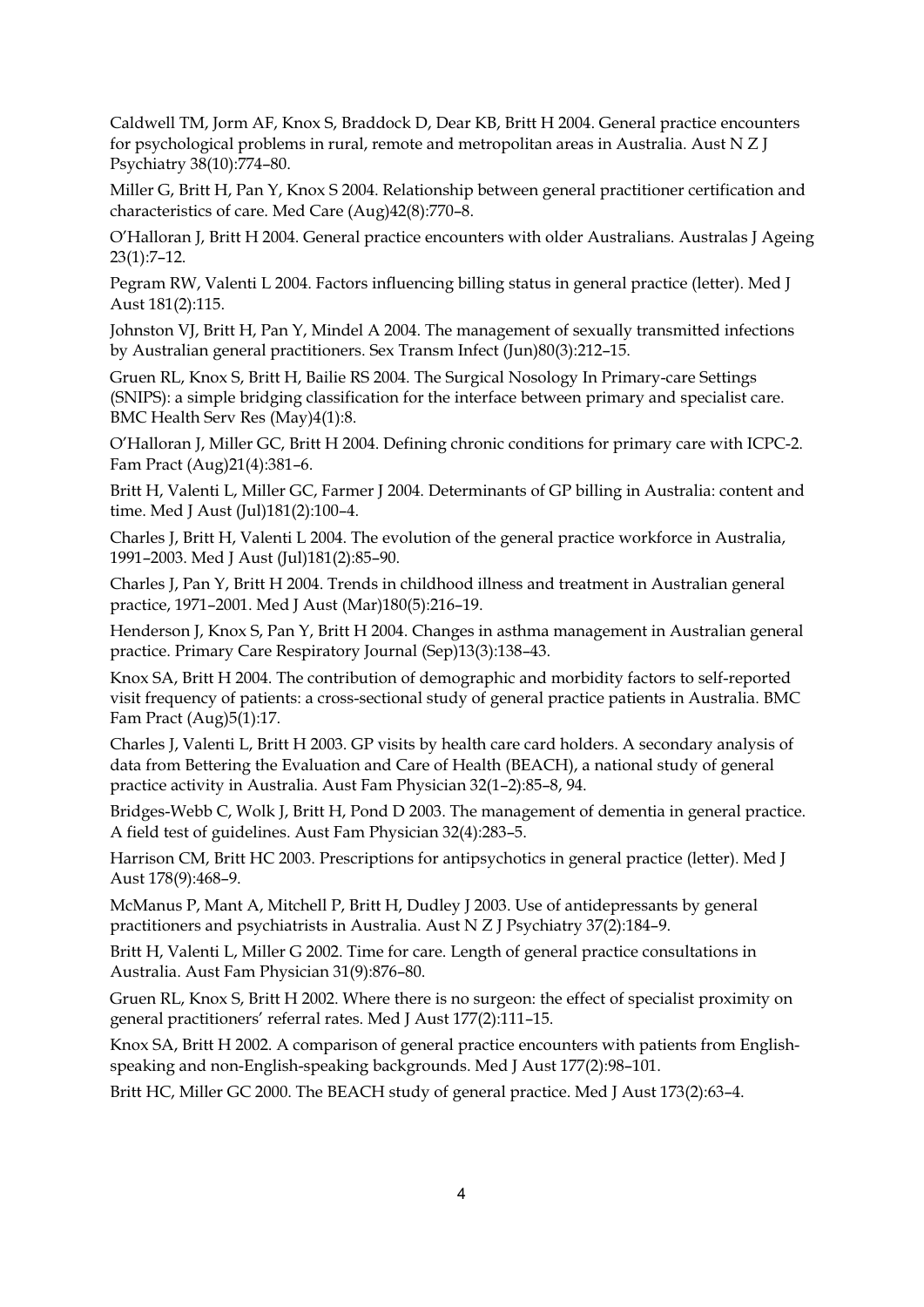### **OTHER PUBLICATIONS IN REFEREED JOURNALS**

Bayram C, Britt H, Fahridin S 2007. Adolescent attendances in general practice. Aust Fam Physician 36(8):586–7.

Fahridin S, Charles J, Miller G 2007. Atrial fibrillation in Australian general practice. Aust Fam Physician 36(7):490–1.

Charles J, Britt H, Fahridin S 2007. Chronic musculoskeletal problems managed in general practice. Aust Fam Physician 36(6):392–3.

Bayram C, Pan Y, Miller G 2007. Management of travel related problems in general practice. Aust Fam Physician 36(5):298–9.

Charles J, Britt H, Fahridin S, Miller G 2007. Mental health in general practice. Aust Fam Physician 36(4):200–1.

Bayram C, Pan Y, Miller G 2007. Gynaecological cancer in Australian general practice. Aust Fam Physician 36(3):104–5.

Charles J, Pan Y, Britt H 2006. Work related encounters in general practice. Aust Fam Physician 35(12):938–9.

Charles J, Harrison C 2006. Irritable bowel syndrome in Australian general practice. Aust Fam Physician 35(11):840–1.

Charles J, Harrison C, Britt H 2006. Malignant neoplasms--management in Australian general practice. Aust Fam Physician 35(10):760–1.

Charles J, Knox S, Britt H 2006. Postnatal depression in Australian general practice. Aust Fam Physician 35(9):668–9.

Valenti L, Charles J, Britt H 2006. BMI of Australian general practice patients. Aust Fam Physician 35(8):570–1.

Charles J, Knox S, Britt H 2006. Skin excisions in Australian general practice. Aust Fam Physician 35(7):474.

Charles J, Ng A, Miller G 2006. Management of type 2 diabetes in Australian general practice. Aust Fam Physician 35(6):378.

Miller G, Valenti L, Charles J 2006. Use of diagnostic imaging in Australian general practice. Aust Fam Physician 35(5):280.

Charles J, Miller G, Ng A 2006. GI malignancies in Australian general practice. Aust Fam Physician 35(4):186.

Charles J, Miller G, Ng A 2006. Management of psychosis in Australian general practice. Aust Fam Physician 35(3):88.

AIHW Australian GP Statistics and Classification Centre BEACH overview 2006. Aust Fam Physician 35(3):153–4.

O'Halloran J, Ng A, Britt H, Charles J 2006. EPC encounters in Australian general practice. Aust Fam Physician 35(1–2):8–10.

Charles J, Ng A, Britt H 2005. Management of epilepsy in general practice patients. Aust Fam Physician 34(12):1000.

Charles J, Miller G, Ng A 2005. Management of renal problems in Australian general practice. Aust Fam Physician 34(11):904.

Charles J, Britt H, Knox S 2005. Encounters with Indigenous patients in Australian general practice. Aust Fam Physician 34(10):810.

Charles J, Britt H, Ng A 2005. Management of growth delay in patients aged less than 6 years. Aust Fam Physician 34(9):714–15.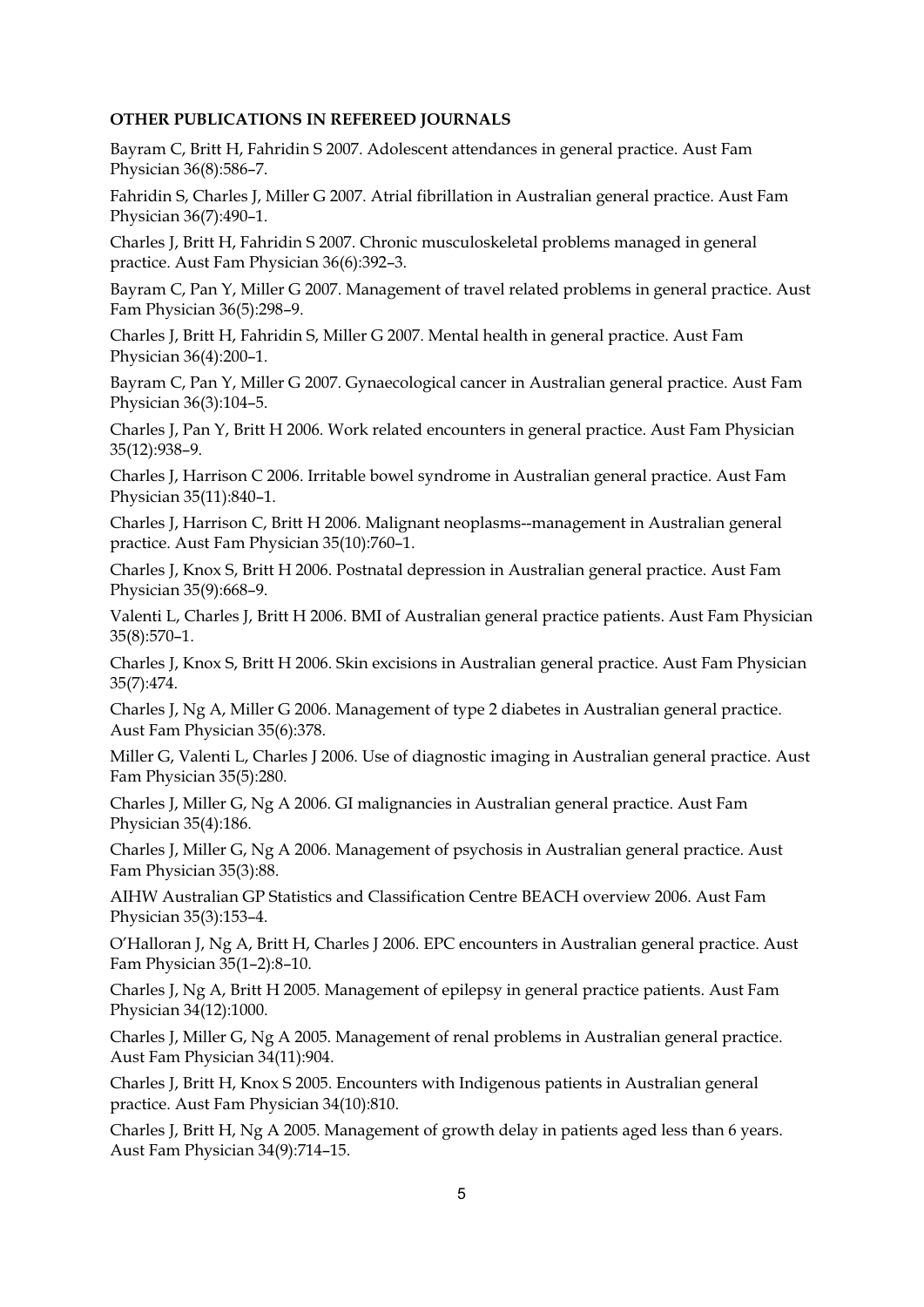Charles J, Ng A, Britt H 2005. Presentations of headache in Australian general practice. Aust Fam Physician 34(8):618–19.

Charles J, Ng A, Britt H 2005. Presentations of shortness of breath in Australian general practice. Aust Fam Physician 34(7):520–1.

Charles J, Britt H, Ng A 2005. Management of cardiovascular conditions in Australian general practice. Aust Fam Physician 34(6):410–11.

Charles J, Britt H, Ng A 2005. Management of inflammatory skin conditions in Australian general practice. Aust Fam Physician 34(5):316–17.

Britt H 2005. Adolescent mental health: Reply [letter]. Aust Fam Physician 34(4):215–16.

Britt H, Valenti L, Miller G, Charles J 2005. Presentations of diarrhoea in Australian general practice. Aust Fam Physician 34(4):218–19.

Charles J, Pan Y, Britt H 2005. Management of infertility in Australian general practice. Aust Fam Physician 34(3):104–5.

Charles J, Ng A, Britt H, Pan Y, Miller GC, Valenti L et al. 2005. The treatment of adolescents in Australian general practice. Aust Fam Physician 34(1/2):8–9.

Bayram C, Pan Y, Valenti L, Britt H, Charles J, Miller GC et al. 2004. Current status of hormone therapy in general practice in Australia. Aust Fam Physician 33(11):872–3.

Britt H, Valenti L, Miller G, Bayram C, Charles J, Knox S et al. 2004. Presentations of abdominal pain in Australian general practice. Aust Fam Physician 33(12):968–9.

Britt H, Pan Y, Miller GC, Valenti L, Charles J, Knox S et al. 2004. Presentations of 'itch' in Australian general practice. Aust Fam Physician 33(7):488.

Charles J, Harrison C, Britt H, Pan Y, Miller GC, Valenti L et al. 2004. General practitioners in teaching practices. Aust Fam Physician 33(9):682.

Britt H 2003. BEACH—Bettering the Evaluation And Care of Health: a continuous national study of general practice activity. Commun Dis Intell 27(3):391–3.

Britt H, Miller G 2003. General practice medical records (correspondence in reply). Aust Fam Physician 24:2250.

Britt H, Miller GC, Knox S, Charles J, Valenti L, Henderson J et al. 2003. Bettering the Evaluation And Care of Health 2001–2002 (summary of results). Aust Fam Physician 32(1/2):59–63.

Britt H 1998. BEACH Bettering the Evaluation And Care of Health. Fam Pract Wonca News 24(4):vii–viii.

### **RELATED PUBLICATIONS IN REFEREED JOURNALS**

Wang Y, Patrick J, Miller G, O'Halloran J 2006. Linguistic Mapping of Terminologies to SNOMED CT. Presented at the SMCS 2006—Semantic Mining Conference on SNOMED CT; 10 Sep 2006, Copenhagen.

Britt H, Angelis M, Harris E 1998. The reliability and validity of doctor-recorded morbidity data in active data collection systems. Scand J Prim Health Care 16:50–5.

Britt H 1998. Reliability of central coding of patient reasons for encounter in general practice, using the International Classification of Primary Care. Informatics (May)3–7.

Britt H 1997. A measure of the validity of the ICPC in the classification of reasons for encounter. Informatics (November)8–12.

Britt H, Meza RA, Del Mar C 1996. Methodology of morbidity and treatment data collection in general practice in Australia: a comparison of two methods. Fam Pract 13(5):462–7.

Meza RA, Angelis M, Britt H, Miles DA, Seneta E, Bridges-Webb C 1995. Development of sample size models for national general practice surveys. Aust J Pub Health 19(1):34–40.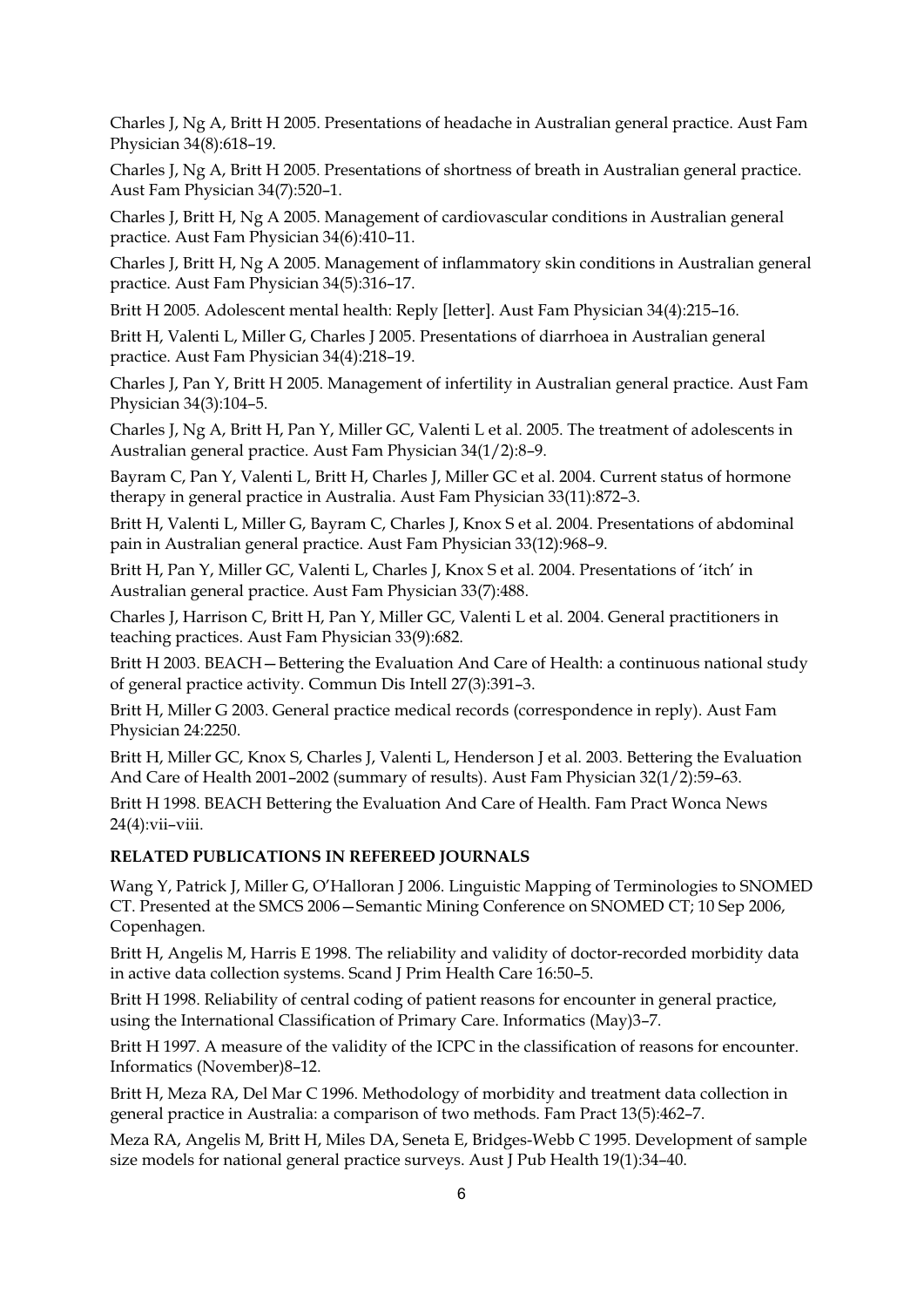Britt H, Harris M, Driver B, Bridges-Webb C, O'Toole B, Neary S 1992. Reasons for encounter and diagnosed health problems: convergence between doctors and patients. Fam Pract 9:191–4.

Bridges-Webb C, Britt H, Miles DA, Neary S, Charles J, Traynor V 1992. Morbidity and treatment in general practice in Australia 1990–1991. Med J Aust 157(19 Oct Spec Sup):S1–S56.

Driver B, Britt H, O'Toole B, Harris M, Bridges-Webb C, Neary S 1991. How representative are patients in general practice morbidity surveys? Fam Pract 8:261–8.

### **PUBLISHED FULL-LENGTH CONFERENCE PAPERS**

Britt H, Pan Y, Henderson J, Miller GC 2002. The prevalence of cardiovascular disease in general practice in Australia. Presented at Health Outcomes 2002: Current Challenges and Future Frontiers; 17 Jul 2002, Canberra.

Henderson J, Pan Y, Britt H 2002. Asthma management in general practice. Presented at Health Outcomes 2002: Current Challenges and Future Frontiers; 17 Jul 2002, Canberra.

Britt H, Miller GC, Valenti L 2001. 'It's different in the bush': a comparison of general practice activity in metropolitan and rural areas of Australia 1998–2000. Presented at the 6th National Rural Health Conference; 7 Apr 2001, Canberra.

### **THESES AND TREATISES**

O'Halloran J 2002. Aged patient encounters in the general practice setting. Bachelor of Applied Science, Health Information Management (Honours) thesis. Sydney: University of Sydney.

Sutton C 2001. Male encounters with general practitioners in Australia 1999–00. Bachelor of Applied Science, Health Information Management (Honours) thesis. Sydney: University of Sydney.

Charles J 1999. Changes in morbidity and its management between 1991 and 1997 in general practice in Victoria. Master of Science in Medicine thesis. Sydney: University of Sydney.

Henderson J 1999. Influencing prescribing behaviour in general practice: a five year follow-up study. Bachelor of Applied Science, Health Information Management (Honours) thesis. Sydney: University of Sydney.

Kelly Z 1999. Management of upper gastrointestinal problems for patients presenting to general practice in Australia 1998–99. Bachelor of Applied Science, Health Information Management (Honours) thesis. Sydney: University of Sydney.

Sedgwick D 1998. The prescribing of antibiotics for upper respiratory infections in general practice and its relationship to socio-economic status. Master of Public Health thesis. Sydney: University of Sydney.

#### **SAND ABSTRACTS ISSN 1444-9072**

AIHW Australian GP Statistics and Classification Centre 2007. Asthma management and medication use among patients attending general practice. Henderson J (ed). SAND abstracts from the BEACH program No. 104. http://nla.gov.au/nla.arc-14007#104.

AIHW Australian GP Statistics and Classification Centre 2007. Cardiovascular risk in patients attending general practice. Fahridin S (ed). SAND abstracts from the BEACH program No. 103. http://nla.gov.au/nla.arc-14007#103.

AIHW Australian GP Statistics and Classification Centre 2007. Alzheimer's disease or dementia in patients attending general practice. O'Halloran J (ed). SAND abstracts from the BEACH program No. 102. http://nla.gov.au/nla.arc-14007#102.

AIHW Australian GP Statistics and Classification Centre 2007. Types of medicine use and patient use of medicines list. Britt H (ed). SAND abstracts from the BEACH program No. 101. http://nla.gov.au/nla.arc-14007#101.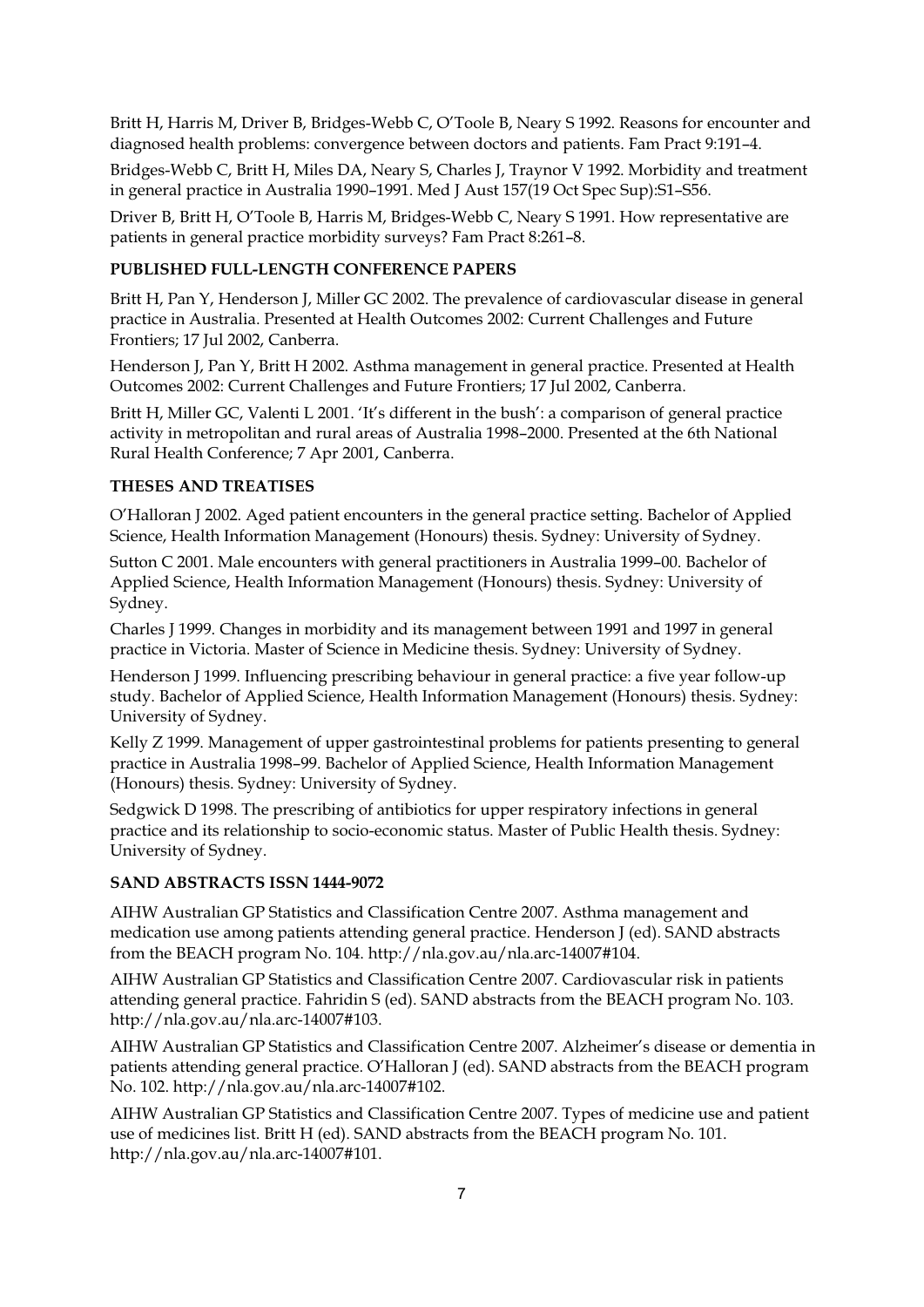AIHW Australian GP Statistics and Classification Centre 2007. Gastrointestinal symptoms in patients attending general practice. Miller G (ed). SAND abstracts from the BEACH program No. 100. http://nla.gov.au/nla.arc-14007#100.

AIHW Australian GP Statistics and Classification Centre 2007. Lipid management in patients with high risk conditions. Bayram C (ed). SAND abstracts from the BEACH program No. 99. http://nla.gov.au/nla.arc-14007#99.

AIHW Australian GP Statistics and Classification Centre 2007. Management of hypertension and angina in general practice patients. Fahridin S (ed). SAND abstracts from the BEACH program No. 98. http://nla.gov.au/nla.arc-14007#98.

AIHW Australian GP Statistics and Classification Centre 2007. Statin medication use among high CHD risk patients attending general practice. Charles J (ed). SAND abstracts from the BEACH program No. 97. http://nla.gov.au/nla.arc-14007#97.

AIHW Australian GP Statistics and Classification Centre 2007. Inhaled corticosteroid use for asthma management. Britt H (ed). SAND abstracts from the BEACH program No. 96. http://nla.gov.au/nla.arc-14007#96.

AIHW Australian GP Statistics and Classification Centre 2007. Cultural background of patients attending general practice. Britt H (ed). SAND abstracts from the BEACH program No. 95. http://nla.gov.au/nla.arc-14007#95.

AIHW Australian GP Statistics and Classification Centre 2006. Type 2 diabetes—investigations and related conditions. O'Halloran J (ed). SAND abstracts from the BEACH program No. 94. http://nla.gov.au/nla.arc-14007#94.

AIHW Australian GP Statistics and Classification Centre 2006. Sexual dysfunction—premature ejaculation. Henderson J (ed). SAND abstracts from the BEACH program No. 93. http://nla.gov.au/nla.arc-14007#93.

AIHW Australian GP Statistics and Classification Centre 2006. Prevalence of metabolic syndrome. Bayram C (ed). SAND abstracts from the BEACH program No. 92. http://nla.gov.au/nla.arc-14007#92.

AIHW Australian GP Statistics and Classification Centre 2006. Prevalence and management of gastrointestinal symptoms. Bayram C (ed). SAND abstracts from the BEACH program No. 91. http://nla.gov.au/nla.arc-14007#91.

AIHW Australian GP Statistics and Classification Centre 2006. Prevalence, management and investigations for chronic heart failure in general practice patients. Miller G (ed). SAND abstracts from the BEACH program No. 90. http://nla.gov.au/nla.arc-14007#90.

AIHW Australian GP Statistics and Classification Centre 2006. Estimates of the prevalence of chronic illnesses identified as Health Priority Areas among patients attending general practice. Britt H (ed). SAND abstracts from the BEACH program No. 89. http://nla.gov.au/nla.arc-14007#89.

AIHW Australian GP Statistics and Classification Centre 2006. Arthritis rates and NSAID use in general practice patients. Miller G (ed). SAND abstracts from the BEACH program No. 88. http://nla.gov.au/nla.arc-14007#88.

AIHW Australian GP Statistics and Classification Centre 2006. Management of cardiovascular or diabetes related conditions. O'Halloran J (ed). SAND abstracts from the BEACH program No. 87. http://nla.gov.au/nla.arc-14007#87.

AIHW Australian GP Statistics and Classification Centre 2006. Diabetes Types 1 and 2 and coronary heart disease. Henderson J (ed). SAND abstracts from the BEACH program No. 86. http://nla.gov.au/nla.arc-14007#86.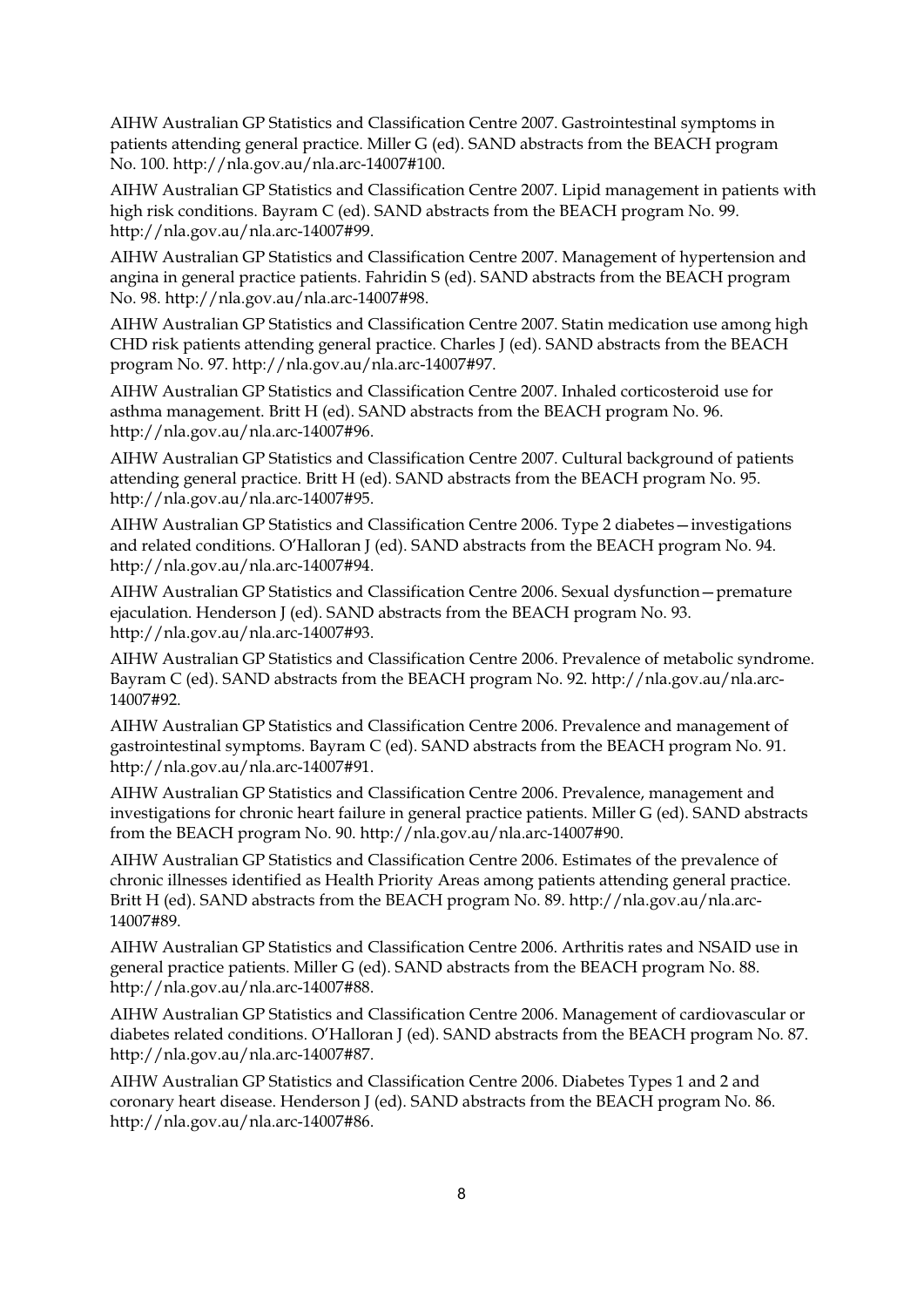AIHW Australian GP Statistics and Classification Centre 2006. Management of osteoporotic fractures in general practice patients. Charles J (ed). SAND abstracts from the BEACH program No. 85. http://nla.gov.au/nla.arc-14007#85.

AIHW Australian GP Statistics and Classification Centre 2006. Menopausal status, symptoms and treatment of women aged 18 and over. Charles J (ed). SAND abstracts from the BEACH program No. 84. http://nla.gov.au/nla.arc-14007#84.

AIHW Australian GP Statistics and Classification Centre 2006. Prevalence and management of migraine. Valenti L (ed). SAND abstracts from the BEACH program No. 83. http://nla.gov.au/nla.arc-14007#83.

AIHW Australian GP Statistics and Classification Centre 2006. Prevalence and management of chronic pain. Henderson J (ed). SAND abstracts from the BEACH program No. 82. http://nla.gov.au/nla.arc-14007#82.

AIHW Australian GP Statistics and Classification Centre 2005. Prevalence and indications for gabapentin use by patients attending general practice. Valenti L (ed). SAND abstracts from the BEACH program No. 81. http://pandora.nla.gov.au/tep/14007.

AIHW Australian GP Statistics and Classification Centre 2005. Employment status and workers compensation claims in general practice patients. Charles J (ed). SAND abstracts from the BEACH program No. 80. http://pandora.nla.gov.au/tep/14007.

AIHW Australian GP Statistics and Classification Centre 2005. Hypertension and dyslipidaemia comorbidity and management in general practice patients. O'Halloran J (ed). SAND abstracts from the BEACH program No. 79. http://pandora.nla.gov.au/tep/14007.

AIHW Australian GP Statistics and Classification Centre 2005. NSAID & acid suppressant use in general practice patients. Miller G (ed). SAND abstracts from the BEACH program No. 78. http://pandora.nla.gov.au/tep/14007.

AIHW Australian GP Statistics and Classification Centre 2005. Heart failure—underlying causes and medication management. Bayram C (ed). SAND abstracts from the BEACH program No. 77. http://pandora.nla.gov.au/tep/14007.

AIHW Australian GP Statistics and Classification Centre 2005. Patients with risk factors for metabolic syndrome. Britt H (ed). SAND abstracts from the BEACH program No. 76 http://pandora.nla.gov.au/tep/14007.

AIHW Australian GP Statistics and Classification Centre 2005. Prevalence, management and investigations for chronic heart failure. Pan Y (ed). SAND abstracts from the BEACH program No. 75. http://pandora.nla.gov.au/tep/14007.

AIHW Australian GP Statistics and Classification Centre 2005. Smoking and passive smoking in the home. Valenti L (ed). SAND abstracts from the BEACH program No. 74. http://pandora.nla.gov.au/tep/14007.

AIHW Australian GP Statistics and Classification Centre 2005. Warfarin use in patients with qualifying morbidity. Pan Y (ed). SAND abstracts from the BEACH program No. 73. http://pandora.nla.gov.au/tep/14007.

AIHW Australian GP Statistics and Classification Centre 2005. Contraceptive use among female general practice patients aged 16–44 years. Bayram C (ed). SAND abstracts from the BEACH program No. 72. http://pandora.nla.gov.au/tep/14007.

AIHW Australian GP Statistics and Classification Centre 2005. Patient BMI, morbidity and medication use in adults. Ng A (ed). SAND abstracts from the BEACH program No. 71. http://pandora.nla.gov.au/tep/14007.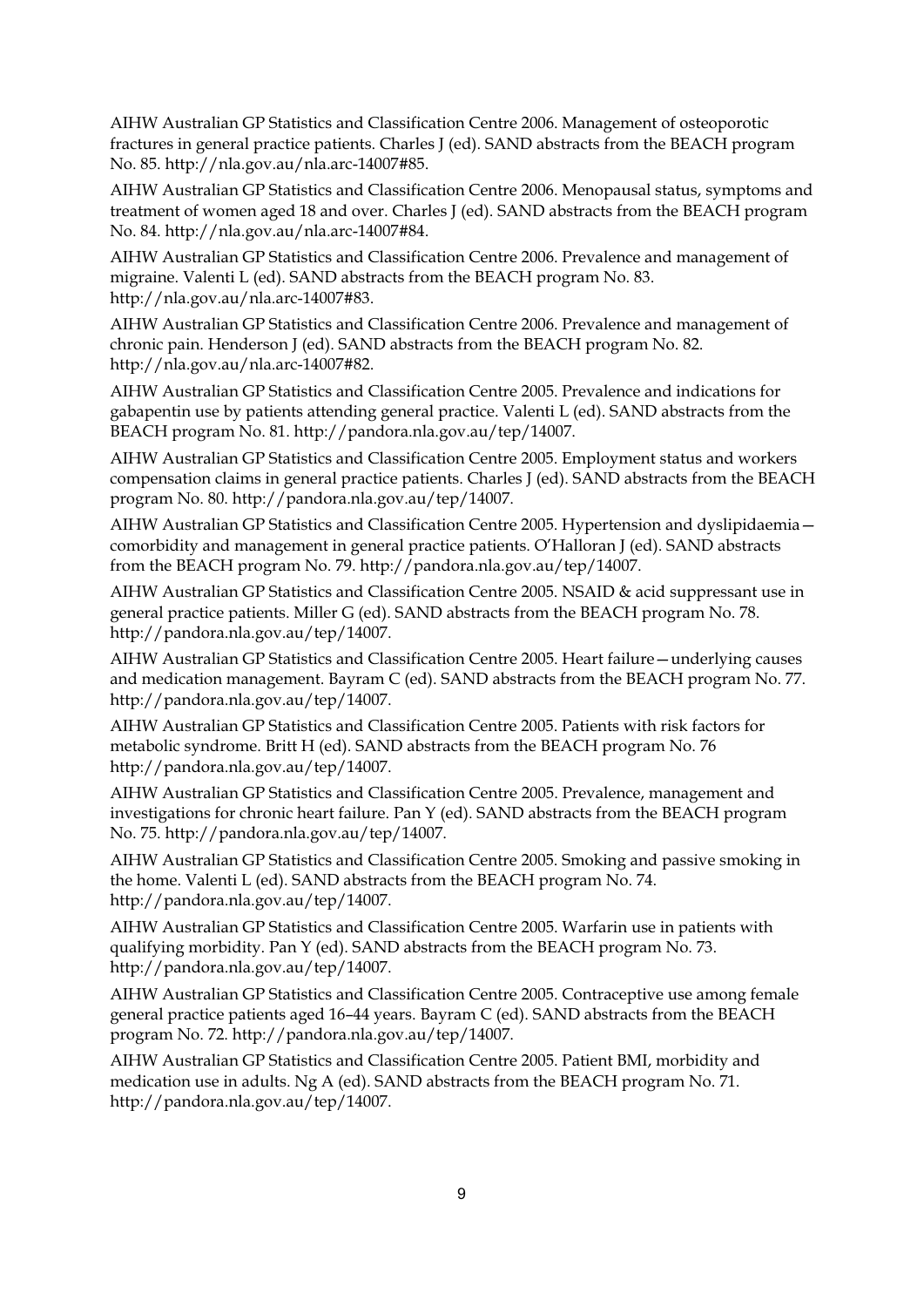AIHW Australian GP Statistics and Classification Centre 2005. Inhaled corticosteroid use for asthma management. Miller G (ed). SAND abstracts from the BEACH program No. 70. http://pandora.nla.gov.au/tep/14007.

AIHW Australian GP Statistics and Classification Centre 2005. Patient weight, methods and medications tried for weight loss in adults. Henderson J (ed). SAND abstracts from the BEACH program No. 69. http://pandora.nla.gov.au/tep/14007.

AIHW Australian GP Statistics and Classification Centre 2005. Patient weight, perception of weight and weight loss in adults. Charles J (ed). SAND abstracts from the BEACH program No. 68. http://pandora.nla.gov.au/tep/14007.

AIHW Australian GP Statistics and Classification Centre 2005. Risk factors of patients on lipidlowering medications. Knox S (ed). SAND abstracts from the BEACH program No. 67. http://pandora.nla.gov.au/tep/14007.

AIHW GP Statistics and Classification Unit 2004. Anti-psychotic medication use by general practice patients. Britt H (ed). SAND abstracts from the BEACH program No. 66. http://pandora.nla.gov.au/tep/14007.

AIHW GP Statistics and Classification Unit 2004. Language and cultural background of general practice patients. Knox S (ed). SAND abstracts from the BEACH program No. 65. http://pandora.nla.gov.au/tep/14007.

AIHW GP Statistics and Classification Unit 2004. Current use of statins by general practice patients. Pan Y (ed). SAND abstracts from the BEACH program No. 64. http://pandora.nla.gov.au/tep/14007.

AIHW GP Statistics and Classification Unit 2004. Asthma-prevalence, management and medication side-effects. Henderson J (ed). SAND abstracts from the BEACH program No. 63. http://pandora.nla.gov.au/tep/14007.

AIHW GP Statistics and Classification Unit 2004. Use of proton pump inhibitors by general practice patients. Ng A (ed). SAND abstracts from the BEACH program No. 62. http://pandora.nla.gov.au/tep/14007.

AIHW GP Statistics and Classification Unit 2004. Prevalence of chronic illnesses identified as National Health Priority Areas among general practice patients. Knox S (ed). SAND abstracts from the BEACH program No. 61. http://pandora.nla.gov.au/tep/14007.

AIHW GP Statistics and Classification Unit 2004. Prevalence of GORD and associated proton pump inhibitor use. O'Halloran J (ed). SAND abstracts from the BEACH program No. 60. http://pandora.nla.gov.au/tep/14007.

AIHW GP Statistics and Classification Unit 2004. Hypertension management and control in general practice patients. Pan Y (ed). SAND abstracts from the BEACH program No. 59. http://pandora.nla.gov.au/tep/14007.

AIHW GP Statistics and Classification Unit 2004. Lipid lowering medications: patient eligibility under PBS. Miller G (ed). SAND abstracts from the BEACH program No. 58. http://pandora.nla.gov.au/tep/14007.

AIHW GP Statistics and Classification Unit 2004. Prevalence and management of chronic heart failure in general practice patients. Bayram C (ed). SAND abstracts from the BEACH program No. 57. http://pandora.nla.gov.au/tep/14007.

AIHW GP Statistics and Classification Unit 2004. Prevalence, cause and severity of adverse pharmacological events. Valenti L (ed). SAND abstracts from the BEACH program No. 56. http://pandora.nla.gov.au/tep/14007.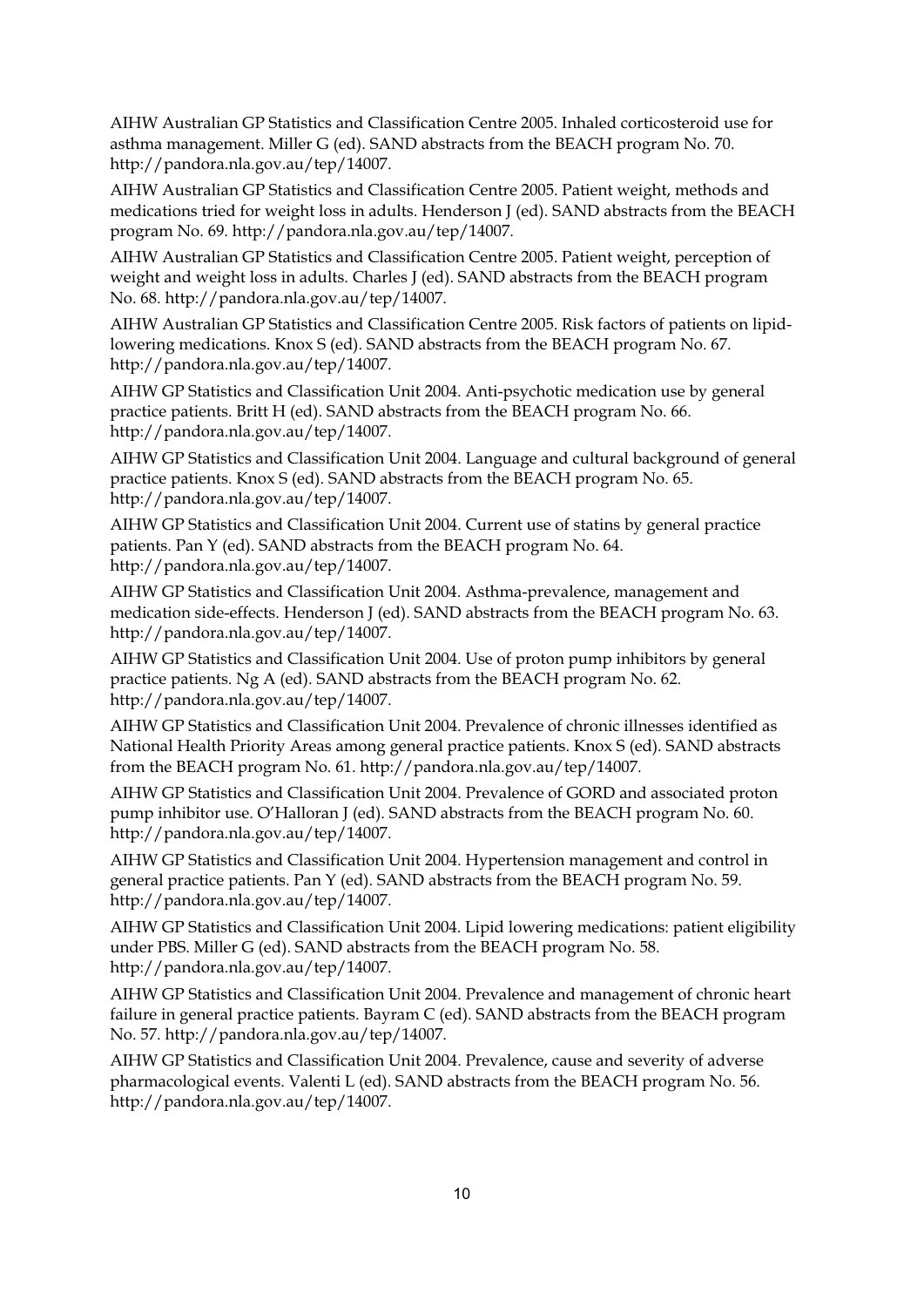AIHW GP Statistics and Classification Unit 2004. Patient weight, perception of weight and weight loss. Charles J (ed). SAND abstracts from the BEACH program No. 55. http://pandora.nla.gov.au/tep/14007.

AIHW GP Statistics and Classification Unit 2003. Secondary prevention of heart attack or stroke. Harrison C (ed). Sydney: University of Sydney, SAND abstracts from the BEACH program No. 54. http://pandora.nla.gov.au/tep/14007.

AIHW GP Statistics and Classification Unit 2003. Smoking status of adults and their attempts to quit. Valenti L (ed). Sydney: University of Sydney, SAND abstracts from the BEACH program No. 53. http://pandora.nla.gov.au/tep/14007.

AIHW GP Statistics and Classification Unit 2003. Language and cultural background of patients. Knox S (ed). Sydney: University of Sydney, SAND abstracts from the BEACH program No. 52. http://pandora.nla.gov.au/tep/14007.

AIHW GP Statistics and Classification Unit 2003. Use of proton pump inhibitors for gastrointestinal problems. Miller G (ed). Sydney: University of Sydney, SAND abstracts from the BEACH program No. 51. http://pandora.nla.gov.au/tep/14007.

AIHW GP Statistics and Classification Unit 2003. Risk factors of patients on lipid lowering medications. Britt H (ed). Sydney: University of Sydney, SAND abstracts from the BEACH program No. 50. http://pandora.nla.gov.au/tep/14007.

AIHW GP Statistics and Classification Unit 2003. Health status and management of patients on non-steroidal anti-inflammatory drugs. Knox S (ed). Sydney: University of Sydney, SAND abstracts from the BEACH program No. 49. http://pandora.nla.gov.au/tep/14007.

AIHW GP Statistics and Classification Unit 2003. Asthma prevalence and management. Bayram C (ed). Sydney: University of Sydney, SAND abstracts from the BEACH program No. 48. http://pandora.nla.gov.au/tep/14007.

AIHW GP Statistics and Classification Unit 2003. Management of depression and anxiety. Harrison C (ed). Sydney: University of Sydney, SAND abstracts from the BEACH program No. 47. http://pandora.nla.gov.au/tep/14007.

AIHW GP Statistics and Classification Unit 2003. Coronary heart disease, risk factors and lipid lowering medication. Charles J (ed). Sydney: University of Sydney, SAND abstracts from the BEACH program No. 46. http://pandora.nla.gov.au/tep/14007.

AIHW GP Statistics and Classification Unit 2003. Diabetes mellitus prevalence, management and risk factors. Charles J (ed). Sydney: University of Sydney, SAND abstracts from the BEACH program No. 45. http://pandora.nla.gov.au/tep/14007.

AIHW GP Statistics and Classification Unit 2003. Severity of illness. Miller G (ed). Sydney: University of Sydney, SAND abstracts from the BEACH program No. 44. http://pandora.nla.gov.au/tep/14007.

AIHW GP Statistics and Classification Unit 2003. Initiation and purpose of pathology orders. Pan Y (ed). Sydney: University of Sydney, SAND abstracts from the BEACH program No. 43. http://pandora.nla.gov.au/tep/14007.

AIHW GP Statistics and Classification Unit 2003. Prevalence and management of chronic pain. Henderson J (ed). Sydney: University of Sydney, SAND abstracts from the BEACH program No. 42. http://pandora.nla.gov.au/tep/14007.

AIHW GP Statistics and Classification Unit 2003. Time of visit and billing status. Valenti L (ed). Sydney: University of Sydney, SAND abstracts from the BEACH program No. 41. http://pandora.nla.gov.au/tep/14007.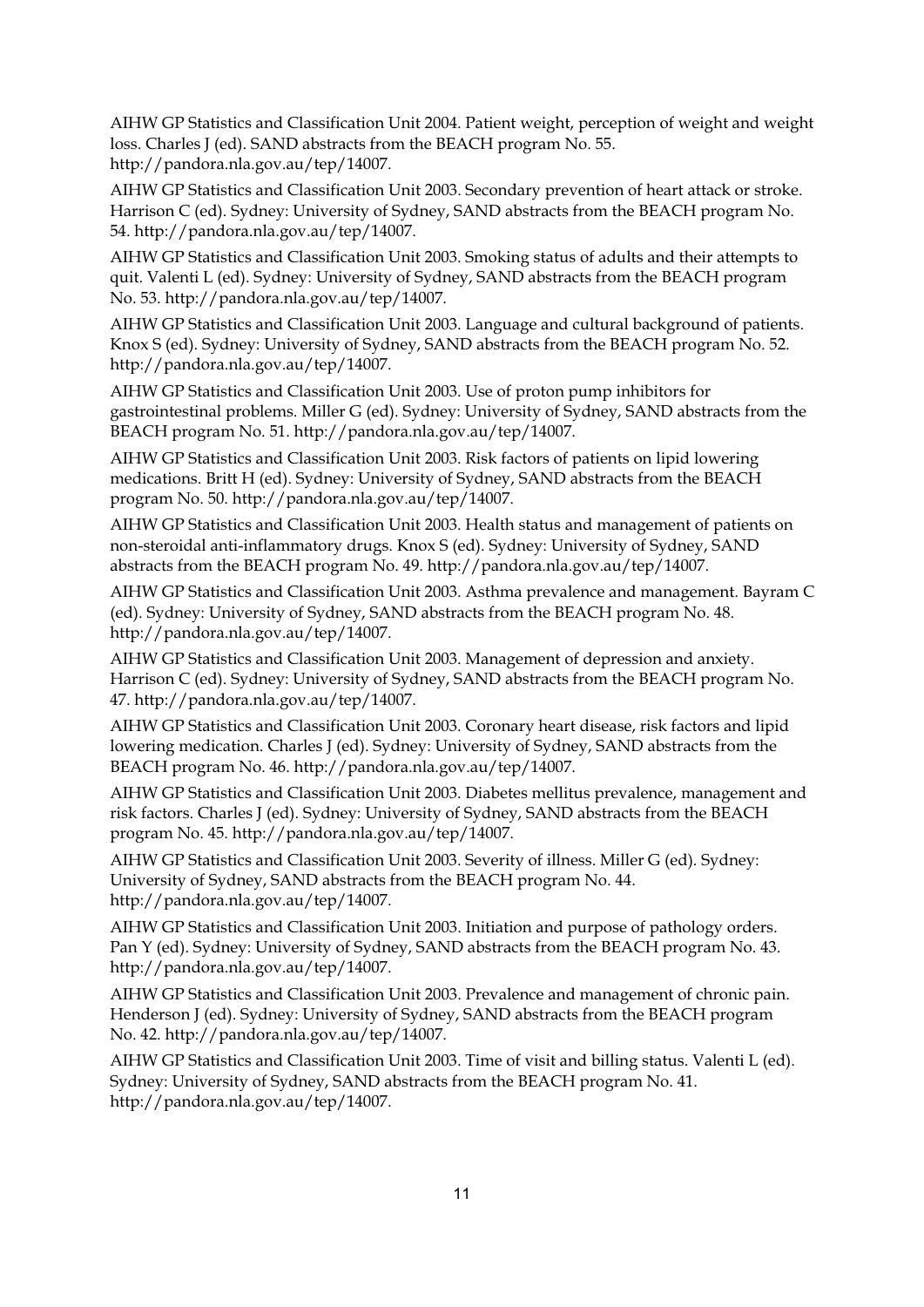AIHW GP Statistics and Classification Unit 2003. Type 2 diabetes mellitus, prevalence and management. Henderson J (ed). Sydney: University of Sydney, SAND abstracts from the BEACH program No. 40. http://pandora.nla.gov.au/tep/14007.

AIHW GP Statistics and Classification Unit 2003. Severity of asthma, medications and management. Bayram C (ed). Sydney: University of Sydney, SAND abstracts from the BEACH program No. 39. http://pandora.nla.gov.au/tep/14007.

AIHW GP Statistics and Classification Unit 2003. Prevalence of chronic heart failure, its management and control. Pan Y (ed). Sydney: University of Sydney, SAND abstracts from the BEACH program No. 38. http://pandora.nla.gov.au/tep/14007.

AIHW GP Statistics and Classification Unit 2003. SAND Method: 2002–03. Sydney: University of Sydney, SAND abstracts from the BEACH program.

http://www.fmrc.org.au/Beach/Abstracts/SANDmethod-2003.pdf.

AIHW GP Statistics and Classification Unit 2002. Prevalence of common morbidities in patients encountered in general practice. Sydney: University of Sydney, SAND abstracts from the BEACH program No. 37. http://pandora.nla.gov.au/tep/14007.

AIHW GP Statistics and Classification Unit 2002. Patient use of complimentary therapies. Sydney: University of Sydney, SAND abstracts from the BEACH program No. 36. http://pandora.nla.gov.au/tep/14007.

AIHW GP Statistics and Classification Unit 2002. Smoking status of adults and their attempts to quit. Sydney: University of Sydney, SAND abstracts from the BEACH program No. 35. http://pandora.nla.gov.au/tep/14007.

AIHW GP Statistics and Classification Unit 2002. Gastro-oesophageal reflux disease (GORD). Sydney: University of Sydney, SAND abstracts from the BEACH program No. 34. http://pandora.nla.gov.au/tep/14007.

AIHW GP Statistics and Classification Unit 2002. Prevalence and management of cardiovascular risk factors. Sydney: University of Sydney, SAND abstracts from the BEACH program No. 33. http://pandora.nla.gov.au/tep/14007.

AIHW GP Statistics and Classification Unit 2002. Patient use of after-hours medical services. Sydney: University of Sydney, SAND abstracts from the BEACH program No. 32. http://pandora.nla.gov.au/tep/14007.

AIHW GP Statistics and Classification Unit 2002. Prevalence and severity of chronic heart failure. Sydney: University of Sydney, SAND abstracts from the BEACH program No. 31. http://pandora.nla.gov.au/tep/14007.

AIHW GP Statistics and Classification Unit 2002. Lipid lowering medications and coronary heart disease. Sydney: University of Sydney, SAND abstracts from the BEACH program No. 30. http://pandora.nla.gov.au/tep/14007.

AIHW GP Statistics and Classification Unit 2002. Non-steroidal anti-inflammatory drugs (NSAIDS) and acid suppressant use. Sydney: University of Sydney, SAND abstracts from the BEACH program No. 29. http://pandora.nla.gov.au/tep/14007.

AIHW GP Statistics and Classification Unit 2002. Prevalence of Alzheimer's disease and dementia. Sydney: University of Sydney, SAND abstracts from the BEACH program No. 28. http://pandora.nla.gov.au/tep/14007.

AIHW GP Statistics and Classification Unit 2002. Prevalence and management of influenza. Sydney: University of Sydney, SAND abstracts from the BEACH program No. 27. http://pandora.nla.gov.au/tep/14007.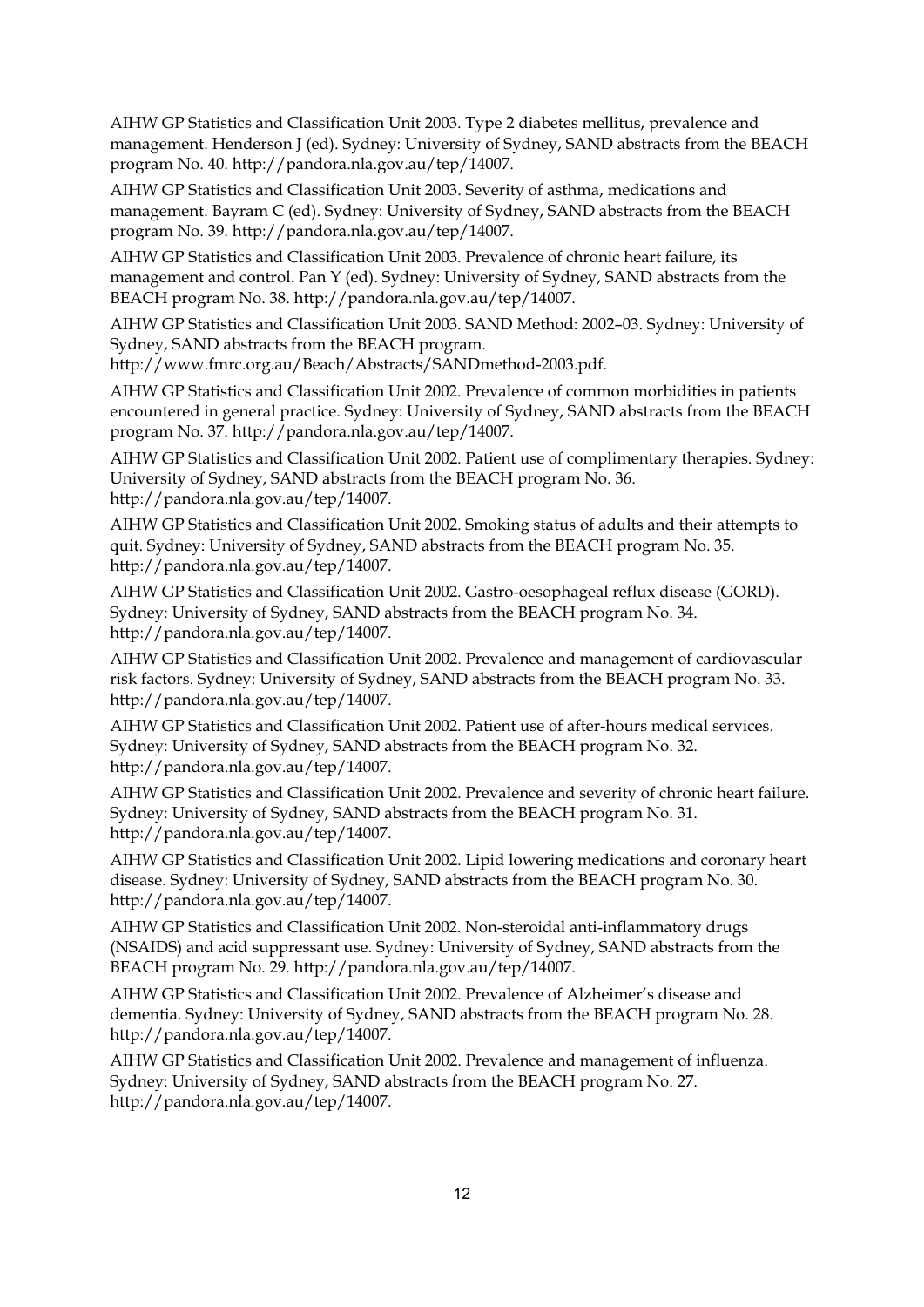AIHW GP Statistics and Classification Unit 2002. Prevalence of diagnosed hypertension and difficulties in treatment. Sydney: University of Sydney, SAND abstracts from the BEACH program No. 26. http://pandora.nla.gov.au/tep/14007.

AIHW GP Statistics and Classification Unit 2002. Prevalence of diabetes, medications and control. Sydney: University of Sydney, SAND abstracts from the BEACH program No. 25. http://pandora.nla.gov.au/tep/14007.

AIHW GP Statistics and Classification Unit 2001. Gastro-oesophageal reflux disease (GORD) in general practice patients. Sydney: University of Sydney, SAND abstracts from the BEACH program No. 24. http://pandora.nla.gov.au/tep/14007.

AIHW GP Statistics and Classification Unit 2001. Depression. Sydney: University of Sydney, SAND abstracts from the BEACH program No. 23. http://pandora.nla.gov.au/tep/14007.

AIHW GP Statistics and Classification Unit 2001. Asthma—prevalence, severity and management. Sydney: University of Sydney, SAND abstracts from the BEACH program No. 22. http://pandora.nla.gov.au/tep/14007.

AIHW GP Statistics and Classification Unit 2001. Diabetes—prevalence, management and screening. Sydney: University of Sydney, SAND abstracts from the BEACH program No. 21. http://pandora.nla.gov.au/tep/14007.

AIHW GP Statistics and Classification Unit 2001. Screening and management of blood cholesterol. Sydney: University of Sydney, SAND abstracts from the BEACH program No. 20. http://pandora.nla.gov.au/tep/14007.

AIHW GP Statistics and Classification Unit 2001. Osteoporosis. Sydney: University of Sydney, SAND abstracts from the BEACH program No. 19. http://pandora.nla.gov.au/tep/14007.

AIHW GP Statistics and Classification Unit 2001. Drugs for the treatment of peptic ulcer and reflux. Sydney: University of Sydney, SAND abstracts from the BEACH program No. 18. http://pandora.nla.gov.au/tep/14007.

AIHW GP Statistics and Classification Unit 2001. Private prescription products. Sydney: University of Sydney, SAND abstracts from the BEACH program No. 17. http://pandora.nla.gov.au/tep/14007.

AIHW GP Statistics and Classification Unit 2001. Effect of day and time of GP visit on billing method. Sydney: University of Sydney, SAND abstracts from the BEACH program No. 16. http://pandora.nla.gov.au/tep/14007.

AIHW GP Statistics and Classification Unit 2001. Lipid lowering medication. Sydney: University of Sydney, SAND abstracts from the BEACH program No. 15. http://pandora.nla.gov.au/tep/14007.

AIHW GP Statistics and Classification Unit 2001. Co-medications. Sydney: University of Sydney, SAND abstracts from the BEACH program No. 14. http://pandora.nla.gov.au/tep/14007.

AIHW GP Statistics and Classification Unit 2000. Perceived stress. Sydney: University of Sydney, SAND abstracts from the BEACH program No. 13. http://pandora.nla.gov.au/tep/14007.

AIHW GP Statistics and Classification Unit 2000. Smoking and passive smoking in general practice patients. Sydney: University of Sydney, SAND abstracts from the BEACH program No. 12. http://pandora.nla.gov.au/tep/14007.

AIHW GP Statistics and Classification Unit 2000. Patient employment status and occupation. Sydney: University of Sydney, SAND abstracts from the BEACH program No. 11. http://pandora.nla.gov.au/tep/14007.

AIHW GP Statistics and Classification Unit 2000. Length of consultation; after-hours arrangements; co-morbidity. Sydney: University of Sydney, SAND abstracts from the BEACH program No. 10. http://pandora.nla.gov.au/tep/14007.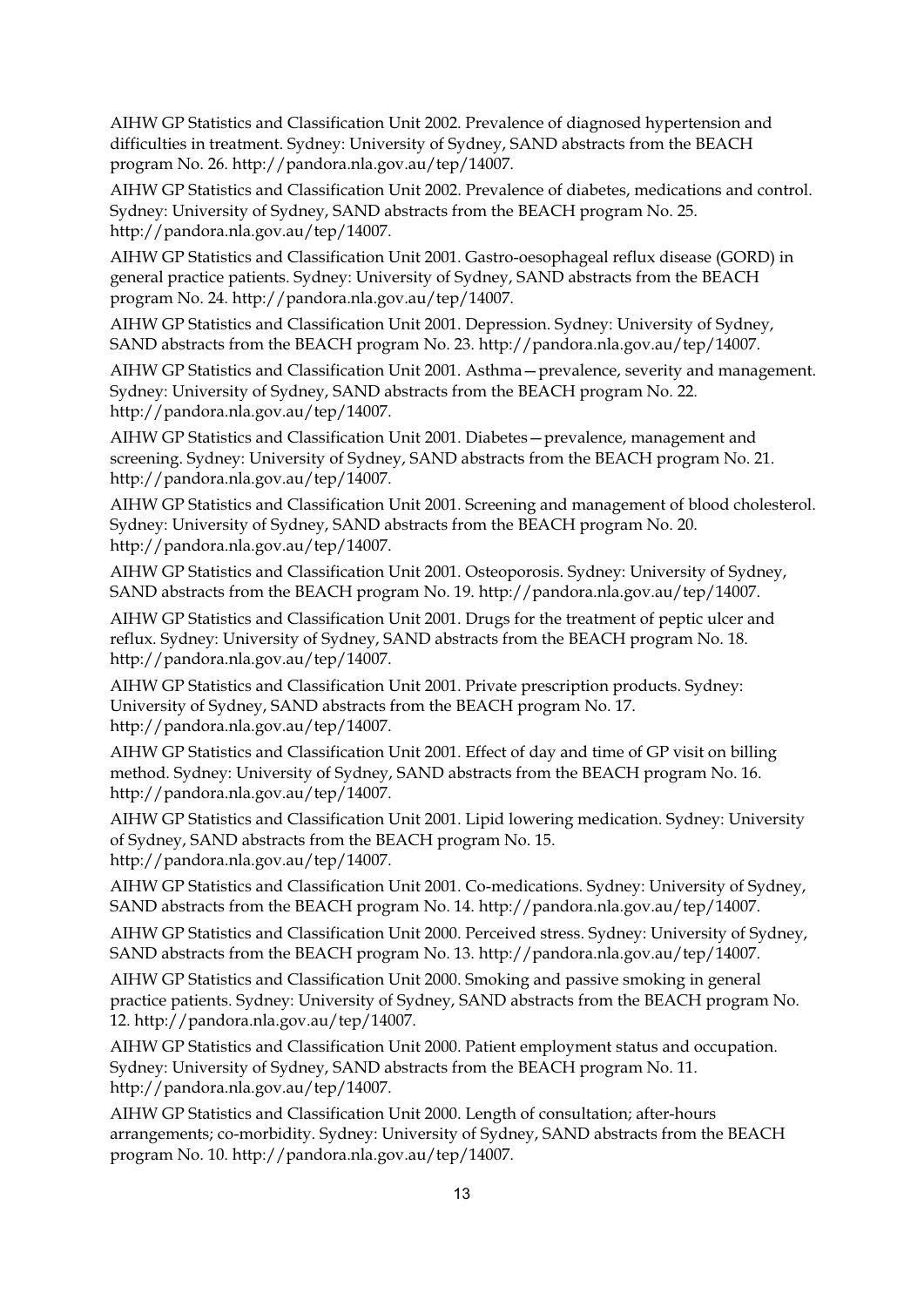AIHW GP Statistics and Classification Unit 2000. Influenza and absenteeism. Sydney: University of Sydney, SAND abstracts from the BEACH program No. 9. http://pandora.nla.gov.au/tep/14007.

AIHW GP Statistics and Classification Unit 2000. Hormone replacement therapy (HRT). Sydney: University of Sydney, SAND abstracts from the BEACH program No. 8. http://pandora.nla.gov.au/tep/14007.

AIHW GP Statistics and Classification Unit 2000. Health services utilisation, lifestyle status and chronicity. Sydney: University of Sydney, SAND abstracts from the BEACH program No. 7. http://pandora.nla.gov.au/tep/14007.

AIHW GP Statistics and Classification Unit 2000. Employment status and workers' compensation claims. Sydney: University of Sydney, SAND abstracts from the BEACH program No. 6. http://pandora.nla.gov.au/tep/14007.

AIHW GP Statistics and Classification Unit 2000. Depression. Sydney: University of Sydney, SAND abstracts from the BEACH program No. 5. http://pandora.nla.gov.au/tep/14007.

AIHW GP Statistics and Classification Unit 2000. Cardiovascular disease. Sydney: University of Sydney, SAND abstracts from the BEACH program No. 4. http://pandora.nla.gov.au/tep/14007.

AIHW GP Statistics and Classification Unit 2000. Asthma. Sydney: University of Sydney, SAND abstracts from the BEACH program No. 3. http://pandora.nla.gov.au/tep/14007.

AIHW GP Statistics and Classification Unit 2000. Anxiety/stress, consultation time, level of education. Sydney: University of Sydney, SAND abstracts from the BEACH program No. 2. http://pandora.nla.gov.au/tep/14007.

AIHW GP Statistics and Classification Unit 2000. Allergic rhinitis. Sydney: University of Sydney, SAND abstracts from the BEACH program No. 1. http://pandora.nla.gov.au/tep/14007.

### **ARTICLES IN NON-REFEREED JOURNALS AND OTHER PUBLICATIONS**

Britt H 2007. Preventive activities in general practice. GP Review 11(2):16.

Charles J, Britt H 2007. Different from the rest. GP Review 11(1):15.

AIHW Australian GP Statistics and Classification Centre 2006. Generation X visits to the GP. GP Review 10(5):17.

AIHW Australian GP Statistics and Classification Centre 2006. Lipid disorders in Australian general practice. GP Review 10(4):11.

AIHW Australian GP Statistics and Classification Centre 2006. Over the counter medications advised by GPs. Charles J (ed). GP Review 10(3):10.

Miller G, Britt H, Knox S, Charles J 2006. Inhaled corticosteroids and management of asthma. GP Review 10(2):10.

AIHW Australian GP Statistics and Classification Centre 2006. Injury management in general practice. Charles J (ed). GP Review 10(1):13.

AIHW Australian GP Statistics and Classification Centre 2005. Locality matters: the influence of geography on general practice in Australia 1998–2004. GP Review 9(5):8.

AIHW Australian GP Statistics and Classification Centre 2005. Alcohol consumption among general practice patients. Charles J (ed). GP Review 9(4).

AIHW Australian GP Statistics and Classification Centre 2005. Changing face of the general practice workforce. Charles J (ed). GP Review 9(3).

AIHW Australian GP Statistics and Classification Centre 2005. Non-pharmacological treatments provided by GPs. GP Review 9(2).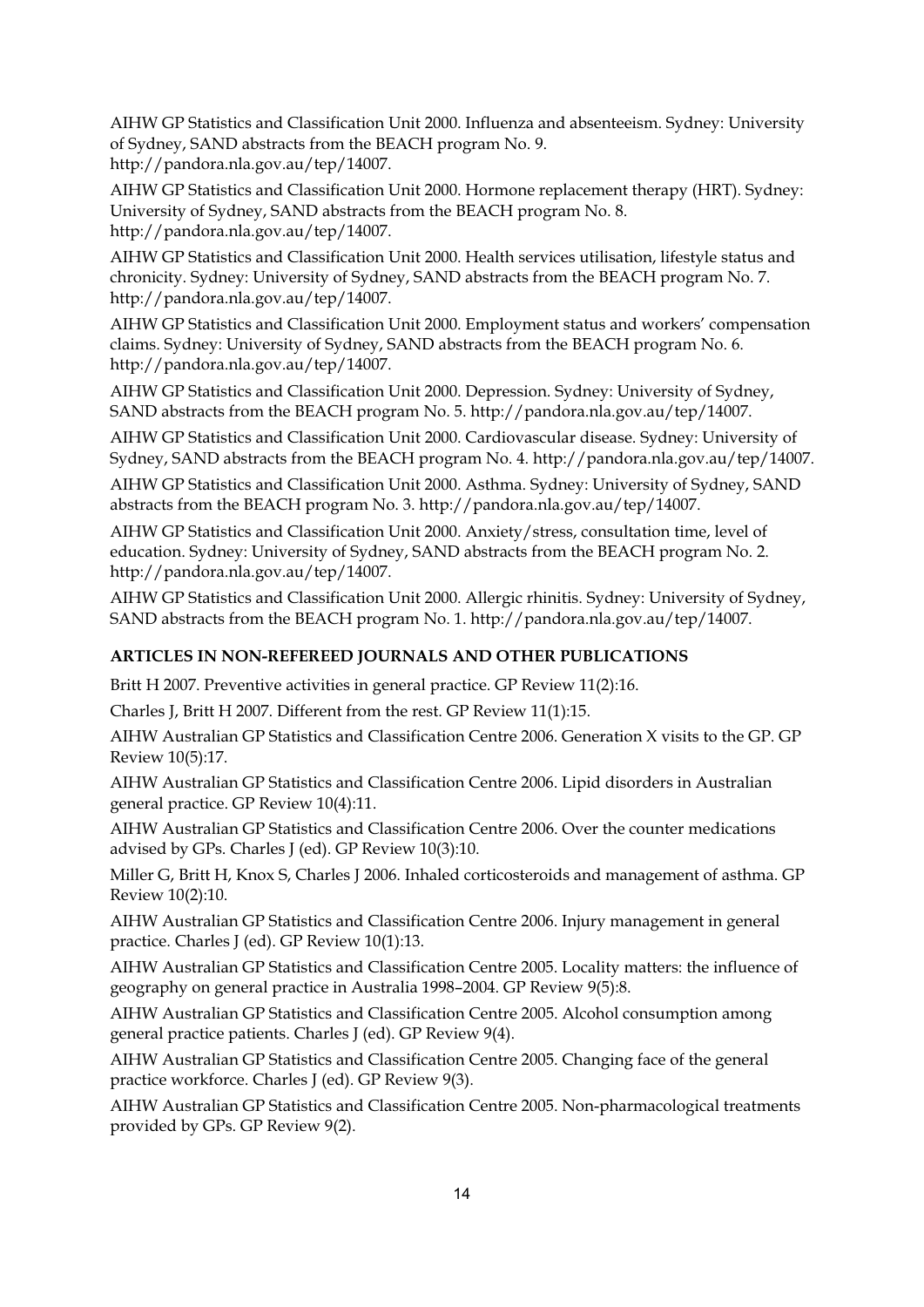AIHW GP Statistics and Classification Unit 2005. General practice activity in Australia's states and territories. Charles J (ed). GP Review 9(1).

AIHW GP Statistics and Classification Unit 2004. Childhood illness and treatment over three decades. Charles J (ed). GP Review 8(Sept).

AIHW GP Statistics and Classification Unit 2004. Indigenous Australians at general practice encounters. Charles J (ed). GP Review 8(July).

AIHW GP Statistics and Classification Unit 2004. Decrease in prescribing rates—5 years of BEACH. Charles J (ed). GP Review 8(May).

AIHW GP Statistics and Classification Unit 2004. Changes over time: management of depression in general practice. Charles J (ed). GP Review 8(Mar).

AIHW GP Statistics and Classification Unit 2003. Changes over time—patient health risk factors. Charles J (ed). GP Review 7(Nov).

AIHW GP Statistics and Classification Unit 2003. Changes over time—NSAID use in general practice. Charles J (ed). GP Review 7(Aug).

AIHW GP Statistics and Classification Unit 2002. Gender of the general practitioner. Charles J (ed). GP Review 6(Nov).

Britt H 2002. The BEACH Program. Gpinfonet 6(6):8.

Britt H 2002. BEACH—Bettering the Evaluation And Care of Health. National Networks (32).

Britt H 2002. The International Classification of Primary Care (ICPC-2 and ICPC-2 Plus). Coding Matters 9(June):3.

AIHW GP Statistics and Classification Unit 2002. Measurement of body mass in children attending general practice. Charles J (ed). GP Review 6(June).

AIHW GP Statistics and Classification Unit 2002. Counselling general practice patients. Charles J (ed). GP Review 6(May).

AIHW GP Statistics and Classification Unit 2002. Referrals. Charles J (ed). GP Review 6(April).

AIHW GP Statistics and Classification Unit 2001. Smoking and passive smoking in general practice patients. Charles J (ed). GP Review 5(Dec).

AIHW GP Statistics and Classification Unit 2001. Severity of illness in general practice patients. Charles J (ed). GP Review 5(Oct).

AIHW GP Statistics and Classification Unit 2001. Weighty matters: body mass in general practice patients. Henderson J (ed). GP Review 5(Sept).

AIHW GP Statistics and Classification Unit 2001. Influenza vaccination in general practice patients. Charles J (ed). GP Review 5(Aug).

GP Statistics and Classification Unit 2001. Measures of health and health care delivery in Australia. AIHW Access (July).

AIHW GP Statistics and Classification Unit 2001. Employment status and occupation of general practice patients. Charles J (ed). GP Review 5(July).

AIHW GP Statistics and Classification Unit 2001. Weakness and tiredness as a reason for encounter in general practice. Miller GC (ed). GP Review 5(May).

AIHW GP Statistics and Classification Unit 2001. Anxiety and stress in patients presenting to GPs in Australia. Britt H (ed). GP Review 5(April).

Britt H 1999. General practice activity in Australia 1998–1999. NSW Public Health Bulletin 10(12):167–9.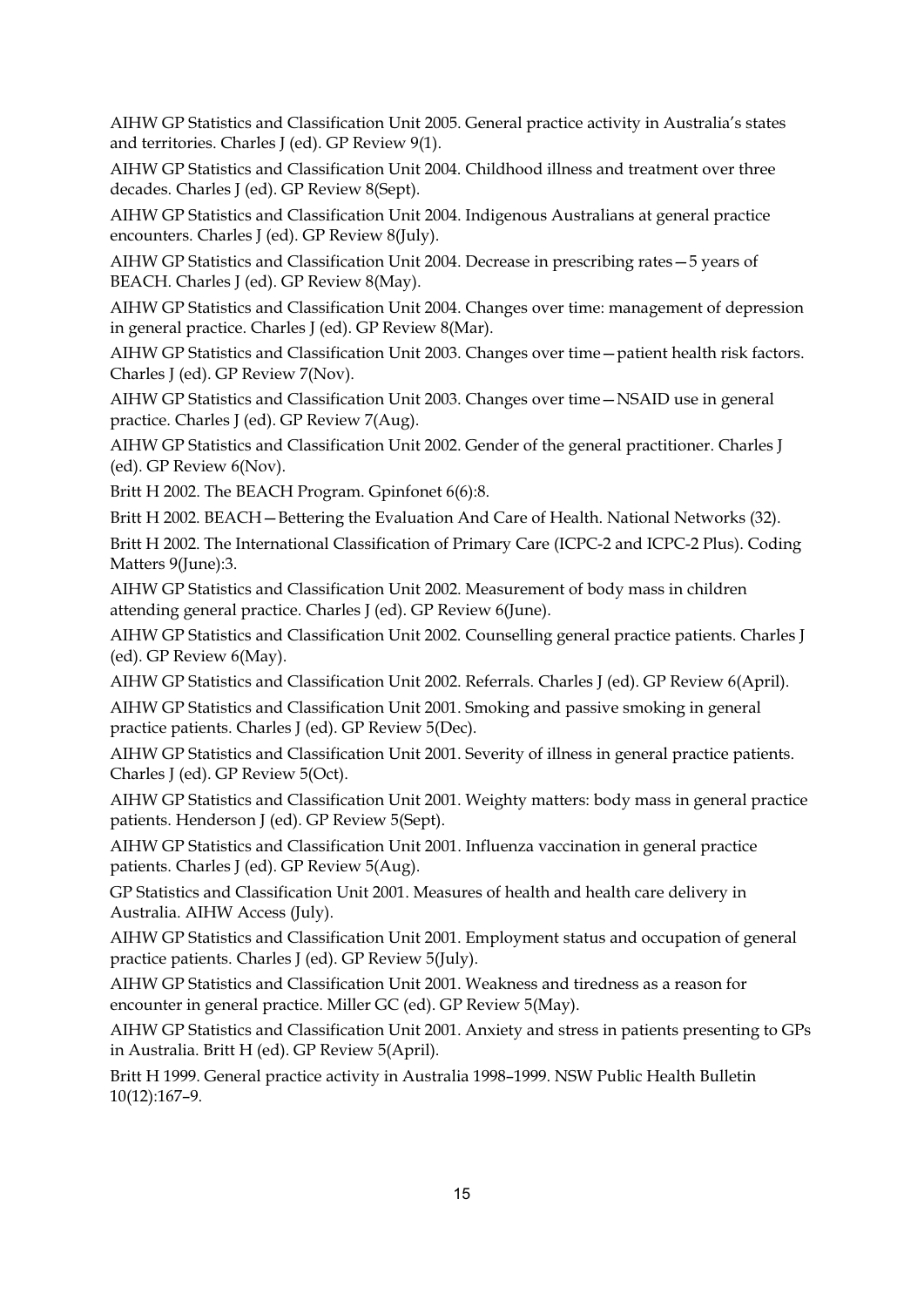# **Appendix 4: Code groups from ICPC-2 and ICPC-2 PLUS**

# **Table A4.1: Code groups from ICPC-2 and ICPC-2 PLUS**

| Group                                             | ICPC-2 rubric   | <b>ICPC-2 PLUS code</b> | ICPC-2/ICPC-2 PLUS label               |
|---------------------------------------------------|-----------------|-------------------------|----------------------------------------|
| <b>REASONS FOR ENCOUNTER AND PROBLEMS MANAGED</b> |                 |                         |                                        |
| Abdominal pain                                    | D <sub>01</sub> |                         | Pain/cramps; abdominal general         |
|                                                   | D <sub>06</sub> |                         | Pain; abdominal localised; other       |
| Abnormal test results                             | A91             |                         | Abnormal result investigations NOS     |
|                                                   | <b>B84</b>      |                         | Unexplained abnormal white cells       |
|                                                   | U98             |                         | Abnormal urine test NOS                |
|                                                   | X86             |                         | Abnormal cervix smear                  |
| Anaemia                                           | <b>B80</b>      |                         | Iron deficiency anaemia                |
|                                                   | <b>B81</b>      |                         | Anaemia; vitamin B12/folate deficiency |
|                                                   | B82             |                         | Anaemia; other/unspecified             |
| Anxiety                                           | P01             |                         | Feeling anxious/nervous/tense          |
|                                                   | P74             |                         | Anxiety disorder/anxiety state         |
| Arthritis-all                                     | L88             |                         | Rheumatoid/seropositive arthritis      |
|                                                   | L89             |                         | Osteoarthrosis of hip                  |
|                                                   | L90             |                         | Osteoarthrosis of knee                 |
|                                                   | L91             |                         | Osteoarthrosis, other                  |
|                                                   |                 | L70009                  | Arthritis; pyogenic                    |
|                                                   |                 | L70010                  | Arthritis; viral                       |
|                                                   |                 | L70021                  | Arthritis; septic                      |
|                                                   |                 | L81003                  | Arthritis; traumatic                   |
|                                                   |                 | L83010                  | Arthritis; spine cervical              |
|                                                   |                 | L83011                  | Osteoarthritis;spine;cervical          |
|                                                   |                 | L84003                  | Arthritis; spine                       |
|                                                   |                 | L84004                  | Osteoarthritis;spine                   |
|                                                   |                 | L84009                  | Osteoarthritis; spine; thoracic        |
|                                                   |                 | L84010                  | Osteoarthritis;spine;lumbar            |
|                                                   |                 | L84011                  | Osteoarthritis; lumbosacral            |
|                                                   |                 | L84012                  | Osteoarthritis; sacroiliac             |
|                                                   |                 | L92006                  | Arthritis; shoulder                    |
|                                                   |                 | L92007                  | Osteoarthritis; shoulder               |
|                                                   |                 | S91002                  | Arthritis; psoriatic                   |
|                                                   |                 | T99063                  | Arthritis; crystal (excl. gout)        |
| Back complaint                                    | L02             |                         | Back symptom/complaint                 |
|                                                   | L03             |                         | Low back symptom/complaint             |
|                                                   | L86             |                         | Back syndrome with radiating pain      |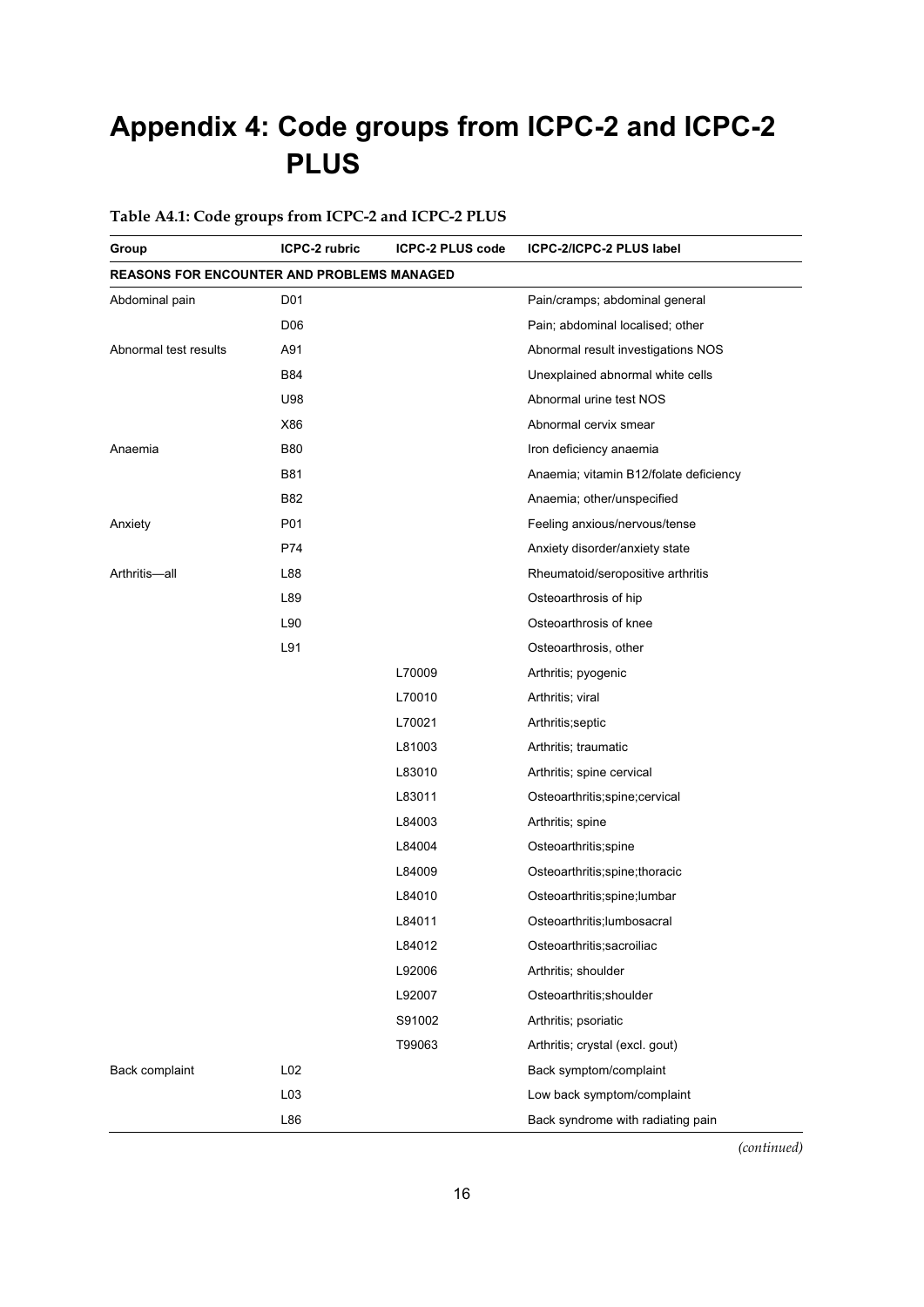| Group                                                  | ICPC-2 rubric | ICPC-2 PLUS code | ICPC-2/ICPC-2 PLUS label                           |
|--------------------------------------------------------|---------------|------------------|----------------------------------------------------|
| Reasons for encounter and problems managed (continued) |               |                  |                                                    |
| Cardiac check-up                                       |               |                  | See Check-up-ICPC chapter, Cardiovascular          |
| Check-up-all                                           | $-30$         |                  | Medical examination/health evaluation,<br>complete |
|                                                        | $-31$         |                  | Medical examination/health evaluation, partial     |
|                                                        | X37           |                  | Pap smear                                          |
| Check-up-ICPC chapter                                  | A30; A31      |                  | General                                            |
|                                                        | B30; B31      |                  | Blood                                              |
|                                                        | D30; D31      |                  | <b>Digestive</b>                                   |
|                                                        | F30; F31      |                  | Eye                                                |
|                                                        | H30; H31      |                  | Ear                                                |
|                                                        | K30; K31      |                  | Cardiovascular                                     |
|                                                        | L30; L31      |                  | Musculoskeletal                                    |
|                                                        | N30; N31      |                  | Neurological                                       |
|                                                        | P30; P31      |                  | Psychological                                      |
|                                                        | R30; R31      |                  | Respiratory                                        |
|                                                        | S30; S31      |                  | Skin                                               |
|                                                        | T30; T31      |                  | Endocrine                                          |
|                                                        | U30; U31      |                  | Urology                                            |
|                                                        | W30; W31      |                  | Prenatal/postnatal                                 |
|                                                        | X30; X31; X37 |                  | Female genital                                     |
|                                                        | Y30; Y31      |                  | Male genital                                       |
|                                                        | Z30; Z31      |                  | Social                                             |
| Depression                                             | P03           |                  | Feeling depressed                                  |
|                                                        | P76           |                  | Depressive disorder                                |
| Diabetes-non-gestational                               | T89           |                  | Diabetes; insulin-dependent                        |
|                                                        | T90           |                  | Diabetes; non-insulin-dependent                    |
| Diabetes-all                                           | T89           |                  | Diabetes; insulin-dependent                        |
|                                                        | T90           |                  | Diabetes; non-insulin-dependent                    |
|                                                        | W85           |                  | <b>Gestational diabetes</b>                        |
| Female genital check-up                                |               |                  | See Check-up-ICPC chapter, Female genital          |
| Fracture                                               | L72           |                  | Fracture; radius/ulna                              |
|                                                        | L73           |                  | Fracture; tibia/fibula                             |
|                                                        | L74           |                  | Fracture; hand/foot bone                           |
|                                                        | L75           |                  | Fracture; femur                                    |
|                                                        | L76           |                  | Fracture; other                                    |
|                                                        |               | L84019           | Fracture; compression; spine                       |
|                                                        |               | L99017           | Fracture; non-union                                |
|                                                        |               | L99018           | Fracture; pathological                             |
|                                                        |               | L99019           | Fracture; malunion                                 |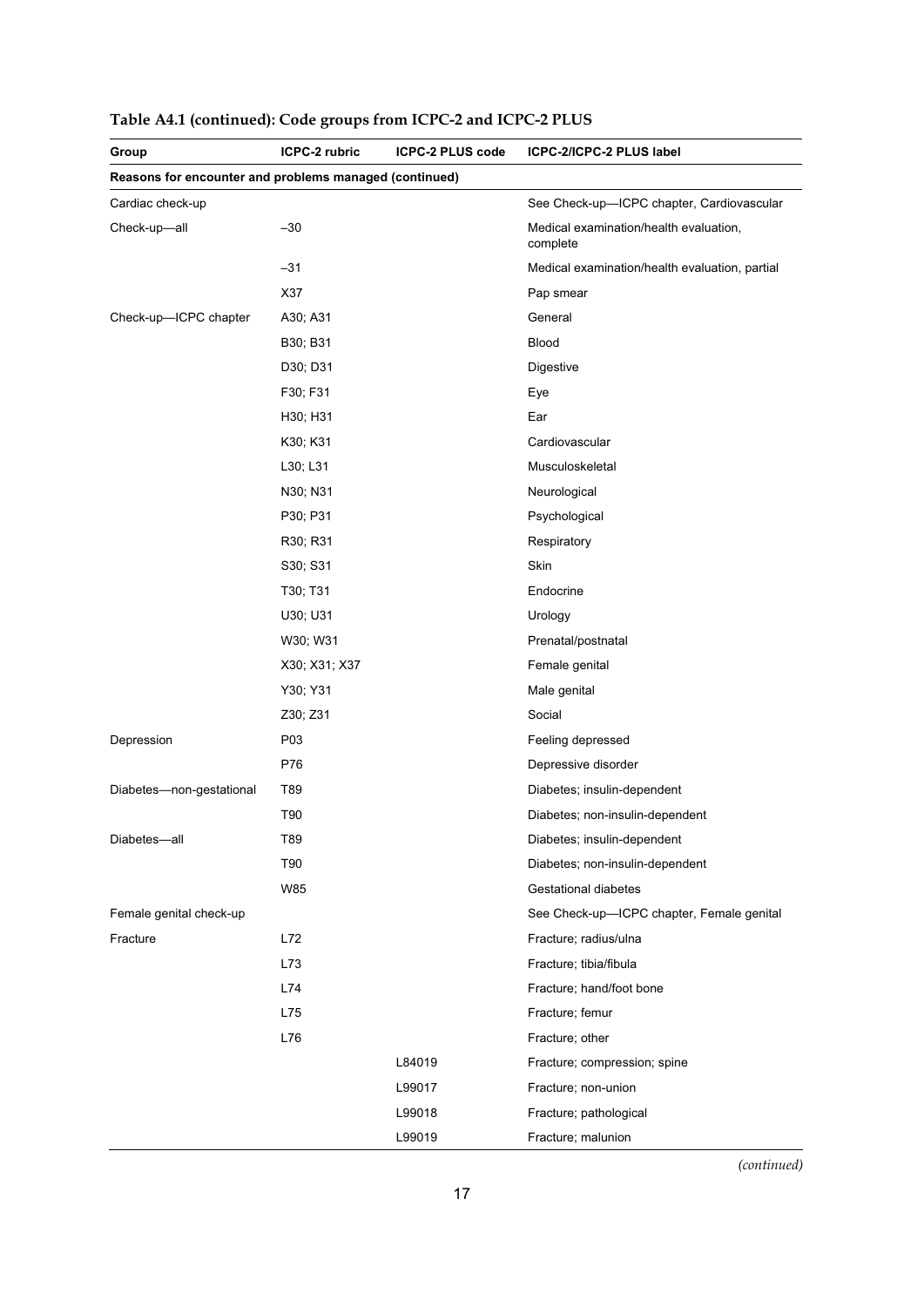| Group                                                  |     | ICPC-2 rubric ICPC-2 PLUS code | ICPC-2/ICPC-2 PLUS label                                   |
|--------------------------------------------------------|-----|--------------------------------|------------------------------------------------------------|
| Reasons for encounter and problems managed (continued) |     |                                |                                                            |
| Fracture (continued)                                   |     | L99095                         | Fracture; stress                                           |
|                                                        |     | N54005                         | Decompression; fracture; skull                             |
|                                                        |     | N80012                         | Fracture; skull (base)                                     |
|                                                        |     | N80013                         | Fracture; skull                                            |
|                                                        |     | N80014                         | Injury; head; fracture                                     |
| Gastroenteritis                                        | D70 |                                | Gastrointestinal infection                                 |
|                                                        | D73 |                                | Gastroenteritis, presumed infectious                       |
| General check-up                                       |     |                                | See Check-up-ICPC chapter, General                         |
| Hypertension/high BP (RFEs)                            | K85 |                                | Elevated blood pressure (without hypertension)             |
|                                                        | K86 |                                | Hypertension; uncomplicated                                |
|                                                        | K87 |                                | Hypertension; complicated                                  |
|                                                        |     | W81002                         | Hypertension; pre-eclamptic                                |
|                                                        |     | W81003                         | Hypertension in pregnancy                                  |
| Hypertension (problems)                                | K86 |                                | Hypertension; uncomplicated                                |
|                                                        | K87 |                                | Hypertension; complicated                                  |
|                                                        |     | W81002                         | Hypertension; pre-eclamptic                                |
|                                                        |     | W81003                         | Hypertension in pregnancy                                  |
| Immunisation/vaccination-all                           | A44 |                                | Preventive immunisation/medication;<br>general/unspecified |
|                                                        | D44 |                                | Preventive immunisation/medication; digestive              |
|                                                        | N44 |                                | Preventive immunisation/medication; neurological           |
|                                                        | R44 |                                | Preventive immunisation/medication; respiratory            |
| Ischaemic heart disease                                | K74 |                                | Ischaemic heart disease with angina                        |
|                                                        | K76 |                                | Ischaemic heart disease without angina                     |
| Menstrual problems                                     | X02 |                                | Pain; menstrual                                            |
|                                                        | X03 |                                | Pain; intermenstrual                                       |
|                                                        | X05 |                                | Menstruation; absent/scanty                                |
|                                                        | X06 |                                | Menstruation; excessive                                    |
|                                                        | X07 |                                | Menstruation; irregular/frequent                           |
|                                                        | X08 |                                | Intermenstrual bleeding                                    |
|                                                        | X09 |                                | Premenstrual symptom/complaint                             |
|                                                        | X10 |                                | Postponement of menstruation                               |
| Oral contraception                                     | W10 |                                | Contraception; postcoital                                  |
|                                                        | W11 |                                | Contraception; oral                                        |
|                                                        | W50 |                                | Medication; reproductive system                            |
| Osteoarthritis                                         |     | L83011                         | Osteoarthritis; spine; cervical                            |
|                                                        |     | L84004                         | Osteoarthritis; spine                                      |
|                                                        |     | L84009                         | Osteoarthritis; spine; thoracic                            |
|                                                        |     | L84010                         | Osteoarthritis; spine; lumbar                              |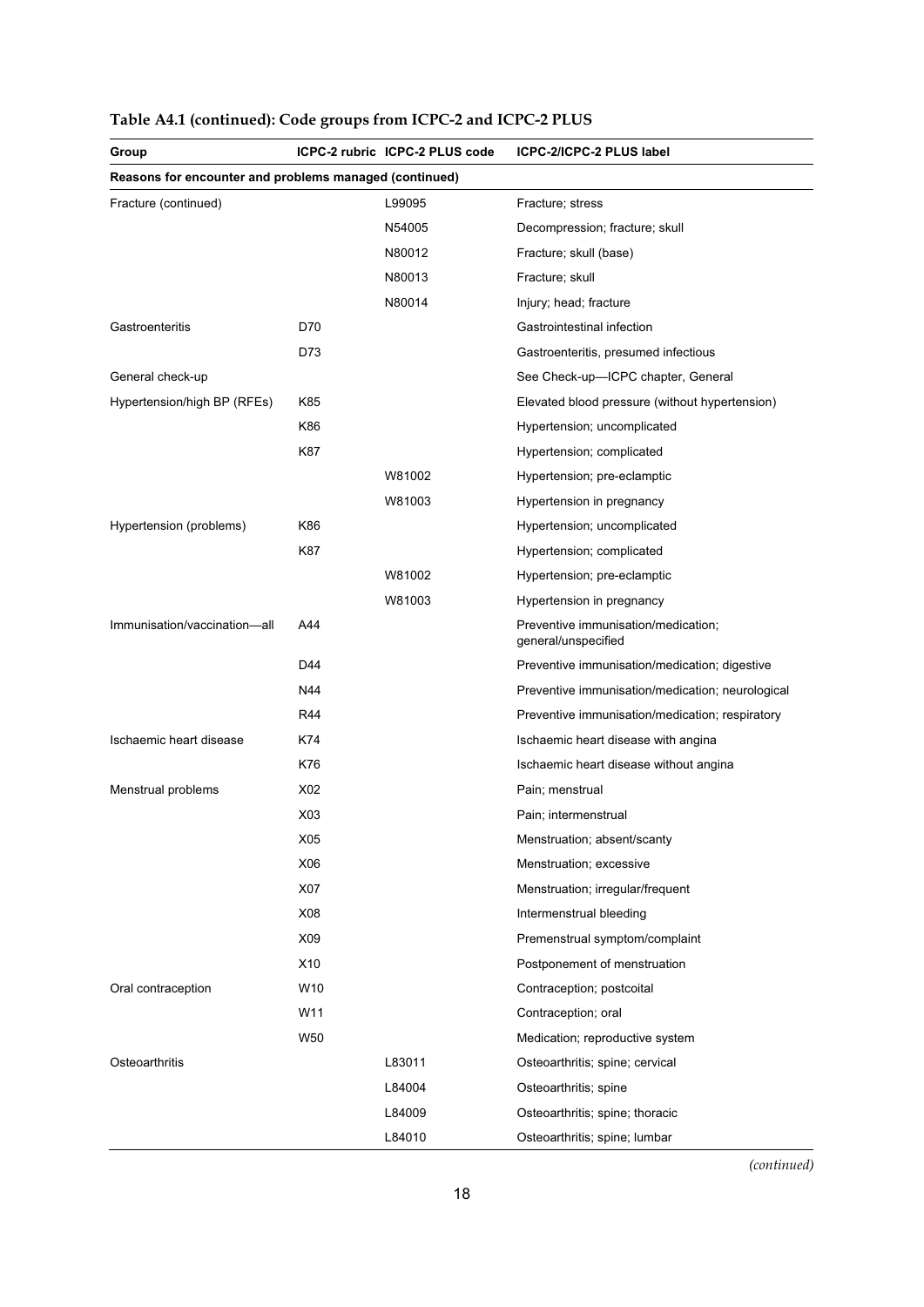| Group                                                  | <b>ICPC-2 rubric</b> | <b>ICPC-2 PLUS code</b> | ICPC-2/ICPC-2 PLUS label                              |
|--------------------------------------------------------|----------------------|-------------------------|-------------------------------------------------------|
| Reasons for encounter and problems managed (continued) |                      |                         |                                                       |
| Osteoarthritis (continued)                             |                      | L84011                  | Osteoarthritis; lumbosacral                           |
|                                                        |                      | L84012                  | Osteoarthritis; sacroiliac                            |
|                                                        |                      | L89001                  | Osteoarthritis; hip                                   |
|                                                        |                      | L90001                  | Osteoarthritis; knee                                  |
|                                                        |                      | L91001                  | Osteoarthritis; degenerative                          |
|                                                        |                      | L91003                  | Osteoarthritis                                        |
|                                                        |                      | L91008                  | Heberdens nodes                                       |
|                                                        |                      | L91015                  | Osteoarthritis; wrist                                 |
|                                                        |                      | L92007                  | Osteoarthritis; shoulder                              |
| Pregnancy                                              | W01                  |                         | Question of pregnancy                                 |
|                                                        | W78                  |                         | Pregnancy                                             |
|                                                        | W79                  |                         | Unwanted pregnancy                                    |
| Pre/postnatal check-up                                 |                      |                         | See Check-up-ICPC chapter, Prenatal/postnatal         |
| Prescription-all                                       | $-50$                |                         | Medication prescription/request/renewal/injection     |
| Rash                                                   | S06                  |                         | Rash; localised                                       |
|                                                        | <b>S07</b>           |                         | Rash generalised                                      |
| Rheumatoid arthritis                                   | L88                  |                         | Rheumatoid/seropositive arthritis                     |
| Sprain/strain                                          |                      | L19014                  | Strain; muscle(s)                                     |
|                                                        | L77                  |                         | Sprain/strain; ankle                                  |
|                                                        | L78                  |                         | Sprain/strain; knee                                   |
|                                                        | L79                  |                         | Sprain/strain; joint NOS                              |
|                                                        |                      | L83023                  | Sprain; neck                                          |
|                                                        |                      | L83024                  | Strain; neck                                          |
|                                                        |                      | L84020                  | Sprain; back                                          |
|                                                        |                      | L84021                  | Strain; back                                          |
| Swelling (skin)                                        | S04                  |                         | Lump/swelling; localised                              |
|                                                        | S05                  |                         | Lump/swelling; generalised                            |
| <b>Test results</b>                                    | $-60$                |                         | Results tests/procedures                              |
|                                                        | $-61$                |                         | Results examination/test/record/letter other provider |
| <b>Tonsillitis</b>                                     | R76                  |                         | Tonsillitis; acute                                    |
|                                                        | <b>R90</b>           |                         | Hypertrophy; tonsils/adenoids                         |
| Urinary tract infection                                | U70                  |                         | Pyelonephritis/pyelitis                               |
|                                                        | U71                  |                         | Cystitis/urinary infection other                      |
| <b>CLINICAL TREATMENTS</b>                             |                      |                         |                                                       |
| Advice/education                                       |                      | A45002                  | Advice/education                                      |
|                                                        |                      | B45002                  | Advice/education; blood                               |
|                                                        |                      | D45002                  | Advice/education; digestive                           |
|                                                        |                      | F45002                  | Advice/education; eye                                 |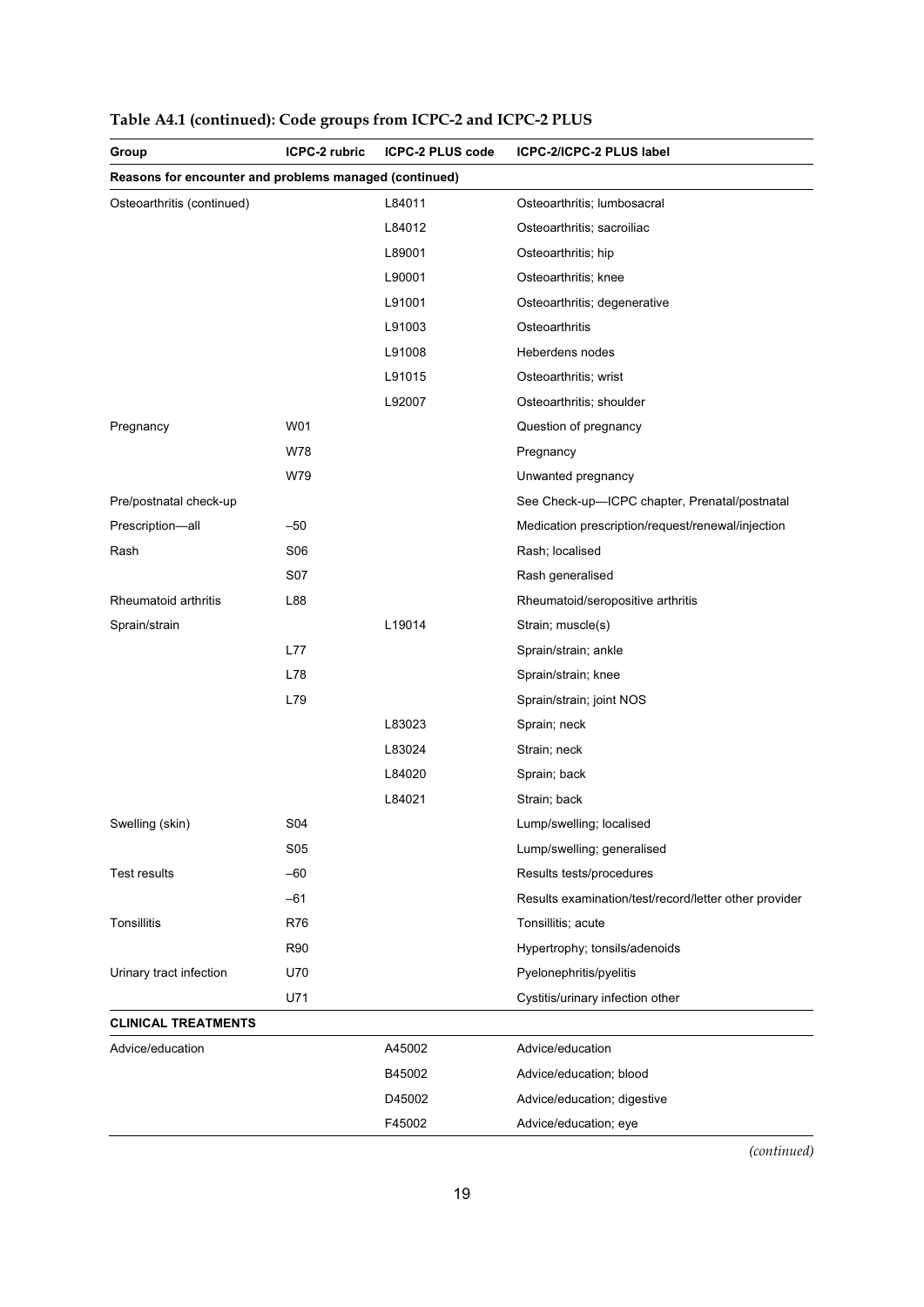| Group                                  | <b>ICPC-2 PLUS code</b> | <b>ICPC-2 PLUS label</b>              |
|----------------------------------------|-------------------------|---------------------------------------|
| <b>Clinical treatments (continued)</b> |                         |                                       |
| Advice/education (continued)           | H45002                  | Advice/education; ear                 |
|                                        | K45002                  | Advice/education; cardiovascular      |
|                                        | L45002                  | Advice/education; musculoskeletal     |
|                                        | N45002                  | Advice/education; neurological        |
|                                        | P45001                  | Advice/education; psychological       |
|                                        | R45002                  | Advice/education; respiratory         |
|                                        | S45002                  | Advice/education; skin                |
|                                        | T45002                  | Advice/education; endocrine/metabolic |
|                                        | U45002                  | Advice/education; urology             |
|                                        | W45004                  | Advice/education; reproductive        |
|                                        | X45002                  | Advice/education; genital; female     |
|                                        | Y45002                  | Advice/education; genital; male       |
|                                        | Z45002                  | Advice/education; social              |
| Advice/education-medication            | A45015                  | Advice/education; medication          |
|                                        | A48003                  | Review; medication                    |
|                                        | A48005                  | Increased; drug dosage                |
|                                        | A48006                  | Decreased; drug dosage                |
|                                        | A48007                  | Change (in); drug dosage              |
|                                        | A48008                  | Stop medication                       |
|                                        | A48009                  | Recommend medication (not new)        |
|                                        | A48010                  | Change (in); medication               |
|                                        | A48011                  | Medication; request; refusal          |
|                                        | A48012                  | Review; immunisation                  |
|                                        | A50010                  | Medication; given                     |
| Advice/education-treatment             | A45016                  | Advice/education; treatment           |
|                                        | A45019                  | Advice: time off work                 |
|                                        | A45020                  | Advice; rest/fluids                   |
|                                        | A45021                  | Advice; naturopathic treatment        |
|                                        | A45030                  | Advice/education; first aid           |
|                                        | A48004                  | Review; treatment                     |
|                                        | L45004                  | Advice/education; RICE                |
|                                        | R45004                  | Advice/education; asthma              |
|                                        | T45004                  | Advice/education; diabetes            |
|                                        | T45009                  | Advice; home glucose monitoring       |
| Counselling/advice-alcohol             | P45005                  | Advice/education; alcohol             |
|                                        | P58009                  | Counselling; alcohol                  |
| Counselling/advice-drug abuse          | P45006                  | Advice/education; illicit drugs       |
|                                        | P58010                  | Counselling; drug abuse               |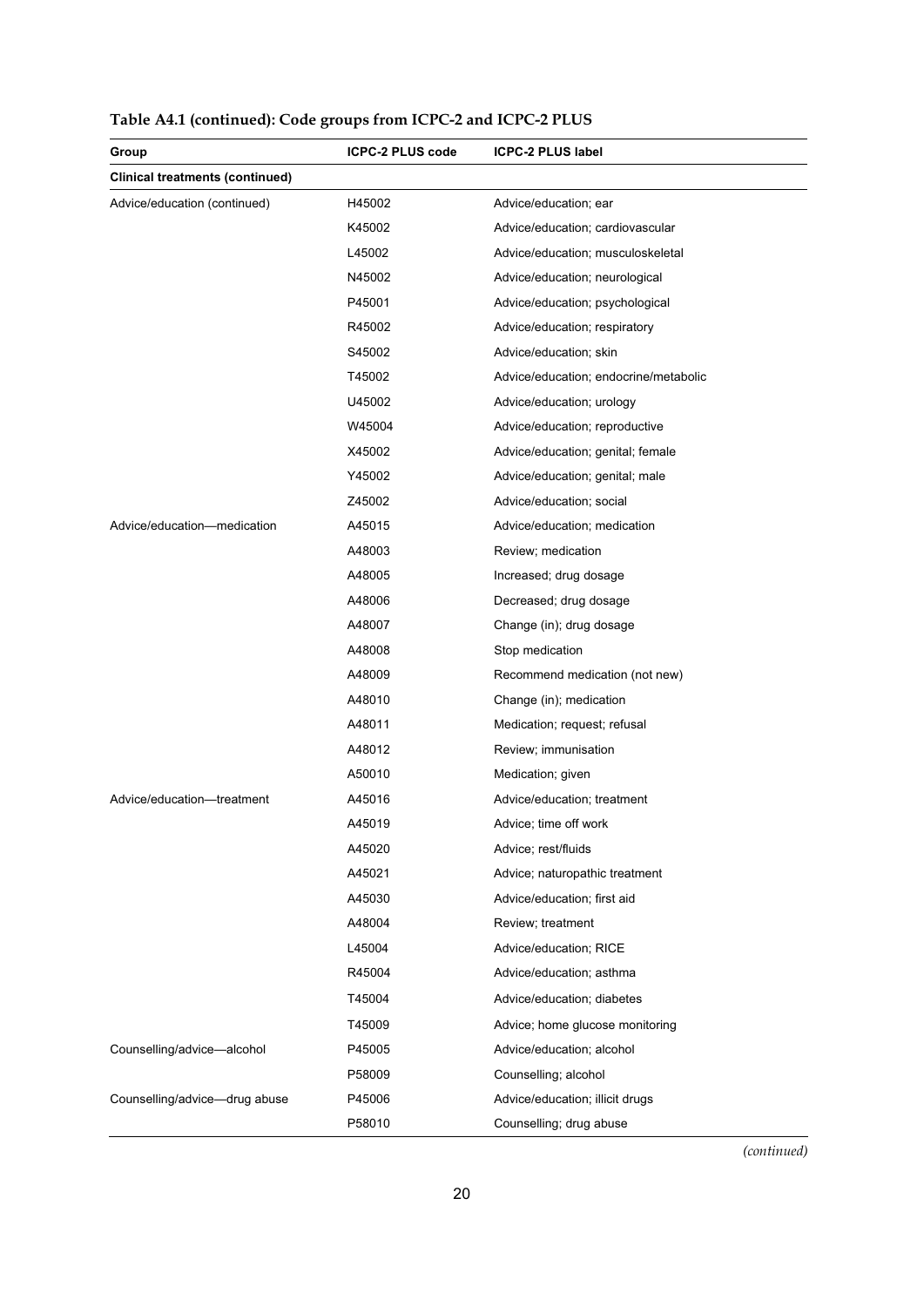| Group                                  | <b>ICPC-2 PLUS code</b> | <b>ICPC-2 PLUS label</b>                                              |
|----------------------------------------|-------------------------|-----------------------------------------------------------------------|
| <b>Clinical treatments (continued)</b> |                         |                                                                       |
| Counselling/advice-drug abuse          |                         |                                                                       |
| (continued)                            | P58020                  | Rehabilitation; drug                                                  |
|                                        | P58021                  | Rehabilitation; alcohol                                               |
| Counselling/advice-exercise            | A45004                  | Advice/education; exercise                                            |
|                                        | A58005                  | Counselling; exercise                                                 |
| Counselling/advice-health/body         | A45005                  | Advice/education; health                                              |
|                                        | A45009                  | Health promotion                                                      |
|                                        | A45010                  | Information; health                                                   |
|                                        | A45011                  | Health promotion; injury                                              |
|                                        | A45018                  | Advice/education; body                                                |
|                                        | A45026                  | Advice/education; hygiene                                             |
|                                        | A58006                  | Counselling; health                                                   |
|                                        | A98001                  | Health maintenance                                                    |
| Counselling/advice-lifestyle           | P45008                  | Advice/education; lifestyle                                           |
|                                        | P58012<br>A45006        | Counselling; lifestyle                                                |
| Counselling/advice-nutrition/weight    | T45005                  | Advice/education; diet<br>Advice/education; nutritional               |
|                                        | T45007                  |                                                                       |
|                                        | T58002                  | Advice/education; weight management<br>Counselling; weight management |
| Counselling/advice-pregnancy           | W45009                  | Advice/education; pregnancy                                           |
|                                        |                         |                                                                       |
|                                        | W58004                  | Counselling; prenatal                                                 |
|                                        | W58006                  | Counselling; pregnancy                                                |
| Counselling/advice-prevention          | A45025                  | Advice/education; immunisation                                        |
|                                        | A58007<br>X45004        | Counselling; prevention                                               |
|                                        | X45007                  | Advice/education; breast self exam                                    |
|                                        | X45008                  | Advice/education; Pap smear                                           |
|                                        | Z45005                  | Advice/education; mammography<br>Advice/education; environment        |
| Counselling/advice-relationship        |                         |                                                                       |
|                                        | Z45006                  | Advice/education; parenting                                           |
|                                        | Z45007                  | Advice/education; mothering                                           |
|                                        | Z45008                  | Advice/education; fathering                                           |
|                                        | Z58001                  | Counselling; conjugal (partner)                                       |
|                                        | Z58003                  | Counselling; marriage/relationship                                    |
|                                        | Z58006                  | Counselling; parenting                                                |
|                                        | Z58007                  | Counselling; mothering                                                |
|                                        | Z58008                  | Counselling; fathering                                                |
|                                        | Z58009                  | Counselling; family                                                   |
|                                        | Z58011                  | Counselling; conflict resolution                                      |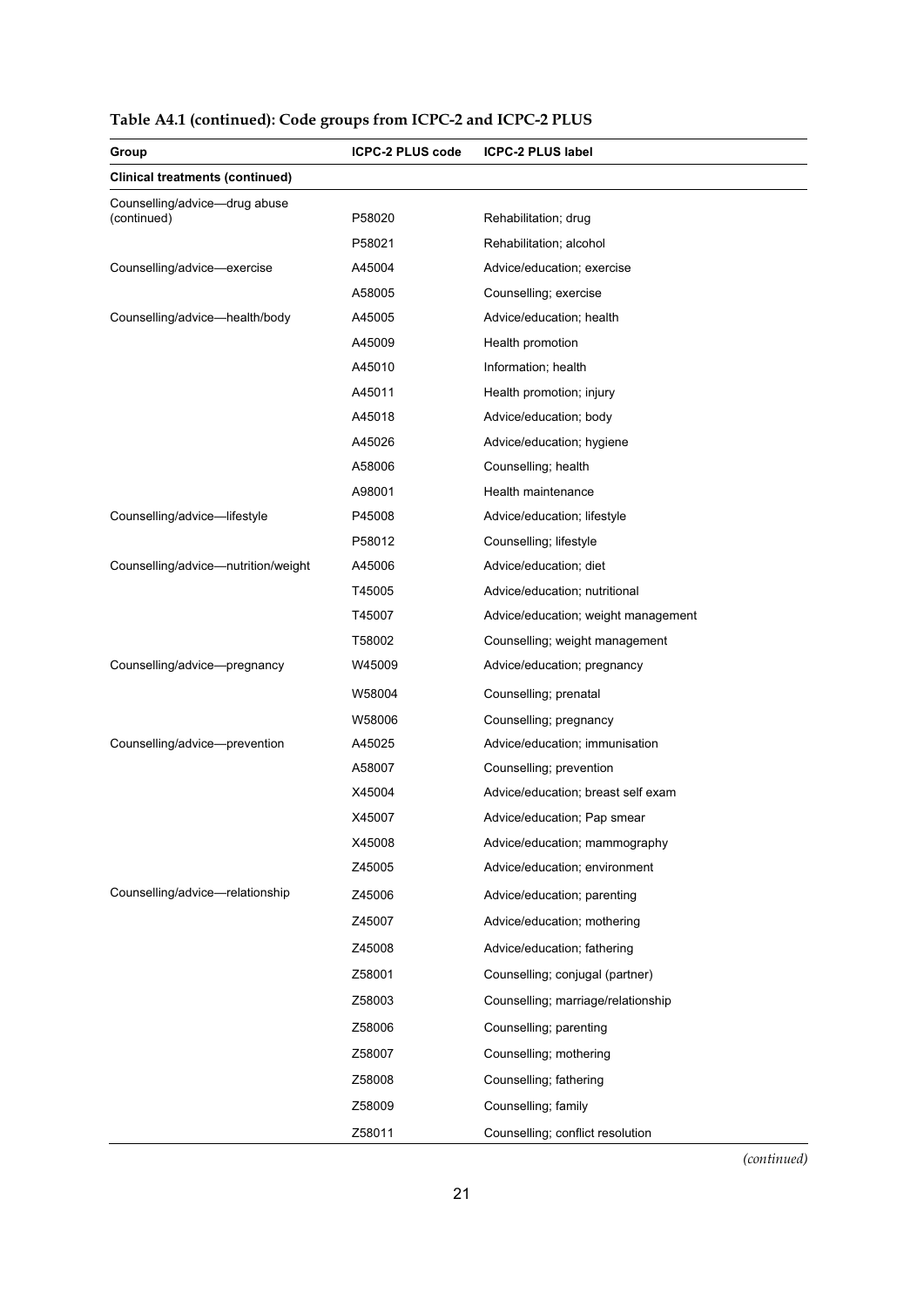| <b>Treatment group</b>                 | <b>ICPC-2 PLUS code</b> | <b>ICPC-2 PLUS label</b>                  |
|----------------------------------------|-------------------------|-------------------------------------------|
| <b>Clinical treatments (continued)</b> |                         |                                           |
| Counselling/advice-relaxation          | P45007                  | Advice/education; relaxation              |
|                                        | P58011                  | Counselling; relaxation                   |
|                                        | P58017                  | Counselling; stress management            |
| Counselling/advice-smoking             | P45004                  | Advice/education; smoking                 |
|                                        | P58008                  | Counselling; smoking                      |
| Counselling/advice-STDs                | A45012                  | Advice/education; STD                     |
|                                        | A58008                  | Counselling; STDs                         |
|                                        | X58004                  | Counselling; STDs; female                 |
|                                        | Y58004                  | Counselling; STDs; male                   |
| Counselling-problem                    | A58002                  | Counselling; problem                      |
|                                        | A58003                  | Counselling; individual                   |
|                                        | B58001                  | Counselling; problem; blood               |
|                                        | D58001                  | Counselling; problem; digestive           |
|                                        | F58001                  | Counselling; problem; eye                 |
|                                        | H58001                  | Counselling; problem; ear                 |
|                                        | K58001                  | Counselling; problem; cardiovascular      |
|                                        | L58001                  | Counselling; problem; musculoskeletal     |
|                                        | N58001                  | Counselling; problem; neurological        |
|                                        | R58001                  | Counselling; problem; respiratory         |
|                                        | S58001                  | Counselling; problem; skin                |
|                                        | T58001                  | Counselling; problem; endocrine/metabolic |
|                                        | U58001                  | Counselling; problem; urology             |
|                                        | W58003                  | Counselling; problem; reproductive        |
|                                        | X58001                  | Counselling; problem; genital; female     |
|                                        | X58003                  | Counselling; sexual; physical; female     |
|                                        | Y58001                  | Counselling; problem; genital; male       |
|                                        | Y58003                  | Counselling; sexual; physical; male       |
|                                        | Z58002                  | Counselling; problem; social              |
| Counselling-psychological              | P45013                  | Anger management                          |
|                                        | P58001                  | Counselling; psychiatric                  |
|                                        | P58002                  | Psychotherapy                             |
|                                        | P58004                  | Counselling; psychological                |
|                                        | P58005                  | Counselling; sexual; psychological        |
|                                        | P58006                  | Counselling; individual; psychological    |
|                                        | P58007                  | Counselling; bereavement                  |
|                                        | P58013                  | Counselling; anger                        |
|                                        | P58014                  | Counselling; self-esteem                  |
|                                        | P58015                  | Counselling; assertiveness                |
|                                        | P58018                  | Therapy; group                            |
|                                        | P58019                  | Cognitive behavioural therapy             |

**Table A4.1 (continued): Code groups from ICPC-2 and ICPC-2 PLUS**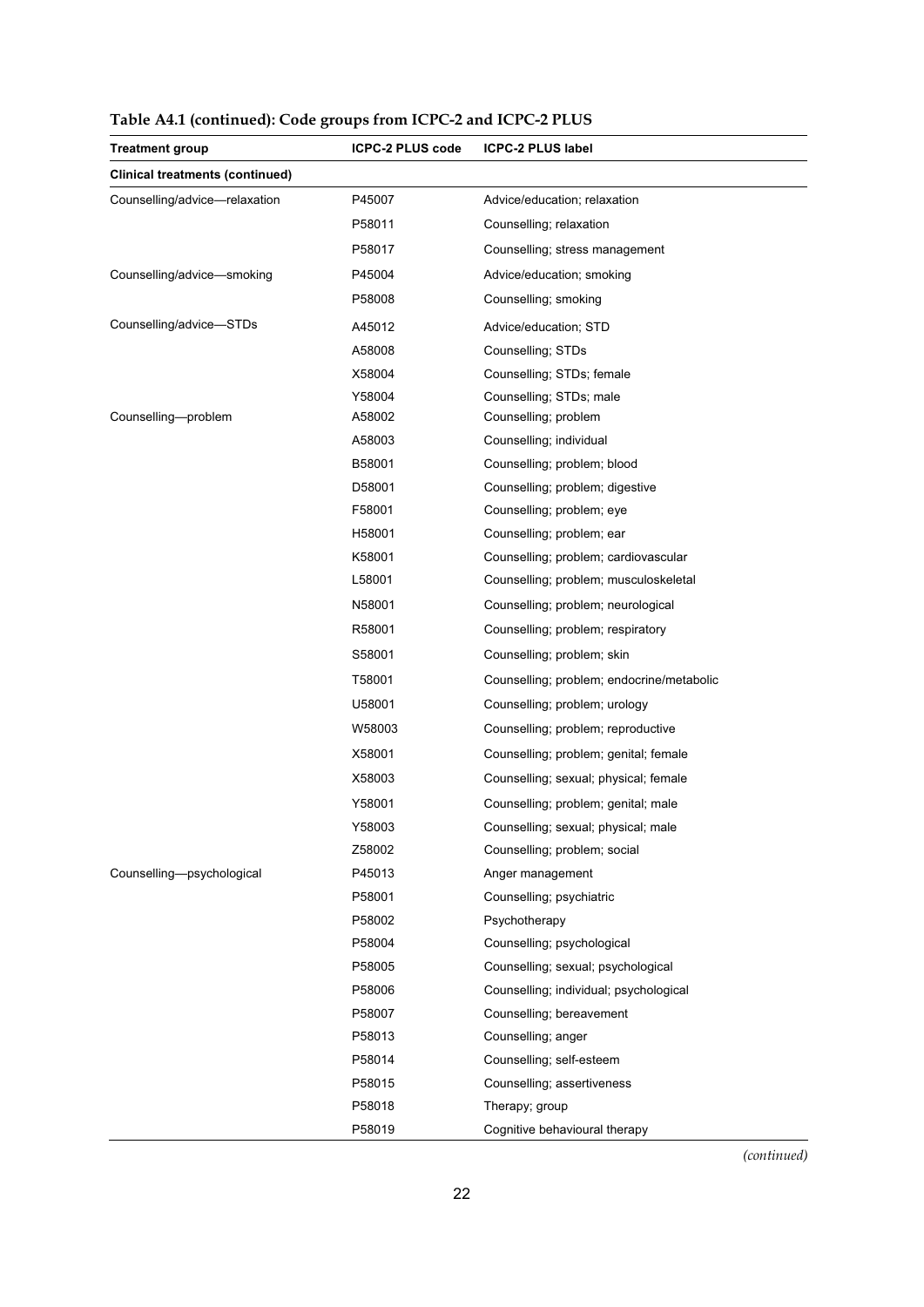| Treatment group                        | <b>ICPC-2 PLUS code</b>                   | <b>ICPC-2 PLUS label</b>                  |
|----------------------------------------|-------------------------------------------|-------------------------------------------|
| <b>Clinical treatments (continued)</b> |                                           |                                           |
| Counselling-psychological (continued)  | P58022                                    | Counselling; body image                   |
| Family planning                        | A98002                                    | Counselling; genetic female               |
|                                        | A98003                                    | Counselling; genetic male                 |
|                                        | W14002                                    | Family planning; female                   |
|                                        | W45006                                    | Advice/education; preconceptual           |
|                                        | W45007                                    | Advice/education; contraception; female   |
|                                        | W45008                                    | Advice/education; family planning; female |
|                                        | W58001                                    | Counselling; abortion                     |
|                                        | W58005                                    | Counselling; terminate pregnancy          |
|                                        | W58007                                    | Counselling; preconceptual                |
|                                        | W58012                                    | Counselling; sterilisation; female        |
|                                        | W58013                                    | Counselling; family planning; female      |
|                                        | Y14001                                    | Family planning; male                     |
|                                        | Y45006                                    | Advice/education; family planning; male   |
|                                        | Y45007                                    | Advice/education; contraception; female   |
|                                        | Y58005                                    | Counselling; sterilisation; male          |
|                                        | Y58006                                    | Counselling; family planning; male        |
| Observe/wait                           | A45001                                    | Observe/wait                              |
|                                        | B45001                                    | Observe/wait; blood                       |
|                                        | D45001                                    | Observe/wait; digestive                   |
|                                        | F45001                                    | Observe/wait; eye                         |
|                                        | H45001                                    | Observe/wait; ear                         |
|                                        | K45001                                    | Observe/wait; cardiovascular              |
|                                        | L45001                                    | Observe/wait: musculoskeletal             |
|                                        | N45001                                    | Observe/wait; neurological                |
|                                        | P45002                                    | Observe/wait; psychological               |
|                                        | R45001                                    | Observe/wait; respiratory                 |
|                                        | S45001                                    | Observe/wait; skin                        |
|                                        | T45001                                    | Observe/wait; endocrine/metabolic         |
|                                        | U45001                                    | Observe/wait; urology                     |
|                                        | W45003                                    | Observe/wait; reproductive                |
|                                        | X45001                                    | Observe/wait; genital; female             |
|                                        | Y45001                                    | Observe/wait; genital; male               |
|                                        | Z45001                                    | Observe/wait; social                      |
| Other admin/document                   | $-62$ (excluding<br>A62008 and<br>A62014) |                                           |
| Reassurance, support                   | A58010                                    | Reassurance/support                       |
| Sickness certificate                   | A62008                                    | Admin; certificate; sickness              |
|                                        | A62014                                    | Admin; certificate; workers' compensation |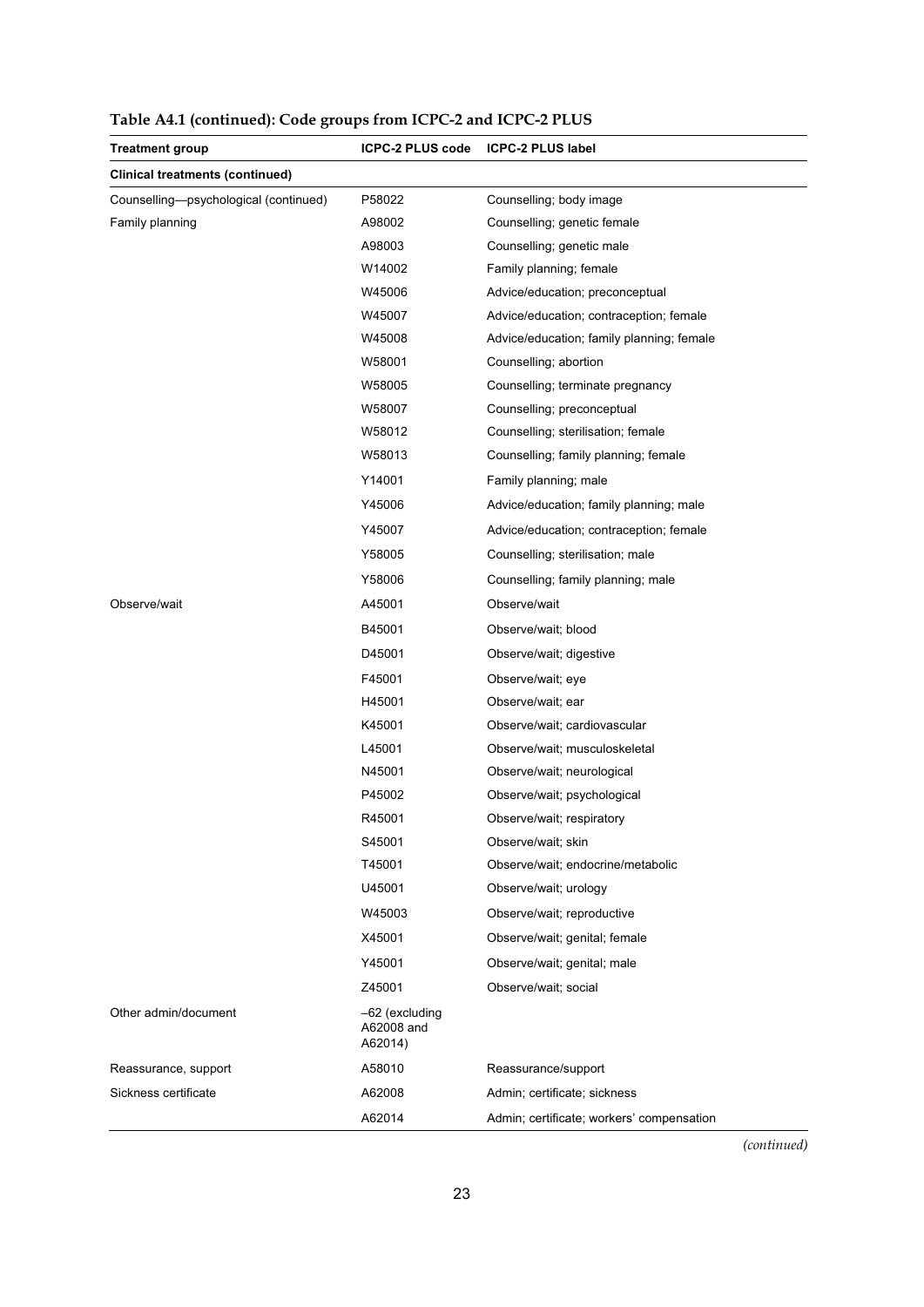|  |  | Table A4.1 (continued): Code groups from ICPC-2 and ICPC-2 PLUS |
|--|--|-----------------------------------------------------------------|
|--|--|-----------------------------------------------------------------|

| <b>Treatment group</b>                                                   | ICPC-2/ICPC-2 PLUS code ICPC-2/ICPC-2 PLUS label |                                  |
|--------------------------------------------------------------------------|--------------------------------------------------|----------------------------------|
| <b>Clinical treatments (continued)</b>                                   |                                                  |                                  |
| <b>PROCEDURES</b>                                                        |                                                  |                                  |
| Incision/drainage/flushing/aspiration/<br>removal body fluid             | $-51$                                            |                                  |
| Excision/removal tissue/biopsy/<br>destruction/debridement/cauterisation | $-52$                                            |                                  |
| Repair/fixation-suture/cast/prosthetic<br>device (apply/remove)          | -54                                              |                                  |
| Local injection/infiltration                                             | $-55$                                            |                                  |
| Dressing/pressure/compression/tamponade                                  | $-56$                                            |                                  |
| Physical medicine/rehabilitation                                         | $-57$                                            |                                  |
| Other procedures/minor surgery NEC                                       | $-59$                                            |                                  |
| Check-up-practice nurse                                                  | A31012                                           | Check-up                         |
|                                                                          | A31030                                           | Check-up; height/weight          |
|                                                                          | K31001                                           | Check-up; blood pressure         |
| <b>CLINICAL MEASUREMENTS</b>                                             |                                                  |                                  |
| <b>Electrical tracings</b>                                               | $-42$                                            |                                  |
| Glucose test                                                             | T34005                                           | Test; glucose                    |
| <b>INR</b> test                                                          | B34025                                           | Test; INR                        |
| Other preventive procedures/high-risk<br>medication                      | $-49$                                            |                                  |
|                                                                          | A31027                                           | Assessment; physical fitness     |
|                                                                          | X31005                                           | Check-up; breast                 |
|                                                                          | Y31003                                           | Check-up; prostate               |
| Pap smear                                                                | X37001                                           | Pap smear                        |
|                                                                          | X37003                                           | Test; cytology; genital; female  |
|                                                                          | X37004                                           | Vault smear                      |
|                                                                          | X37005                                           | Pap smear; thin prep             |
| Physical function test                                                   | $-39$                                            |                                  |
| Urine test                                                               | A35001                                           | Test; urine                      |
|                                                                          | A35002                                           | Urinalysis                       |
|                                                                          | B35001                                           | Test; urine; blood               |
|                                                                          | D35001                                           | Test; urine; digestive           |
|                                                                          | P35001                                           | Test; urine; psychological       |
|                                                                          | T35001                                           | Test; urine; endocrine/metabolic |
|                                                                          | U35002                                           | Test; urine; urology             |
|                                                                          | W35001                                           | Test; urine; reproductive        |
|                                                                          | X35001                                           | Test; urine; genital; female     |
|                                                                          | Y35001                                           | Test; urine; genital; male       |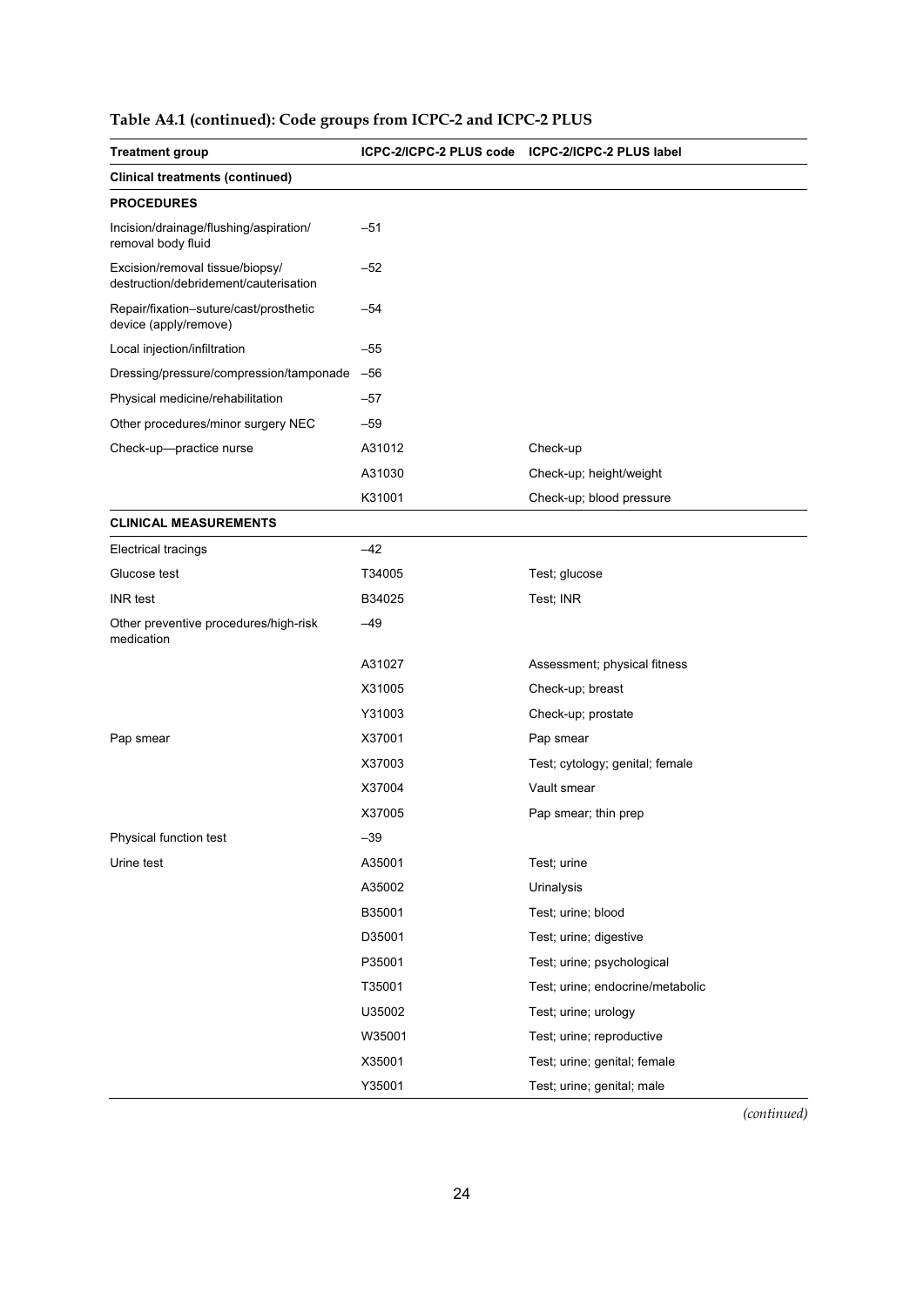| <b>Treatment group</b>       |                                                                           | ICPC-2/ICPC-2 PLUS code ICPC-2/ICPC-2 PLUS label          |
|------------------------------|---------------------------------------------------------------------------|-----------------------------------------------------------|
| <b>REFERRALS</b>             |                                                                           |                                                           |
| Allied health services       | -66                                                                       | Referral to other provider/nurse/therapist/ social worker |
|                              | $-68$ (excluding A68011;<br>Z68003;Z68004; Z68007<br>and Z68008)          | Other referrals NEC                                       |
|                              | Z67002                                                                    | Referral; respite care                                    |
| Specialist                   | $-67$ (excluding A67010;<br>A67011; A67022; A67015;<br>P67005 and Z67002) | Referral to physician/specialist/clinic/hospital          |
|                              | A68009                                                                    | Referral; oncologist                                      |
| Emergency department         | A67011                                                                    | Referral; A & E                                           |
| Hospital                     | A67010                                                                    | Referral; hospital                                        |
|                              | A67015                                                                    | Referral; hospice                                         |
|                              | A67022                                                                    | Admission; hospital                                       |
|                              | P67005                                                                    | Referral; hospital; psychiatrist                          |
| Other referrals              | A68011                                                                    | Referral                                                  |
|                              | Z68003                                                                    | Referral; financial/legal services                        |
|                              | Z68004                                                                    | Referral; police                                          |
|                              | Z68007                                                                    | Referral; women's shelter                                 |
|                              | Z68008                                                                    | Referral; Centrelink                                      |
| <b>PATHOLOGY TEST ORDERS</b> |                                                                           |                                                           |
| Chemistry                    |                                                                           |                                                           |
| Amylase                      | D34004                                                                    | Test; amylase                                             |
| <b>B12</b>                   | B34015                                                                    | Test; B12                                                 |
|                              | D34009                                                                    | Test; Schillings                                          |
| C reactive protein           | A34005                                                                    | Test; C reactive protein                                  |
| Calcium/phosphate            | A34006                                                                    | Test; calcium                                             |
|                              | A34013                                                                    | Test; phosphate                                           |
|                              | A34024                                                                    | Test; calcium phosphate                                   |
| Cardiac enzymes              | D34005                                                                    | Test; aspartate aminotransferase                          |
|                              | K34003                                                                    | Test; cardiac enzymes                                     |
|                              | K34004                                                                    | Test; creatine kinase                                     |
| Chemistry; other             | A33023                                                                    | Test; alpha fetoprotein                                   |
|                              | A33026                                                                    | Test; cancer antigen 125                                  |
|                              | A33027                                                                    | Test; cancer antigen 15.3                                 |
|                              | A33028                                                                    | Test; cancer antigen 19.9                                 |
|                              | A33029                                                                    | Test; carcinoembryonic antigen                            |
|                              | A33041                                                                    | Test; cancer antigen                                      |
|                              | A34015                                                                    | Test; protein                                             |
|                              | A34018                                                                    | Vitamin assay                                             |
|                              | A34019                                                                    | Test; lead                                                |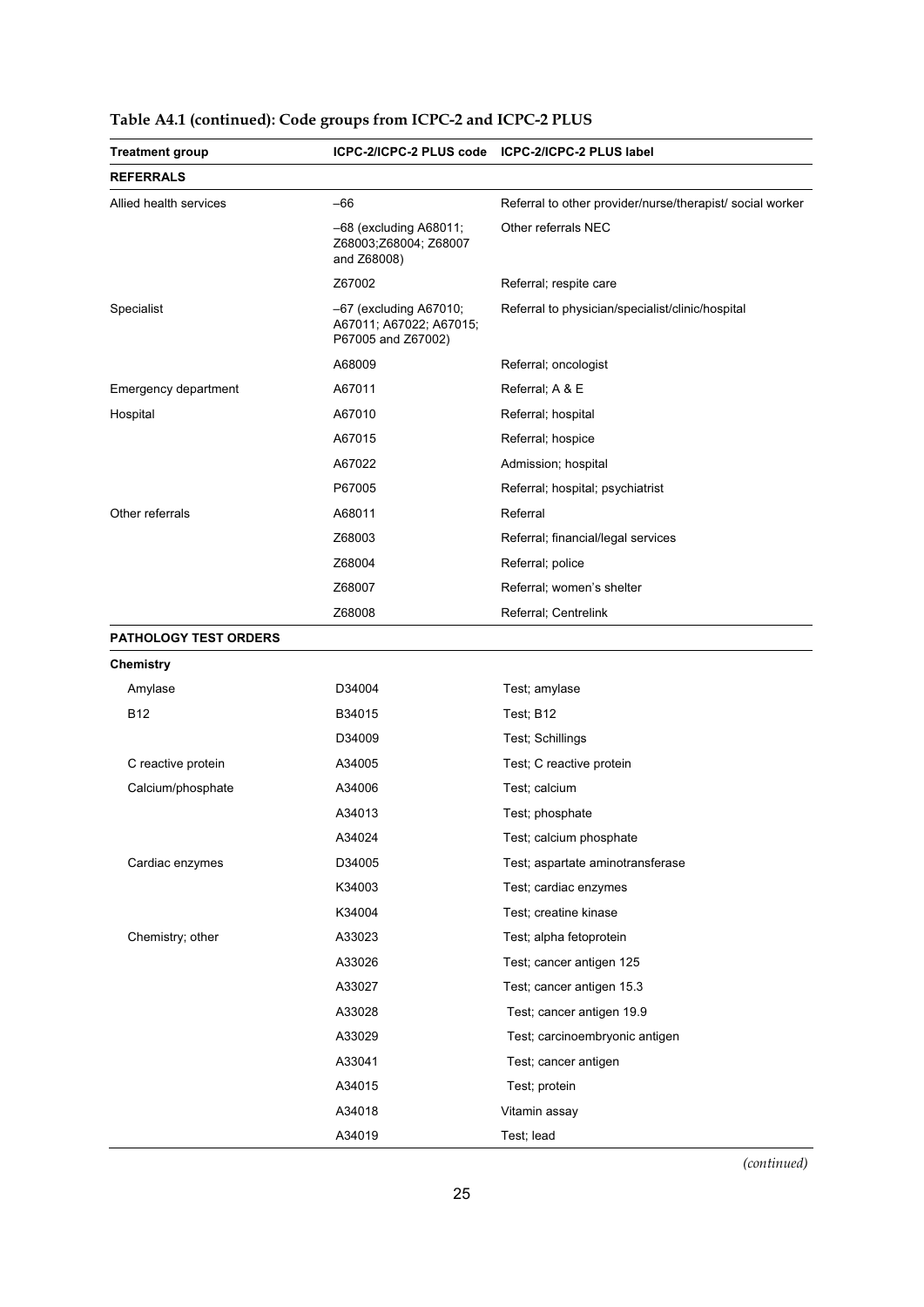| <b>Treatment group</b>            | <b>ICPC-2 PLUS code</b> | <b>ICPC-2 PLUS label</b>        |
|-----------------------------------|-------------------------|---------------------------------|
| Pathology test orders (continued) |                         |                                 |
| Chemistry; other (continued)      | A34020                  | Test; blood gas analysis        |
|                                   | A34022                  | Test; mineral                   |
|                                   | A34023                  | Test; zinc                      |
|                                   | A34025                  | Test; DHEAS                     |
|                                   | A34030                  | Test; biochemistry              |
|                                   | A34031                  | Test; blood alcohol             |
|                                   | A34032                  | Test; prolactin                 |
|                                   | A34033                  | Test; testosterone              |
|                                   | A34037                  | Test; Glutathione S-transferase |
|                                   | A34038                  | Test; magnesium                 |
|                                   | A34040                  | Test; renin                     |
|                                   | A35004                  | Test; urine sodium              |
|                                   | A35007                  | Test; urine; albumin            |
|                                   | A35008                  | Test; albumin creatine ratio    |
|                                   | B34023                  | Test; transferrin               |
|                                   | D34002                  | Test; alanine aminotransferase  |
|                                   | D35002                  | Test; 5-HIAA                    |
|                                   | K34001                  | Test; blood; digitalis          |
|                                   | K34006                  | Test; amino acids               |
|                                   | K34007                  | Test; troponin                  |
|                                   | N34001                  | Test; blood; phenylhydantoin    |
|                                   | P34003                  | Test; methadone                 |
|                                   | T34018                  | Test; androgens                 |
|                                   | T34019                  | Test; insulin                   |
|                                   | T34021                  | Test; C peptide                 |
|                                   | T34029                  | Test; aldosterone               |
|                                   | T34030                  | Test; parathyroid hormone       |
|                                   | T34035                  | Test; lipase                    |
|                                   | T35002                  | Test; catecholamines            |
|                                   | W34008                  | Test; PAPPA                     |
|                                   | W38002                  | Amniocentesis                   |
| Drug screen                       | A34002                  | Drug assay                      |
|                                   | A34026                  | Blood drug screen               |
|                                   | A34027                  | Blood screen                    |
|                                   | A35003                  | Drug screen                     |
|                                   | A35005                  | Urine drug screen               |
|                                   | K34005                  | Test; digoxin                   |
|                                   | N34003                  | Test; phenytoin                 |

**Table A4.1 (continued): Code groups from ICPC-2 and ICPC-2 PLUS**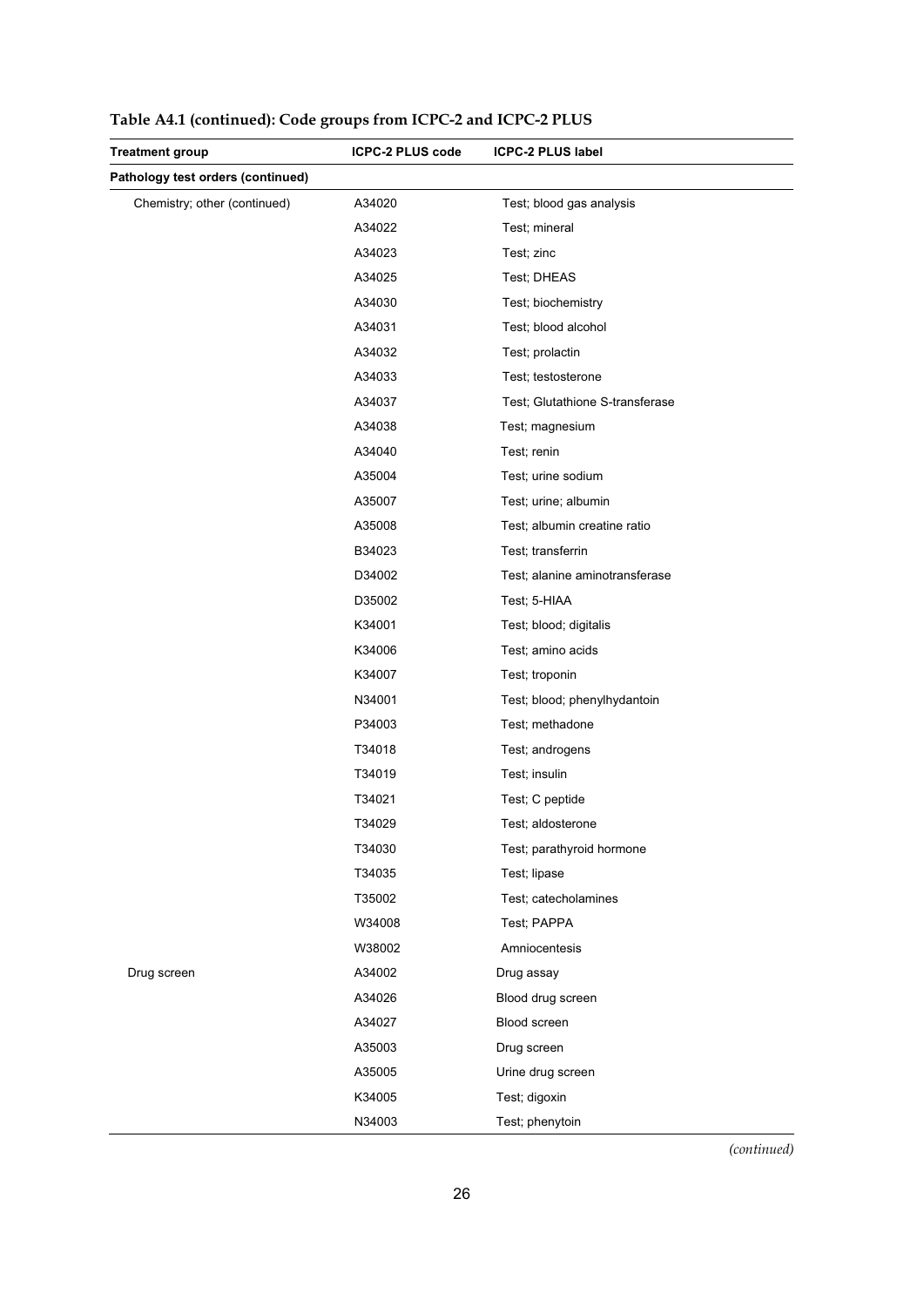| Treatment group                   | <b>ICPC-2 PLUS code</b> | <b>ICPC-2 PLUS label</b>          |
|-----------------------------------|-------------------------|-----------------------------------|
| Pathology test orders (continued) |                         |                                   |
| Drug screen (continued)           | N34004                  | Test; valproate                   |
|                                   | N34005                  | Test; carbamazepine               |
|                                   | P34002                  | Test; lithium                     |
| <b>EUC</b>                        | A34007                  | Test; chloride                    |
|                                   | A34008                  | Test; electrolytes                |
|                                   | A34010                  | Test; EUC                         |
|                                   | A34014                  | Test; potassium                   |
|                                   | A34017                  | Test; sodium                      |
|                                   | A34029                  | Test; U&E                         |
|                                   | A34034                  | Test; E&C                         |
|                                   | U34002                  | Test; creatinine                  |
|                                   | U34003                  | Test; urea                        |
| HbA1c                             | T34010                  | Test; HbA1c                       |
|                                   | T34017                  | Test; fructosamine                |
|                                   | T34022                  | Test; HBA1                        |
| Ferritin                          | B34016                  | Test; ferritin                    |
|                                   | B34019                  | Test; iron studies                |
| Folic acid                        | B34017                  | Test; folic acid                  |
|                                   | B34024                  | Test; folate                      |
| Glucose/tolerance                 | T34005                  | Test; glucose                     |
|                                   | T34009                  | Test; glucose tolerance           |
|                                   | T34023                  | Test; glucose (fasting/random)    |
|                                   | T34025                  | Test; glucose; fasting            |
|                                   | T34026                  | Test; glucose; random             |
| Hormone assay                     | A34003                  | Hormone assay                     |
|                                   | D33015                  | Test; Anti gliadin antibody       |
|                                   | T34007                  | Test; cortisol                    |
|                                   | T34034                  | Test; ACTH                        |
|                                   | W34005                  | Test; HCG                         |
|                                   | W34006                  | Test; B HCG level (titre/quant)   |
|                                   | X34002                  | Test; LH                          |
|                                   | X34003                  | Test; progesterone                |
|                                   | X34004                  | Test; oestradiol                  |
|                                   | X34005                  | Test; FSH                         |
|                                   | X34006                  | Test; SHBG; female                |
|                                   | X34007                  | Test; free androgen index; female |
|                                   | Y34004                  | Test; SHBG; male                  |
|                                   | Y34005                  | Test; free androgen index; male   |

**Table A4.1 (continued): Code groups from ICPC-2 and ICPC-2 PLUS**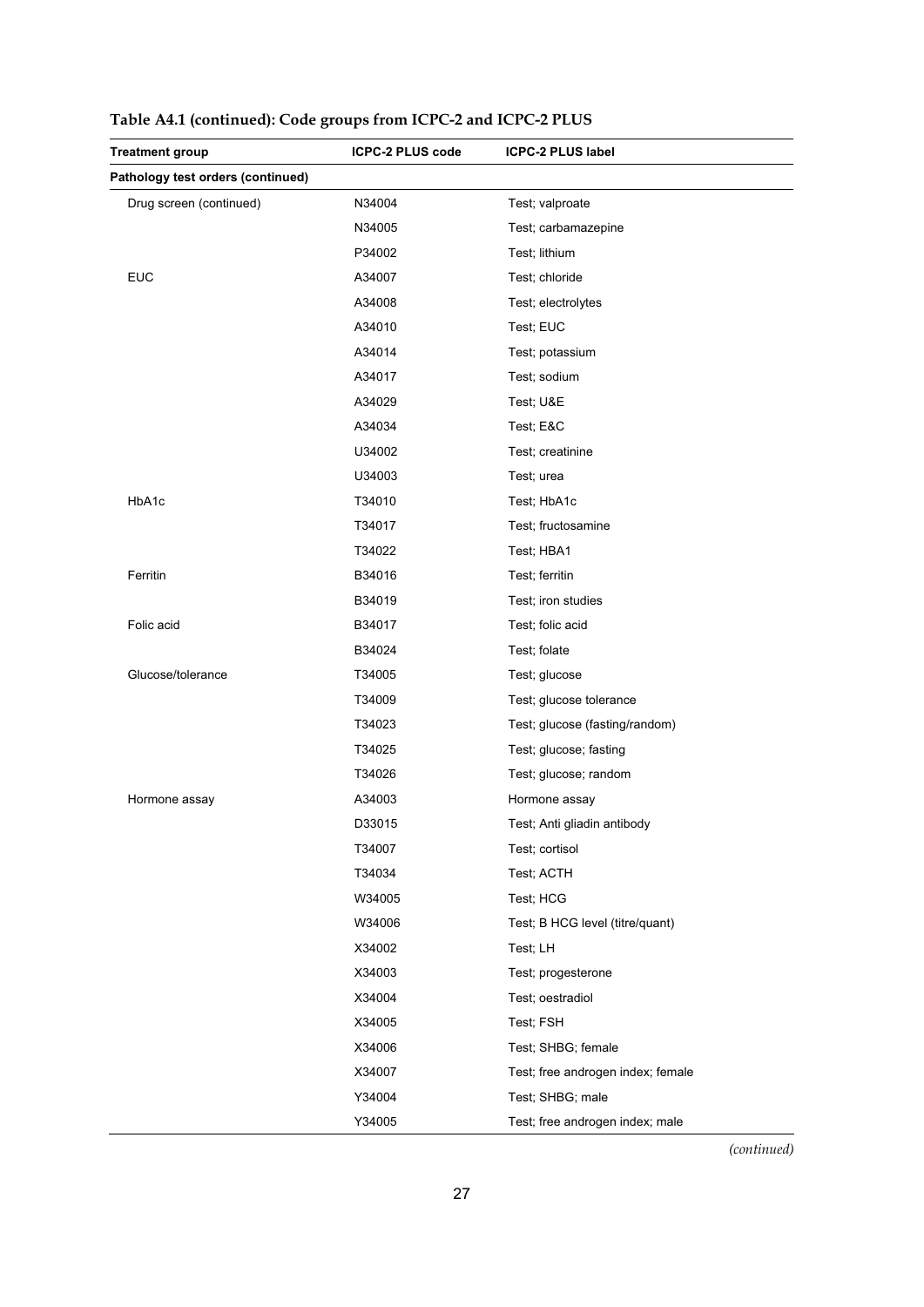| <b>Treatment group</b>            | ICPC-2 PLUS code | <b>ICPC-2 PLUS label</b>            |
|-----------------------------------|------------------|-------------------------------------|
| Pathology test orders (continued) |                  |                                     |
| Lactose intolerance               | D38002           | Test; lactose intolerance           |
| Lipids                            | T34001           | Check up; cholesterol               |
|                                   | T34004           | Test; lipids profile                |
|                                   | T34006           | Test; cholesterol                   |
|                                   | T34011           | Test; cholesterol HDL               |
|                                   | T34013           | Test; cholesterol LDL               |
|                                   | T34016           | Test; triglycerides                 |
|                                   | T34020           | Test; free fatty acids              |
|                                   | T34024           | Test; chol/trig                     |
| Liver function                    | A34004           | Test; albumin                       |
|                                   | D34003           | Test; alkaline phosphatase          |
|                                   | D34006           | Test; bilirubin                     |
|                                   | D34007           | Test; gGT                           |
|                                   | D34008           | Test; liver function                |
|                                   | T34012           | Test; LDH                           |
| Multi-biochemical analysis        | A34012           | Test; multi-biochemical analysis    |
|                                   | A34021           | Test; E & LFT                       |
| Prostate specific antigen         | Y34002           | Test; acid phosphatase              |
|                                   | Y34003           | Test; prostate specific antigen     |
| Thyroid function                  | T34015           | Test; thyroid function              |
|                                   | T34027           | Test; thyroxine                     |
|                                   | T34028           | Test; TSH                           |
| Urate/uric acid                   | U34004           | Test; urate/uric acid               |
| Cytopathology                     |                  |                                     |
| Cytology                          | A37002           | Test; cytology                      |
|                                   | B37003           | Test; cytology; blood               |
|                                   | D37002           | Test; cytology; digestive           |
|                                   | F37002           | Test; cytology; eye                 |
|                                   | H37002           | Test; cytology; ear                 |
|                                   | K37002           | Test; cytology; cardiovascular      |
|                                   | L37002           | Test; cytology; musculoskeletal     |
|                                   | N37002           | Test; cytology; neurological        |
|                                   | R37002           | Test; cytology; respiratory         |
|                                   | R37003           | Test; sputum cytology               |
|                                   | S37002           | Test; cytology; skin                |
|                                   | T37002           | Test; cytology; endocrine/metabolic |
|                                   | U37002           | Test; cytology; urology             |
|                                   | W37002           | Test; cytology; reproduction        |
|                                   | Y37002           | Test; cytology; genital; male       |

| Table A4.1 (continued): Code groups from ICPC-2 and ICPC-2 PLUS |  |  |  |
|-----------------------------------------------------------------|--|--|--|
|-----------------------------------------------------------------|--|--|--|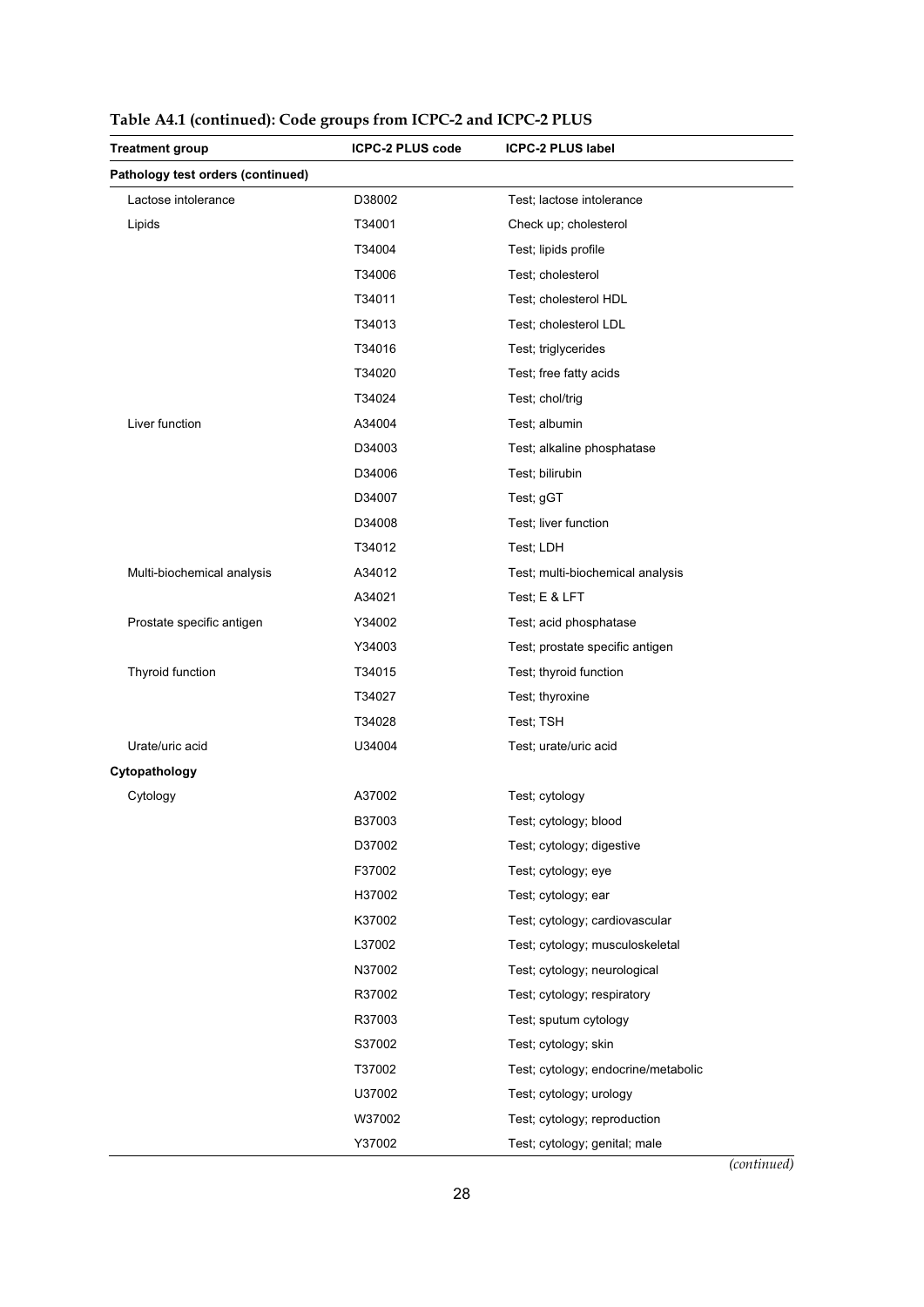| <b>Treatment group</b>            | <b>ICPC-2 PLUS code</b> | <b>ICPC-2 PLUS label</b>        |
|-----------------------------------|-------------------------|---------------------------------|
| Pathology test orders (continued) |                         |                                 |
| Pap smear                         | X37001                  | Pap smear                       |
|                                   | X37003                  | Test; cytology; genital; female |
|                                   | X37004                  | Vault smear                     |
| Haematology                       |                         |                                 |
| Blood grouping & typing           | B33001                  | Test; Coombs                    |
|                                   | B33002                  | Test; blood grouping & typing   |
|                                   | B33009                  | Test; blood group               |
|                                   | B33013                  | Test; blood; cross match        |
| Blood; other                      | A33042                  | Test; lymphocyte type & count   |
|                                   | A34035                  | Test; blood film                |
|                                   | A34036                  | Test; blood thick film          |
|                                   | B33003                  | RH; antibody titer              |
|                                   | B34005                  | Test; blood; platelets          |
|                                   | B34007                  | Test; blood; sickle cell        |
|                                   | B34021                  | Test; reticulocyte count        |
|                                   | B34031                  | Test; haemoglobin epg           |
|                                   | B34032                  | Test; packed cell volume        |
|                                   | B34033                  | Test; blood; blood              |
|                                   | B37001                  | Exam; bone marrow               |
| Coagulation                       | B34003                  | Test; coagulation time          |
|                                   | B34006                  | Test; part thromboplastin time  |
|                                   | B34009                  | Test; prothrombin time          |
|                                   | B34014                  | Test; APTT                      |
|                                   | B34022                  | Test; thrombin time             |
|                                   | B34025                  | Test; INR                       |
|                                   | B34026                  | Test; fibrinogen                |
|                                   | B34028                  | Test; bleeding time             |
|                                   | B34029                  | Test; coagulation screen        |
|                                   | K34008                  | Test; D-Dimer                   |
| <b>ESR</b>                        | A34009                  | Test; ESR                       |
| Full blood count                  | A34011                  | Test; full blood count          |
| Haemoglobin                       | B34018                  | Test; haemoglobin               |
| Tissue pathology (Histopathology) |                         |                                 |
| Histology; skin                   | S37001                  | Test; histopathology; skin      |
| Histology; other                  | A37001                  | Test; histopathology            |
|                                   | B37002                  | Test; histopathology; blood     |
|                                   | D37001                  | Test; histopathology; digestive |
|                                   | F37001                  | Test; histopathology; eye       |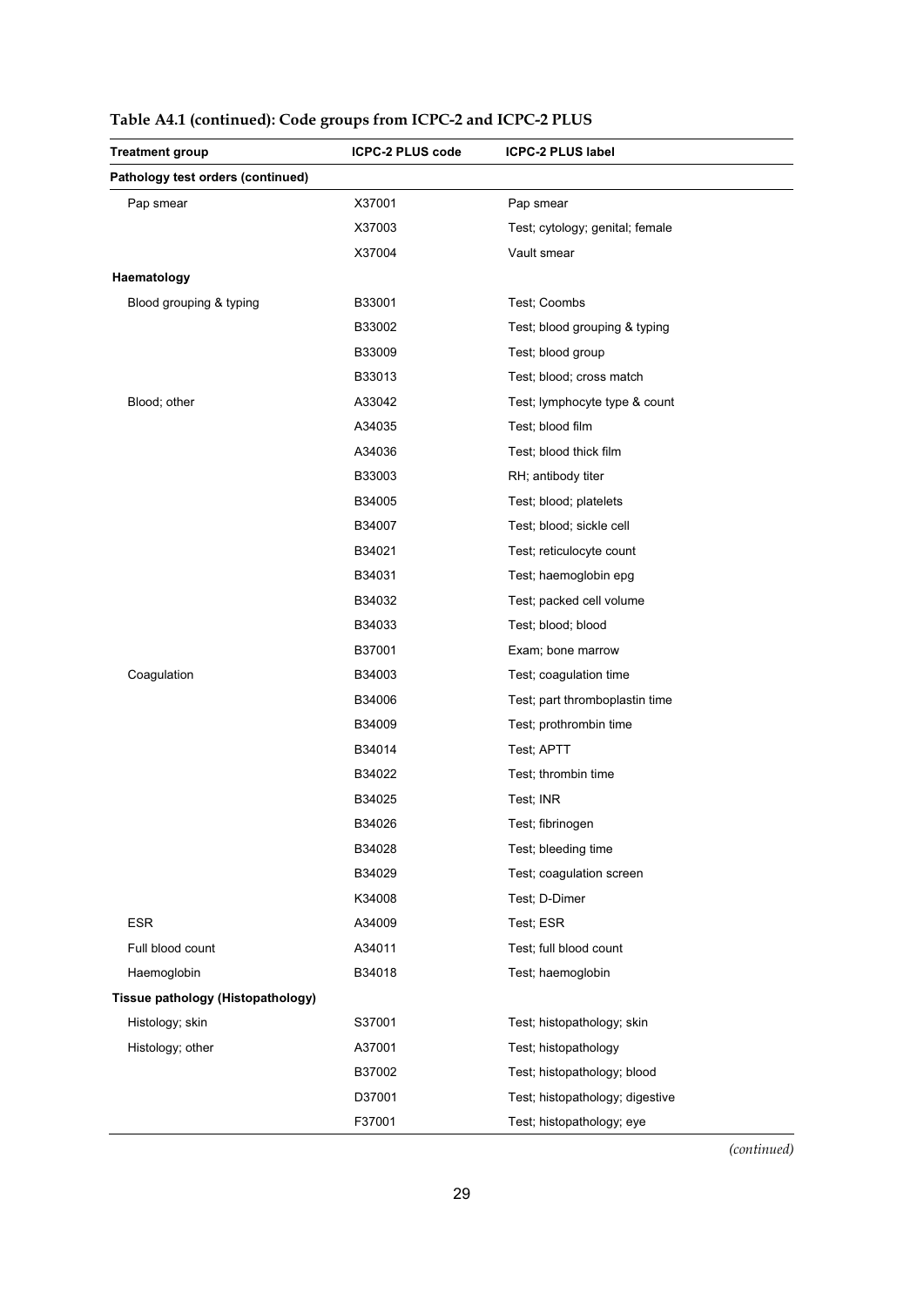| <b>Treatment group</b>            | ICPC-2 PLUS code | <b>ICPC-2 PLUS label</b>                  |
|-----------------------------------|------------------|-------------------------------------------|
| Pathology test orders (continued) |                  |                                           |
| Histology; other (continued)      | H37001           | Test; histopathology; ear                 |
|                                   | K37001           | Test; histopathology; cardiovascular      |
|                                   | L37001           | Test; histopathology; musculoskeletal     |
|                                   | N37001           | Test; histopathology; neurological        |
|                                   | R37001           | Test; histopathology; respiratory         |
|                                   | T37001           | Test; histopathology; endocrine/metabolic |
|                                   | U37001           | Test; histopathology; urology             |
|                                   | W37001           | Test; histopathology; reproductive        |
|                                   | X37002           | Test; histopathology; genital; female     |
|                                   | Y37001           | Test; histopathology; genital; male       |
| Immunology                        |                  |                                           |
| Anti-nuclear antibodies           | L33004           | Test; anti-nuclear antibodies             |
| Immunology; other                 | A32001           | Test; sensitivity                         |
|                                   | A33005           | Test; immunology                          |
|                                   | A33011           | Test; HLA                                 |
|                                   | A33024           | Test; bone marrow surface mark            |
|                                   | A33025           | Test; serum electrophoresis               |
|                                   | A33051           | Test; immune status                       |
|                                   | A33052           | Test; skin patch                          |
|                                   | A38004           | Test; DNA                                 |
|                                   | B33005           | Test; immunology; blood                   |
|                                   | B33007           | Test; immunoglobulins                     |
|                                   | B33011           | Test; IgE                                 |
|                                   | B34027           | Test; FBC for surface markers             |
|                                   | B34030           | Test; intrinsic factor                    |
|                                   | D32001           | Test; sensitivity; digestive              |
|                                   | D33004           | Test; immunology; digestive               |
|                                   | D33014           | Test; endomysial antibody                 |
|                                   | D33028           | Test; mitochondrial antibodies            |
|                                   | F33002           | Test; immunology; eye                     |
|                                   | H33002           | Test; immunology; ear                     |
|                                   | K33002           | Test; immunology; cardiovascular          |
|                                   | K33003           | Test; ANCA                                |
|                                   | L33003           | Test; immunology; musculoskeletal         |
|                                   | L34001           | Test; lupus erythematosus; cell prep      |
|                                   | N33002           | Test; immunology; neurological            |
|                                   | R32004           | Test; sensitivity; respiratory            |
|                                   | R33004           | Test; immunology; respiratory             |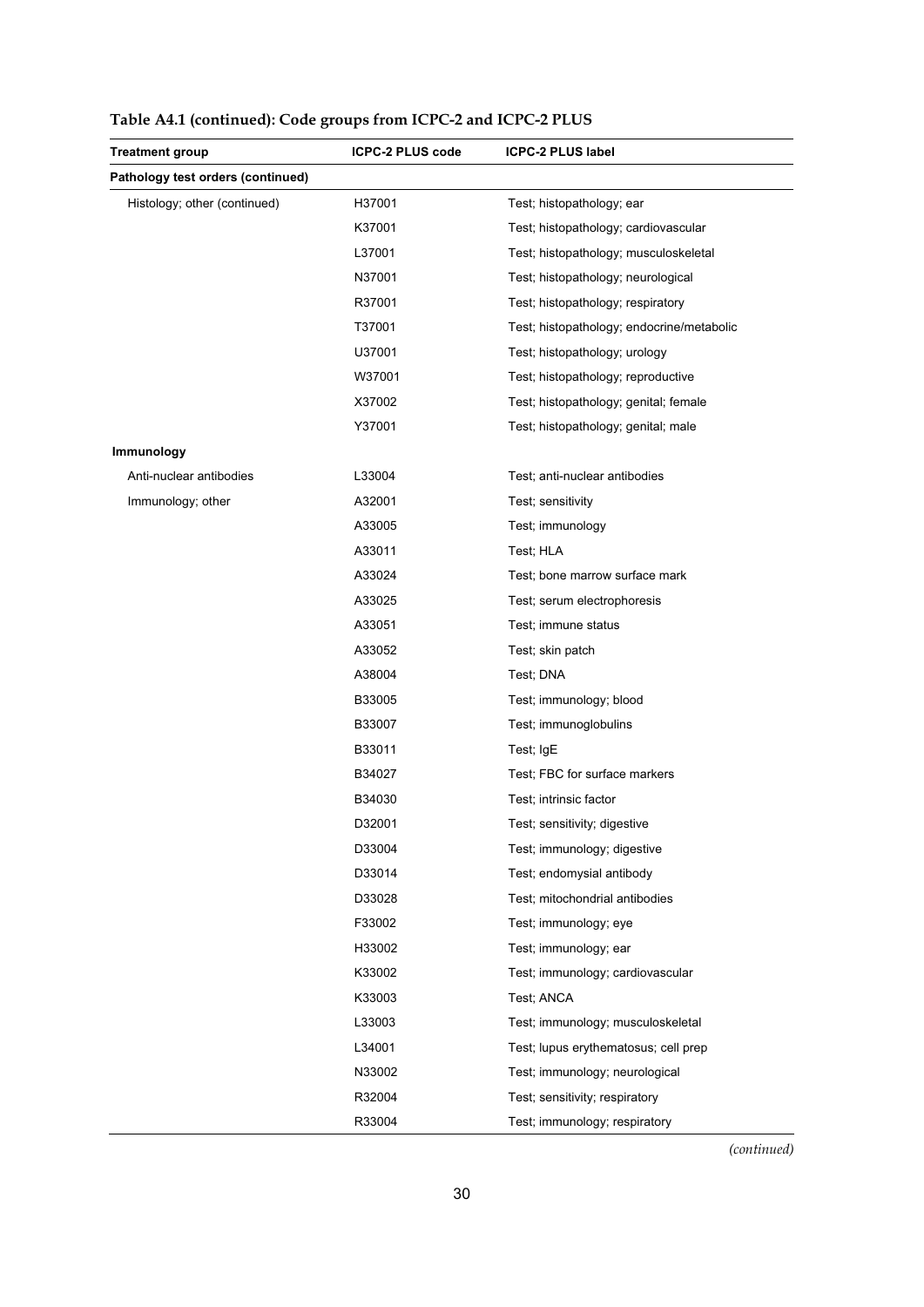| <b>Treatment group</b>            | <b>ICPC-2 PLUS code</b> | <b>ICPC-2 PLUS label</b>              |
|-----------------------------------|-------------------------|---------------------------------------|
| Pathology test orders (continued) |                         |                                       |
| Immunology; other (continued)     | S32001                  | Test; sensitivity; skin               |
|                                   | S33002                  | Test; immunology; skin                |
|                                   | T33002                  | Test; immunology; endocrine/metabolic |
|                                   | U33003                  | Test; immunology; urology             |
|                                   | W33007                  | Test; immunology; reproductive        |
|                                   | X33002                  | Test; immunology; genital; female     |
|                                   | Y33002                  | Test; immunology; genital; male       |
| <b>RAST</b>                       | A34016                  | Test; RAST                            |
| Rheumatoid factor                 | L33001                  | Test; rheumatoid factor               |
| Infertility/pregnancy             | W33002                  | Test; pregnancy                       |
|                                   | W34002                  | Test; blood; pregnancy                |
|                                   | W34003                  | Test; antenatal                       |
|                                   | W34007                  | Test; pregnancy screen                |
|                                   | Y38002                  | Test; sperm count                     |
|                                   | Y38003                  | Test; semen examination               |
| Microbiology                      |                         |                                       |
| Antibody                          | A33003                  | Test; antibody                        |
| Cervical swab                     | X33004                  | Test; cervical swab M,C&S             |
| Chlamydia                         | A33006                  | Test; chlamydia                       |
|                                   | A33034                  | Test; chlamydia direct immunofl       |
|                                   | X33006                  | Test; viral culture; genital; female  |
| Ear swab and C&S                  | H33003                  | Test; ear swab M,C&S                  |
| Faeces M,C&S                      | D33002                  | Stool(s); culture                     |
|                                   | D33008                  | Test; faeces M,C&S                    |
|                                   | D36001                  | Test; faeces; cyst/ova/parasite       |
| Fungal ID/sensitivity             | A33008                  | Test; fungal ID/sensitivity           |
|                                   | A33030                  | Test; skin scraping fungal M,C&S      |
| Hepatitis serology                | D33005                  | Test; hepatitis A serology            |
|                                   | D33006                  | Test; hepatitis B serology            |
|                                   | D33007                  | Test; hepatitis C serology            |
|                                   | D33013                  | Test; hepatitis serology              |
|                                   | D33018                  | Test; hepatitis A antibody            |
|                                   | D33019                  | Test; hepatitis B antibody            |
|                                   | D33020                  | Test; hepatitis D antibody            |
|                                   | D33021                  | Test; hepatitis E antibody            |
|                                   | D33022                  | Test; hepatitis A antigen             |
|                                   | D33023                  | Test; hepatitis C antigen             |
|                                   | D33024                  | Test; hepatitis D antigen             |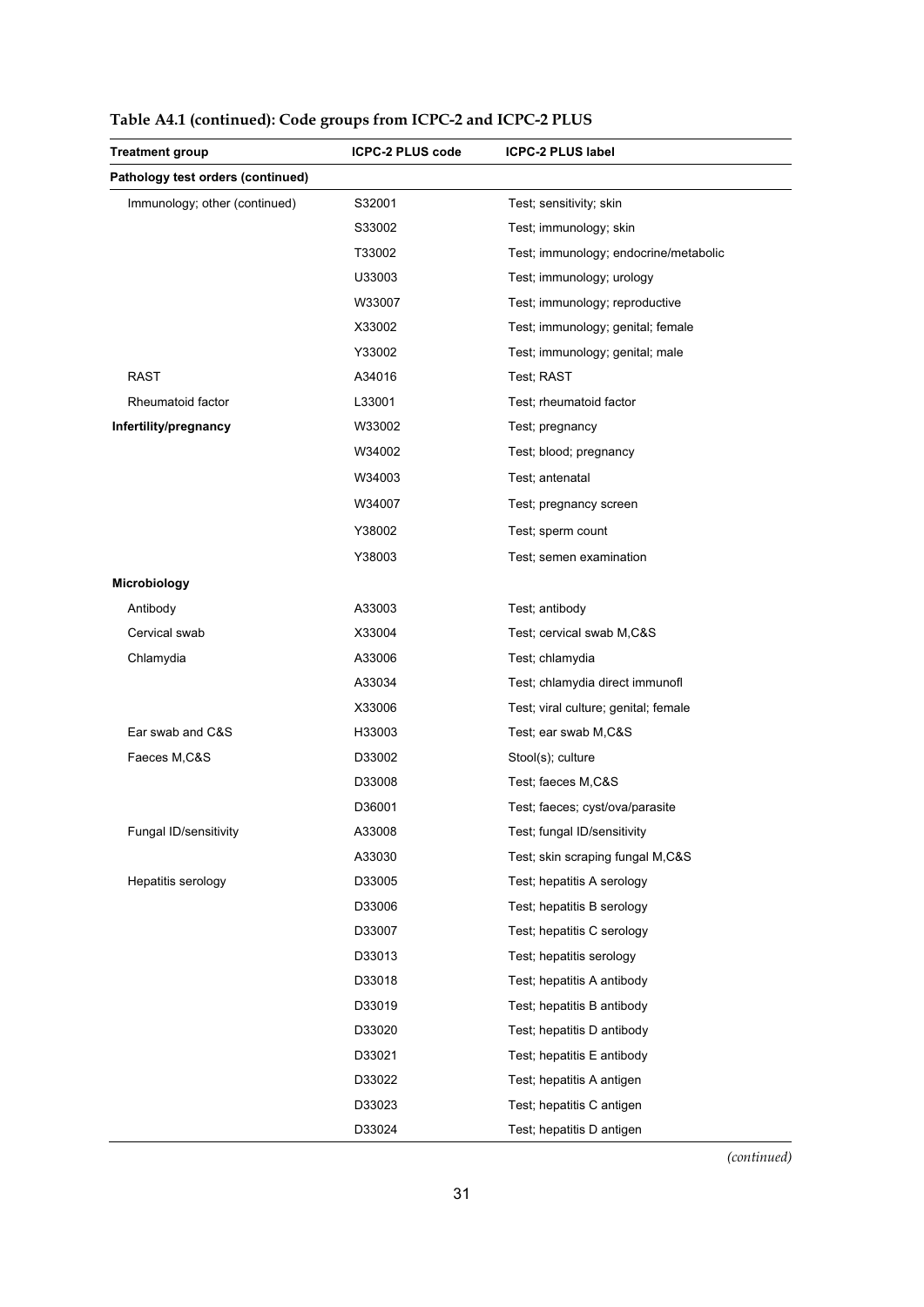| <b>Treatment group</b>            | <b>ICPC-2 PLUS code</b> | <b>ICPC-2 PLUS label</b>       |
|-----------------------------------|-------------------------|--------------------------------|
| Pathology test orders (continued) |                         |                                |
| Hepatitis serology (continued)    | D33025                  | Test; hepatitis E antigen      |
|                                   | D33026                  | Test; hepatitis antibody       |
|                                   | D33027                  | Test; hepatitis antigen        |
| <b>HIV</b>                        | A33021                  | Test; cytomegalovirus serology |
|                                   | B33006                  | Test; HIV                      |
|                                   | B33008                  | Test; AIDS screen              |
|                                   | B33012                  | Test; HIV viral load           |
| H pylori                          | D33009                  | Test; H Pylori                 |
| Microbiology; other               | A33004                  | Test; microbiology             |
|                                   | A33007                  | Test; culture and sensitivity  |
|                                   | A33012                  | Test; mycoplasma serology      |
|                                   | A33013                  | Test; parvovirus serology      |
|                                   | A33015                  | Test; Barmah forest virus      |
|                                   | A33016                  | Test; Antistreptolysin O Titre |
|                                   | A33017                  | Test; herpes simplex culture   |
|                                   | A33019                  | Test; herpes simplex serology  |
|                                   | A33020                  | Test; toxoplasmosis serology   |
|                                   | A33033                  | Test; swab M,C&S               |
|                                   | A33035                  | Test; serology                 |
|                                   | A33036                  | Antibodies screen              |
|                                   | A33038                  | Test; rapid plasma regain      |
|                                   | A33039                  | Test; viral swab M,C&S         |
|                                   | A33040                  | Test; viral serology           |
|                                   | A33043                  | Test; HPV                      |
|                                   | A33044                  | Test; Brucella                 |
|                                   | A33045                  | Test; fungal M,C&S             |
|                                   | A33046                  | Test; measles virus antibodies |
|                                   | A33047                  | Test; Rickettsial serology     |
|                                   | A33053                  | Test; Bartonella               |
|                                   | A33054                  | Test; MC&S                     |
|                                   | A34028                  | Test; blood culture            |
|                                   | A34039                  | Test; Q fever                  |
|                                   | B33004                  | Test; microbiology; blood      |
|                                   | B33010                  | Test; serum immunoglobulins    |
|                                   | D33003                  | Test; microbiology; digestive  |
|                                   | D33010                  | Test; hepatitis D serology     |
|                                   | D33011                  | Test; hepatitis E serology     |
|                                   | D33012                  | Test; rotavirus                |

|  |  |  | Table A4.1 (continued): Code groups from ICPC-2 and ICPC-2 PLUS |
|--|--|--|-----------------------------------------------------------------|
|--|--|--|-----------------------------------------------------------------|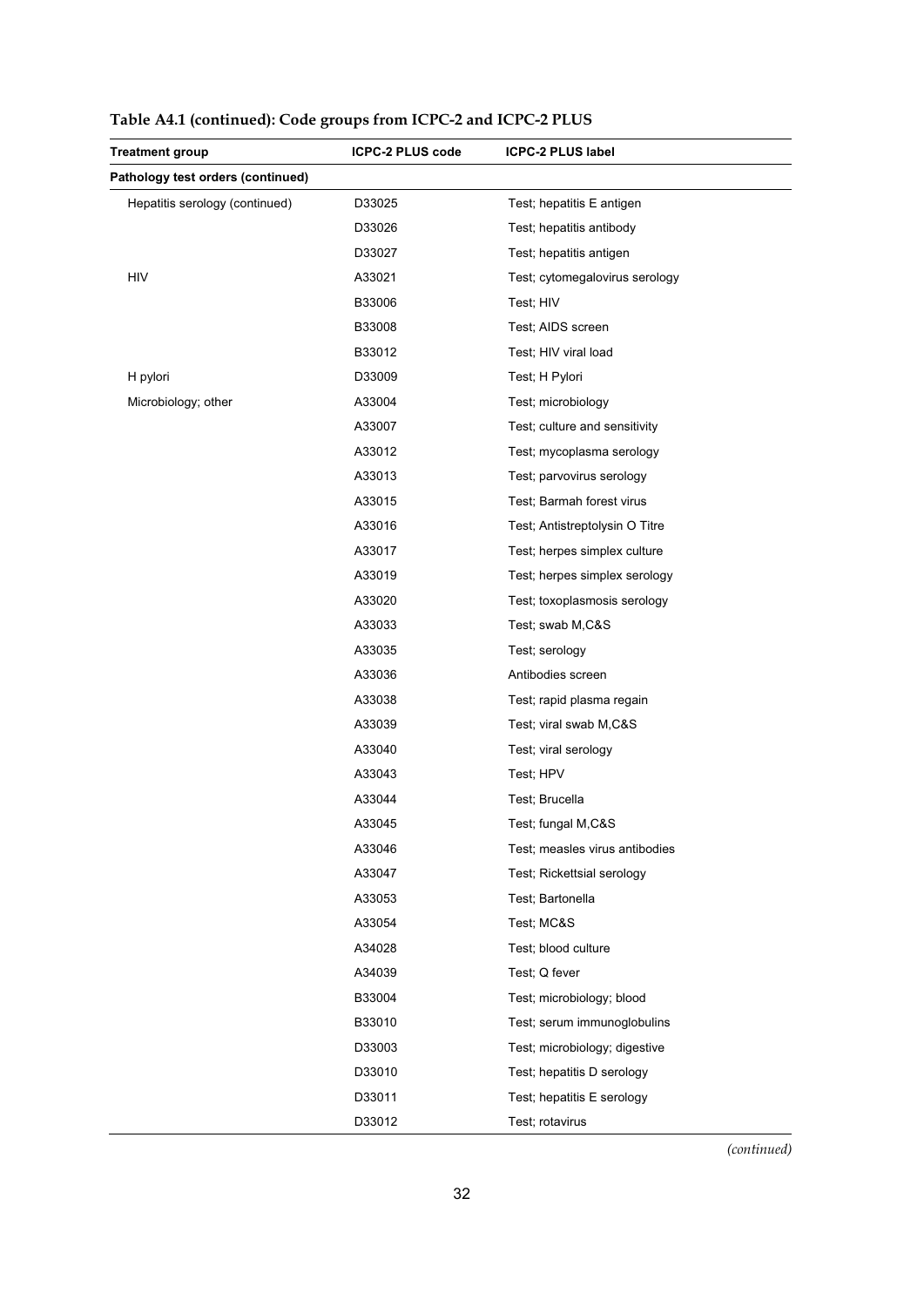| <b>Treatment group</b>            | ICPC-2 PLUS code | <b>ICPC-2 PLUS label</b>                |
|-----------------------------------|------------------|-----------------------------------------|
| Pathology test orders (continued) |                  |                                         |
| Microbiology; other (continued)   | D33016           | Test; hepatitis C antibody              |
|                                   | D33017           | Test; hepatitis B antigen               |
|                                   | F33001           | Test; microbiology; eye                 |
|                                   | F33003           | Test; eye swab M,C&S                    |
|                                   | H33001           | Test; microbiology; ear                 |
|                                   | K33001           | Test; microbiology; cardiovascular      |
|                                   | L33002           | Test; microbiology; musculoskeletal     |
|                                   | N33001           | Test; microbiology; neurological        |
|                                   | R33001           | Culture; tuberculosis                   |
|                                   | R33002           | Culture; throat                         |
|                                   | R33003           | Test; microbiology; respiratory         |
|                                   | R33009           | Test; influenza serology                |
|                                   | R33010           | Test; Legionnaires antibodies           |
|                                   | R33011           | Test; RSV                               |
|                                   | S33001           | Test; microbiology; skin                |
|                                   | S33005           | Test; varicella zoster serology         |
|                                   | S33006           | Test; varicella zoster culture          |
|                                   | S33007           | Test; nail M,C&S                        |
|                                   | T33001           | Test; microbiology; endocrine/metabolic |
|                                   | U33002           | Test; microbiology; urology             |
|                                   | W34004           | Test; antenatal serology                |
|                                   | W33006           | Test; microbiology; reproductive        |
|                                   | X33001           | Test; microbiology; genital; female     |
|                                   | X33003           | Culture; gonococcal; female             |
|                                   | Y33001           | Test; microbiology; genital; male       |
|                                   | Y33003           | Culture; gonococcal; male               |
|                                   | Y33004           | Test; viral culture; genital; male      |
|                                   | Y33005           | Test; urethral/penile swab              |
| Monospot                          | A33002           | Test; monospot                          |
|                                   | A33014           | Test; Paul Bunnell                      |
|                                   | A33031           | Test; Epstein Barr virus serology       |
|                                   | A33032           | Test; Epstein Barr virus                |
| Nose swab C&S                     | R33008           | Test; nose swab M,C&S                   |
| Pertussis                         | R33007           | Test; pertussis                         |
| Ross River fever                  | A33009           | Test; Ross River Fever                  |
| Rubella                           | A33001           | Test; rubella                           |
| Skin swab C&S                     | S33003           | Test; skin swab M,C&S                   |
| Sputum C&S                        | R33005           | Test; sputum M,C&S                      |

|  |  |  | Table A4.1 (continued): Code groups from ICPC-2 and ICPC-2 PLUS |  |
|--|--|--|-----------------------------------------------------------------|--|
|--|--|--|-----------------------------------------------------------------|--|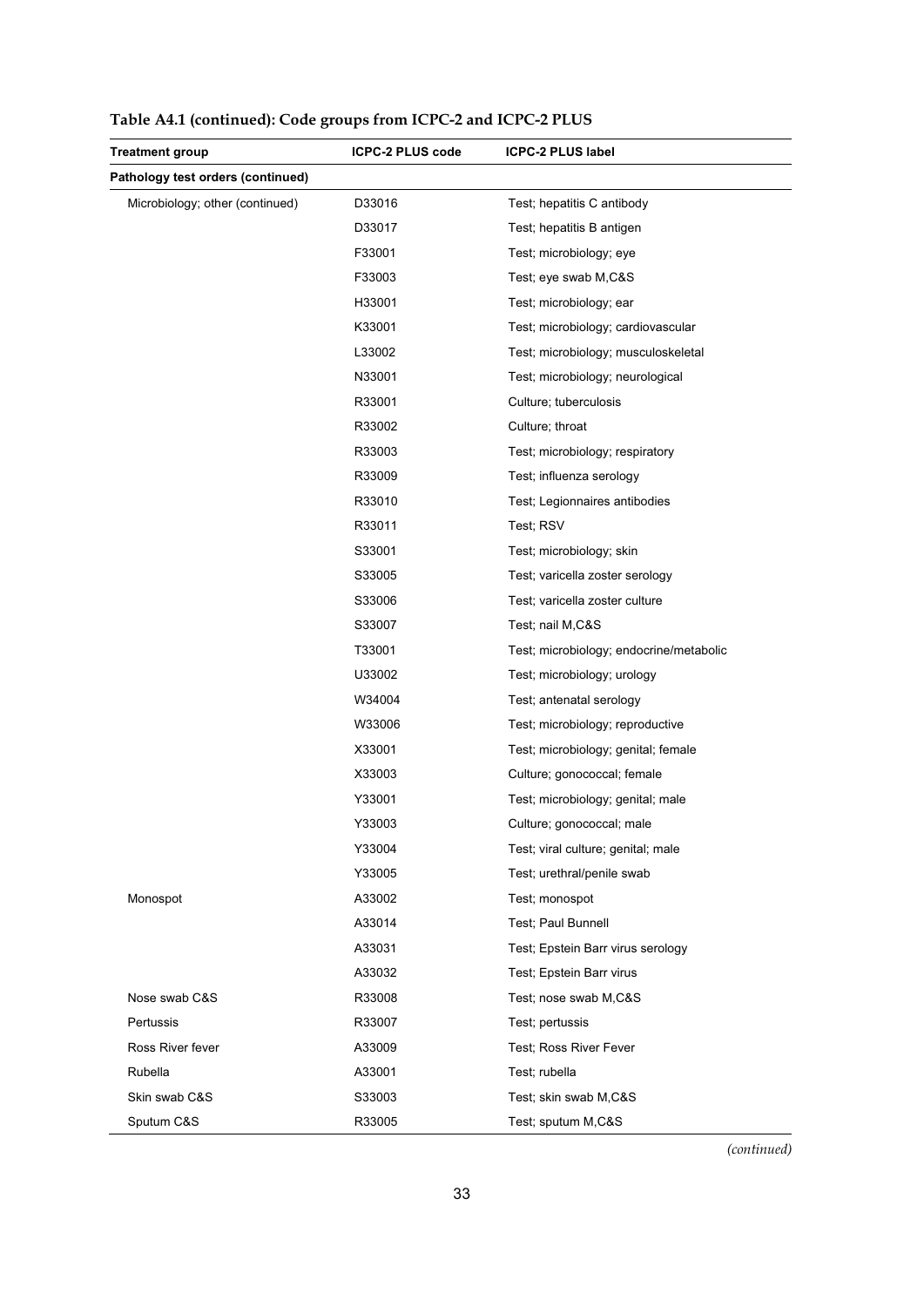| <b>Treatment group</b>            | ICPC-2 PLUS code | <b>ICPC-2 PLUS label</b>         |
|-----------------------------------|------------------|----------------------------------|
| Pathology test orders (continued) |                  |                                  |
| Throat swab C&S                   | R33006           | Test; throat swab M,C&S          |
| Urine MC&S                        | U33001           | Test; culture; urine             |
|                                   | U33004           | Test; urine M,C&S                |
| Vaginal swab and M,C&S            | X33005           | Test; vaginal swab M,C&S         |
| Venereal disease                  | A33010           | Test; venereal disease           |
|                                   | A33022           | Test; syphilis serology          |
| Simple basic tests                | B35001           | Test; urine; blood               |
|                                   | D36003           | Test; occult blood               |
|                                   | R32001           | Test; Mantoux                    |
|                                   | R32002           | Test; tuberculin                 |
|                                   | W33001           | Test; urine; pregnancy           |
|                                   | W35003           | Test; urine; HCG                 |
| <b>Other NEC</b>                  |                  |                                  |
| <b>Blood test</b>                 | A34001           | Test; blood                      |
| Urine test                        | A35001           | Test; urine                      |
| Urinalysis                        | A35002           | Urinalysis                       |
| Faeces test                       | A36001           | Test; faeces                     |
| Other pathology test NEC          | A35006           | Test; urine; FWT                 |
|                                   | A38001           | Test; other lab                  |
|                                   | A38002           | Pathology                        |
|                                   | A38003           | Test; genetic                    |
|                                   | A38005           | Test; disease screen             |
|                                   | B38001           | Test; other lab; blood           |
|                                   | D34001           | Test; blood; digestive           |
|                                   | D35001           | Test; urine; digestive           |
|                                   | D36002           | Test; faeces; digestive          |
|                                   | D38001           | Test; other lab; digestive       |
|                                   | F34001           | Test; blood; eve                 |
|                                   | F38001           | Test; other lab; eye             |
|                                   | H34001           | Test; blood; ear                 |
|                                   | H38001           | Test; other lab; ear             |
|                                   | K34002           | Test; blood; cardiovascular      |
|                                   | K38001           | Test; other lab; cardiovascular  |
|                                   | L34003           | Test; blood; musculoskeletal     |
|                                   | L38001           | Test; other lab; musculoskeletal |
|                                   | N34002           | Test; blood; neurological        |
|                                   | N38001           | Test; other lab; neurological    |
|                                   | P34001           | Test; blood; psychological       |
|                                   | P35001           | Test; urine; psychological       |

|  |  | Table A4.1 (continued): Code groups from ICPC-2 and ICPC-2 PLUS |
|--|--|-----------------------------------------------------------------|
|--|--|-----------------------------------------------------------------|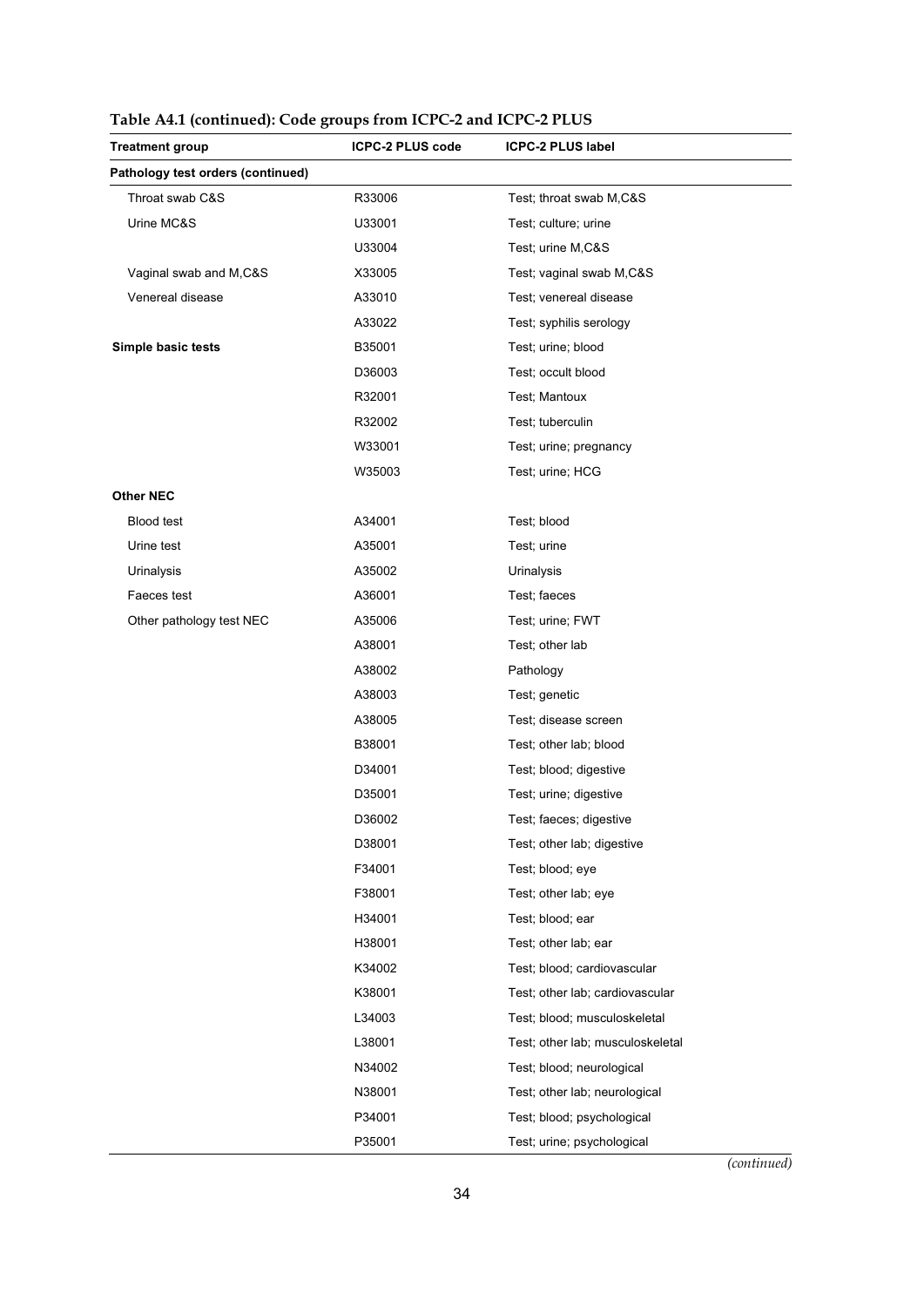| <b>Treatment group</b>               | <b>ICPC-2 PLUS code</b> | <b>ICPC-2 PLUS label</b>             |
|--------------------------------------|-------------------------|--------------------------------------|
| Pathology test orders (continued)    |                         |                                      |
| Other pathology test NEC (continued) | P38001                  | Test; other lab; psychological       |
|                                      | R34001                  | Test; blood; respiratory             |
|                                      | R38001                  | Test; other lab; respiratory         |
|                                      | S34001                  | Test; blood; skin                    |
|                                      | S38001                  | Test; other lab; skin                |
|                                      | T34002                  | Test; blood; endocrine/metabolic     |
|                                      | T35001                  | Test; urine; endocrine/metabolic     |
|                                      | T38001                  | Test; other lab; endocrine/metabolic |
|                                      | U34001                  | Test; blood; urology                 |
|                                      | U35002                  | Test; urine; urology                 |
|                                      | U38001                  | Test; other lab; urology             |
|                                      | W34001                  | Test; blood; reproductive            |
|                                      | W35001                  | Test; urine; reproductive            |
|                                      | W38001                  | Test; other lab; reproductive        |
|                                      | X34001                  | Test; blood; genital; female         |
|                                      | X35001                  | Test; urine; genital; female         |
|                                      | X38001                  | Test; other lab; genital; female     |
|                                      | Y34001                  | Test; blood; genital; male           |
|                                      | Y35001                  | Test; urine; genital; male           |
|                                      | Y38001                  | Test; other lab; genital; male       |
|                                      | Z38001                  | Test; other lab; social              |
| <b>IMAGING TEST ORDERS (MBS)</b>     |                         |                                      |
| Diagnostic radiology                 | A41001                  | Radiology; diagnostic                |
|                                      | A41002                  | X-ray; chest                         |
|                                      | A41006                  | X-ray; abdomen                       |
|                                      | A41007                  | Imaging other                        |
|                                      | A41010                  | Radiology                            |
|                                      | A41014                  | Test; imaging; contrast/special      |
|                                      | B41001                  | Radiology; diagnostic; blood         |
|                                      | D41001                  | GI series                            |
|                                      | D41003                  | Radiology; diagnostic; digestive     |
|                                      | D41006                  | X-ray; oesophagus                    |
|                                      | D41007                  | X-ray; biliary ducts                 |
|                                      | D41008                  | X-ray; digestive tract               |
|                                      | D41009                  | X-ray; mouth                         |
|                                      | D41012                  | X-ray; dental                        |
|                                      | D41015                  | Barium enema                         |
|                                      | D41016                  | Barium meal                          |
|                                      | D41017                  | Barium swallow                       |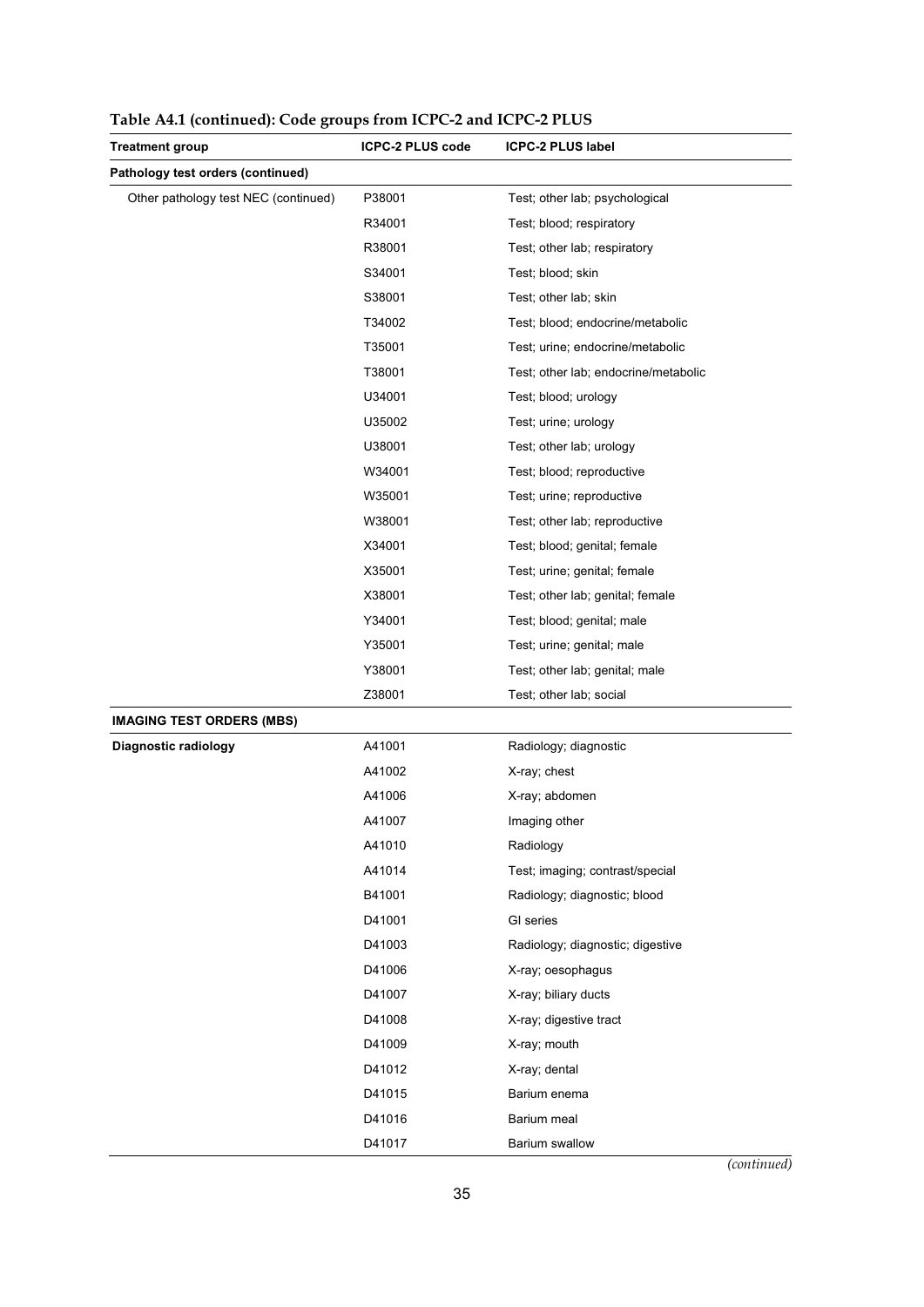| <b>Treatment group</b>           | ICPC-2 PLUS code | <b>ICPC-2 PLUS label</b>               |
|----------------------------------|------------------|----------------------------------------|
| Imaging test orders (continued)  |                  |                                        |
| Diagnostic radiology (continued) | F41001           | Radiology; diagnostic; eye             |
|                                  | F41002           | X-ray; eye                             |
|                                  | H41001           | Radiology; diagnostic; ear             |
|                                  | H41002           | X-ray; ear                             |
|                                  | K41002           | Radiology; diagnostic; cardiovascular  |
|                                  | K41003           | Cardiogram                             |
|                                  | K41005           | Angiography; coronary                  |
|                                  | K41006           | Angiography; femoral                   |
|                                  | K41007           | Angiography; cerebral                  |
|                                  | K41011           | Angiogram                              |
|                                  | K41012           | Angiogram; coronary                    |
|                                  | K41013           | Angiogram; cerebral                    |
|                                  | K41014           | Angiogram; femoral                     |
|                                  | L41001           | Arthrogram                             |
|                                  | L41003           | X-ray; bone(s)                         |
|                                  | L41004           | Plain x-ray; bone(s)                   |
|                                  | L41005           | Radiology; diagnostic; musculoskeletal |
|                                  | L41013           | X-ray; elbow                           |
|                                  | L41014           | X-ray; hand                            |
|                                  | L41015           | X-ray; wrist                           |
|                                  | L41016           | X-ray; knee                            |
|                                  | L41017           | X-ray; hip                             |
|                                  | L41018           | X-ray; neck                            |
|                                  | L41019           | X-ray; pelvis                          |
|                                  | L41020           | X-ray; shoulder                        |
|                                  | L41021           | X-ray; lumbosacral                     |
|                                  | L41022           | X-ray; cervical                        |
|                                  | L41023           | X-ray; thoracic                        |
|                                  | L41024           | X-ray; spinal                          |
|                                  | L41025           | X-ray; joint(s)                        |
|                                  | L41026           | X-ray; foot/feet                       |
|                                  | L41027           | X-ray; ankle                           |
|                                  | L41028           | X-ray; leg                             |
|                                  | L41029           | X-ray; ribs                            |
|                                  | L41030           | X-ray; face                            |
|                                  | L41032           | X-ray; arm                             |
|                                  | L41033           | X-ray; spine; lumbar                   |
|                                  | L41034           | X-ray; spine; sacrum                   |
|                                  | L41035           | X-ray; spine; coccyx<br>antinuad       |

**Table A4.1 (continued): Code groups from ICPC-2 and ICPC-2 PLUS**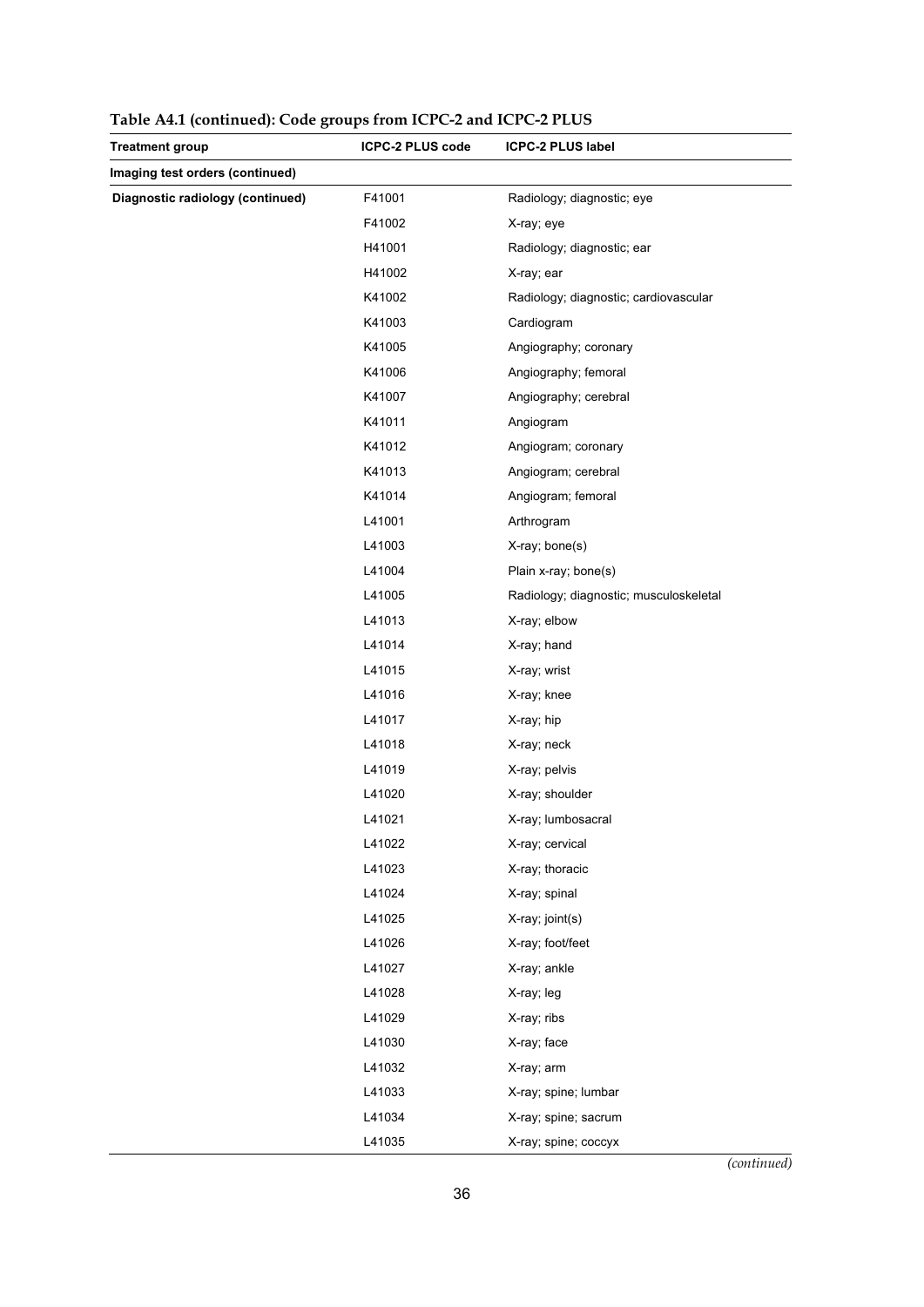| <b>Treatment group</b>           | ICPC-2 PLUS code | <b>ICPC-2 PLUS label</b>                   |
|----------------------------------|------------------|--------------------------------------------|
| Imaging test orders (continued)  |                  |                                            |
| Diagnostic radiology (continued) | L41036           | X-ray; finger(s)/thumb                     |
|                                  | L41037           | $X-ray$ ; toe $(s)$                        |
|                                  | L41038           | X-ray; heel                                |
|                                  | L41039           | X-ray; tibia/fibula                        |
|                                  | L41040           | X-ray; femur                               |
|                                  | L41041           | X-ray; radius/ulna                         |
|                                  | L41042           | X-ray; clavicle                            |
|                                  | L41043           | X-ray; humerus                             |
|                                  | L41044           | X-ray; jaw                                 |
|                                  | L41045           | X-ray; temporomandibular joint             |
|                                  | L41060           | X-ray; spine; cervicothoracic              |
|                                  | L41061           | X-ray; spine; sacrococcygeal               |
|                                  | L41062           | X-ray; spine; thoracolumbar                |
|                                  | L41063           | X-ray; back                                |
|                                  | L41064           | X-ray; back lower                          |
|                                  | L41065           | X-ray; forearm                             |
|                                  | L41066           | X-ray; leg lower                           |
|                                  | L41067           | X-ray; metacarpal                          |
|                                  | L41068           | X-ray; metatarsal                          |
|                                  | L43003           | Test; densitometry                         |
|                                  | N41001           | Radiology; diagnostic neurological         |
|                                  | N41004           | X-ray; skull                               |
|                                  | P41001           | Radiology; diagnostic; psychological       |
|                                  | R41001           | Radiology; diagnostic; respiratory         |
|                                  | R41002           | X-ray; sinus                               |
|                                  | R41003           | X-ray; nose                                |
|                                  | S41001           | Radiology; diagnostic; skin                |
|                                  | T41001           | Radiology; diagnostic; endocrine/metabolic |
|                                  | T41003           | X-ray; endocrine/metabolic                 |
|                                  | U41001           | Pyelogram; intravenous                     |
|                                  | U41002           | Pyelogram; retrograde                      |
|                                  | U41005           | Radiology; diagnostic; urology             |
|                                  | U41007           | X-ray; urinary tract                       |
|                                  | U41008           | X-ray; kidney/ureter/bladder               |
|                                  | W41002           | Radiology; diagnostic; reproductive        |
|                                  | W41003           | X-ray; uterus                              |
|                                  | X41001           | Mammography; female                        |
|                                  | X41002           | Mammography; request; female               |
|                                  | X41003           | Thermography; breast                       |

**Table A4.1 (continued): Code groups from ICPC-2 and ICPC-2 PLUS**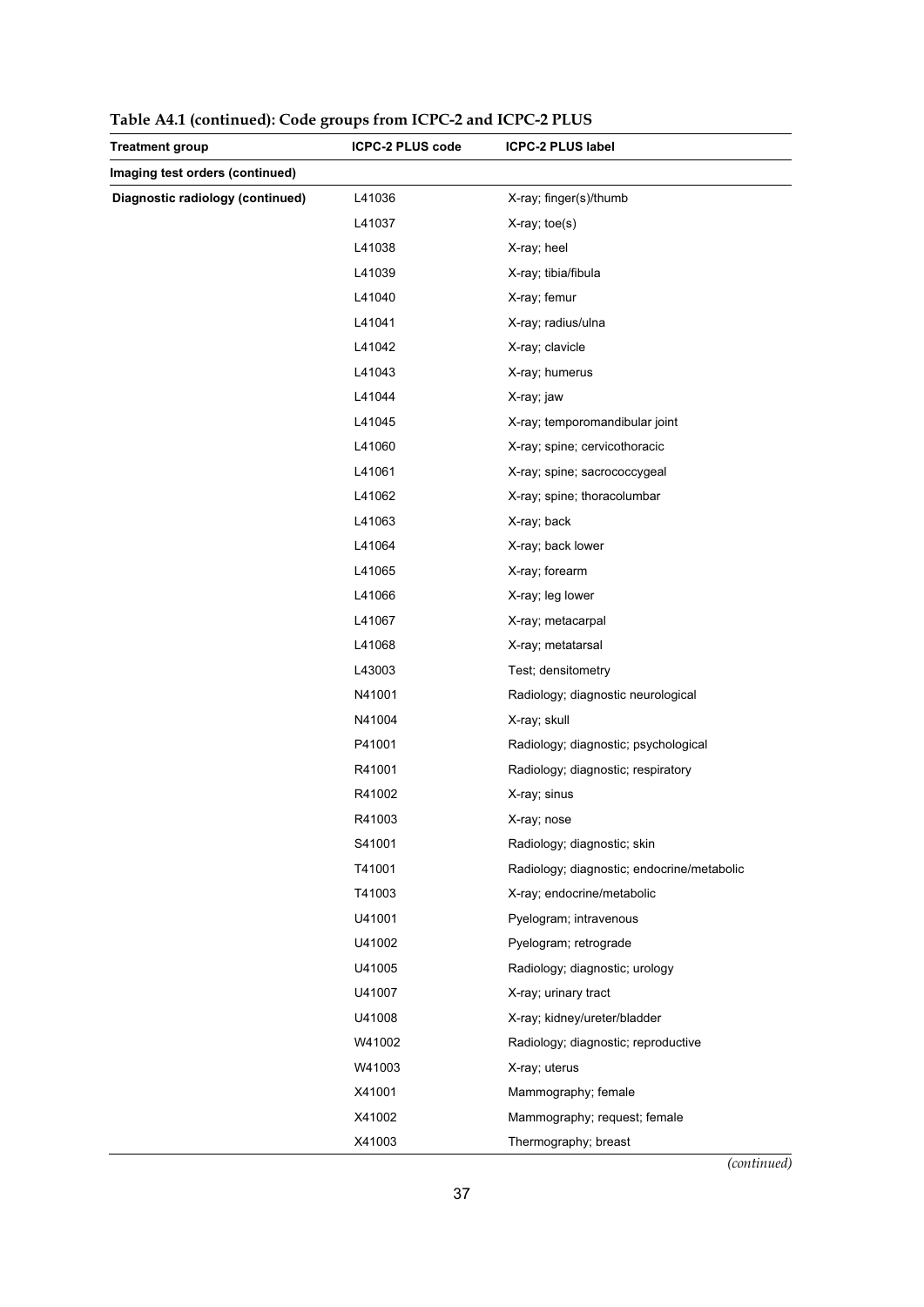| Group                            | ICPC-2 PLUS code | <b>ICPC-2 PLUS label</b>               |
|----------------------------------|------------------|----------------------------------------|
| Imaging test orders (continued)  |                  |                                        |
| Diagnostic radiology (continued) | X41005           | Radiology; diagnostic; genital; female |
|                                  | X41007           | X-ray; breast; female                  |
|                                  | Y41001           | Radiology; diagnostic; genital; male   |
| <b>Ultrasound</b>                | A41012           | Ultrasound                             |
|                                  | A41015           | Ultrasound; abdomen                    |
|                                  | A41017           | Ultrasound; chest                      |
|                                  | A41021           | Ultrasound; inguinal                   |
|                                  | A41022           | Ultrasound; abdomen; upper             |
|                                  | A41023           | Ultrasound; abdomen; lower             |
|                                  | B41002           | Ultrasound; spleen                     |
|                                  | D41013           | Ultrasound; gallbladder                |
|                                  | D41014           | Ultrasound; liver                      |
|                                  | K41001           | Echocardiography                       |
|                                  | K41016           | Ultrasound; cardiac                    |
|                                  | K43003           | Test; Doppler                          |
|                                  | K43004           | Test; Doppler carotid                  |
|                                  | K43005           | Scan; duplex                           |
|                                  | L41046           | Ultrasound; neck                       |
|                                  | L41047           | Ultrasound; pelvis                     |
|                                  | L41048           | Ultrasound; shoulder                   |
|                                  | L41049           | Ultrasound; spine                      |
|                                  | L41050           | Ultrasound; knee                       |
|                                  | L41051           | Ultrasound; elbow                      |
|                                  | L41070           | Ultrasound; wrist                      |
|                                  | L41071           | Ultrasound; ankle                      |
|                                  | L41072           | Ultrasound; groin                      |
|                                  | L41073           | Ultrasound; back                       |
|                                  | L41074           | Ultrasound; back lower                 |
|                                  | L41075           | Ultrasound; hand/finger(s)             |
|                                  | L41076           | Ultrasound; foot/toe(s)                |
|                                  | L41078           | Ultrasound; arm                        |
|                                  | L41079           | Ultrasound; leg                        |
|                                  | N41005           | Ultrasound; brain                      |
|                                  | N41007           | Ultrasound; head                       |
|                                  | T41004           | Ultrasound; thyroid                    |
|                                  | U41009           | Ultrasound; renal tract                |
|                                  | U41010           | Ultrasound; kidney                     |
|                                  | W41004           | Ultrasound; obstetric                  |

**Table A4.1 (continued): Code groups from ICPC-2 and ICPC-2 PLUS**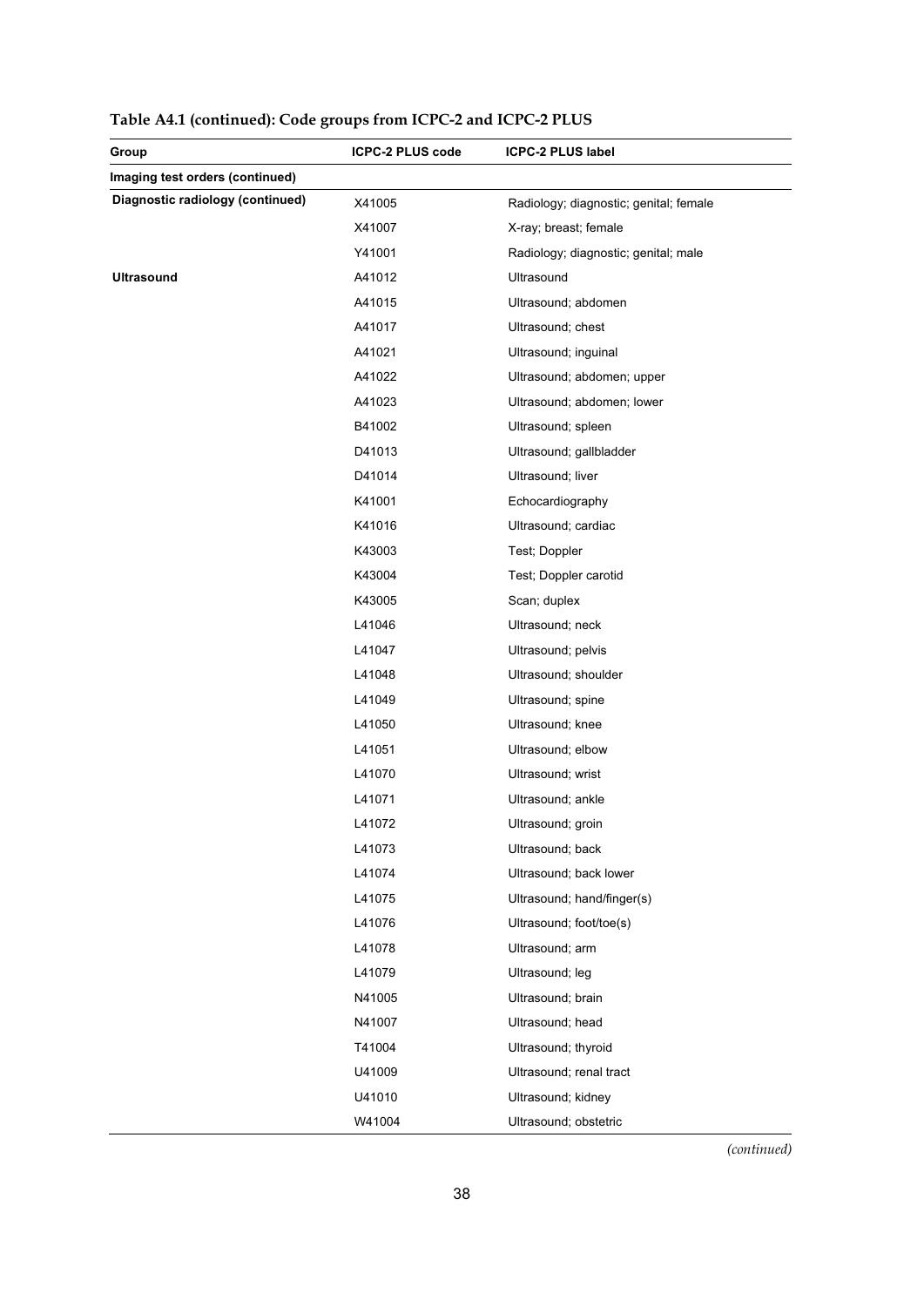| Group                             | <b>ICPC-2 PLUS code</b> | <b>ICPC-2 PLUS label</b>          |
|-----------------------------------|-------------------------|-----------------------------------|
| Imaging test orders (continued)   |                         |                                   |
| <b>Ultrasound (continued)</b>     | W41005                  | Ultrasound; nuchal translucency   |
|                                   | X41009                  | Ultrasound; breast; female        |
|                                   | X41011                  | Ultrasound; uterus (not pregnant) |
|                                   | Y41005                  | Ultrasound; prostate              |
|                                   | Y41006                  | Ultrasound; scrotum               |
|                                   | Y41008                  | Ultrasound; breast; male          |
| <b>Computerised tomography</b>    | A41013                  | CT scan                           |
|                                   | A41016                  | CT scan; abdomen                  |
|                                   | A41018                  | CT scan; chest                    |
|                                   | A41019                  | CT scan; abdomen; upper           |
|                                   | A41020                  | CT scan; abdomen; lower           |
|                                   | D41018                  | CT scan; liver                    |
|                                   | K41017                  | CT scan; cardiac                  |
|                                   | L41052                  | CT scan; neck                     |
|                                   | L41053                  | CT scan; pelvis                   |
|                                   | L41054                  | CT scan; spine                    |
|                                   | L41055                  | CT scan; spine; cervical          |
|                                   | L41056                  | CT scan; spine; thoracic          |
|                                   | L41057                  | CT scan; spine; lumbar            |
|                                   | L41058                  | CT scan; spine; lumbosacral       |
|                                   | L41059                  | CT scan; spine; sacrum            |
|                                   | L41069                  | CT scan; spine; thoracolumbar     |
|                                   | L41077                  | CT scan; spine; cervicothoracic   |
|                                   | L41080                  | CT scan; leg                      |
|                                   | N41006                  | CT scan; brain                    |
|                                   | N41008                  | CT scan; head                     |
|                                   | R41004                  | CT scan; sinus                    |
|                                   | X41010                  | CT scan; breast; female           |
|                                   | Y41007                  | CT scan; breast; male             |
| <b>Nuclear medicine</b>           | A41009                  | Nuclear medicine                  |
|                                   | A41011                  | Isotope scan                      |
|                                   | K41015                  | Scan; thallium heart              |
|                                   | L41002                  | Scan; bone(s)                     |
|                                   | R41005                  | Scan; VQ (lung)                   |
| <b>Magnetic resonance imaging</b> | A41008                  | <b>MRI</b>                        |

**Table A4.1 (continued): Code groups from ICPC-2 and ICPC-2 PLUS**

*Note:* NOS—not otherwise specified; NEC—not elsewhere classified; A & E—accident and emergency; MBS—Medicare Benefits Schedule; '–code'—signifies that the concept includes all of the specified code across all chapters of ICPC-2 (excluding the Z social chapter). Codes listed in this appendix are only those that are currently active within ICPC-2 PLUS.